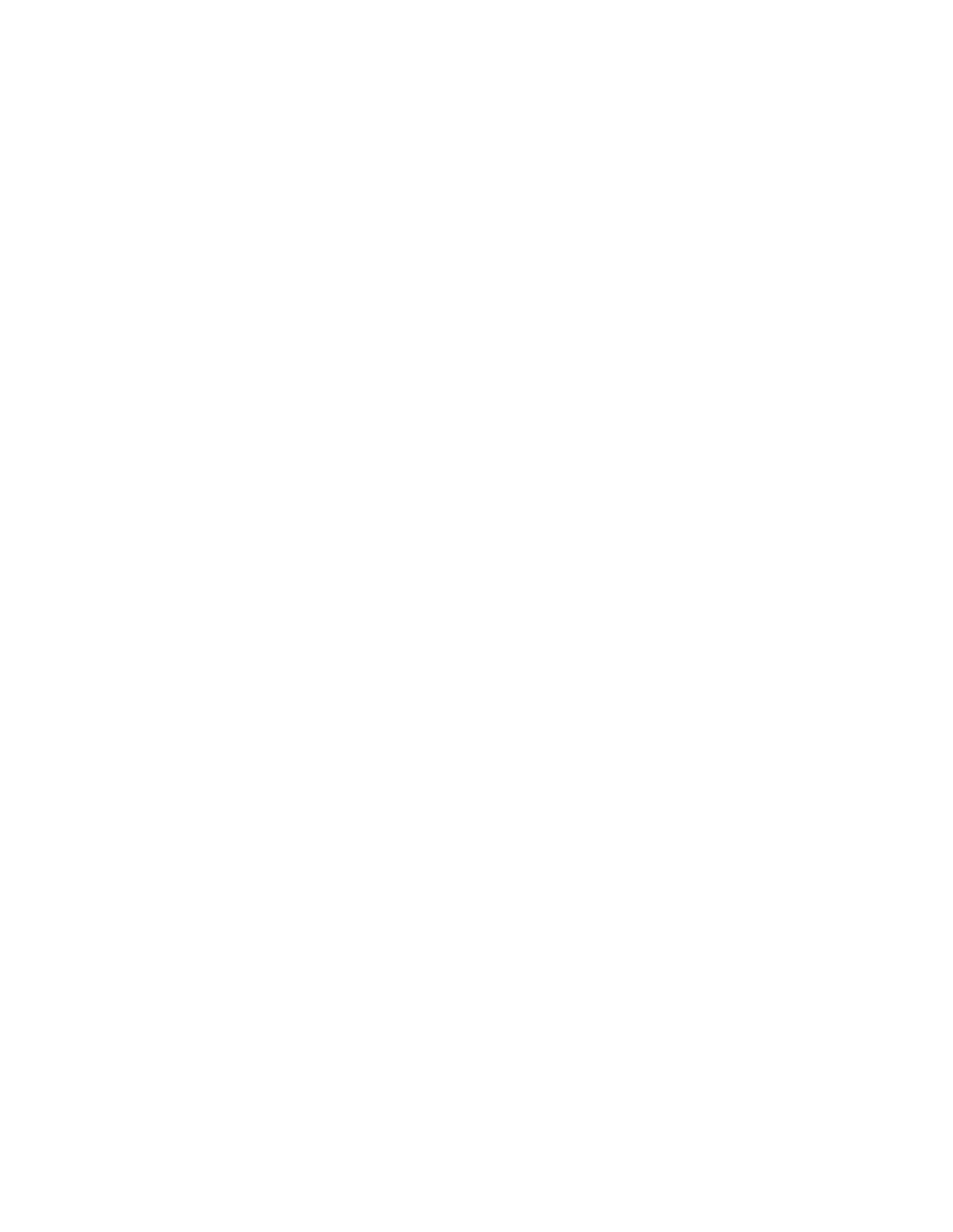## **License Information**

The Programs listed below are licensed under the following terms and conditions in addition to those of the International Program License Agreement.

Program Name: IBM VisualAge C++ Professional for AIX, Version 5.0 Program Number: 5765-E26 Guarantee: 2 Authorization for Use on Home/Portable Computer: 1 Program Services End Date: 2001/12/31 Y2K Readiness: 2

## **Explanation of terms:**

#### **Guarantee:**

The Program has a money-back guarantee. If for any reason you are unsatisfied with the Program, you may return it to the party (either IBM or its resellers) from whom you acquired it, to receive a refund of the amount you paid.

″1″ means that this Program has a 30 day money-back guarantee.

″2″ means that this Program has a 2 month money-back guarantee.

#### **Authorization for Use on Home/Portable Computer:**

″1″ means that the Program may be stored on the primary machine and another machine, provided that the Program is not in active use on both machines at the same time.

″2″ means that you may not copy and use this Program on another computer without paying additional license fees.

#### **Program Services End Date:**

The Program is warranted and program services will be available until the end date specified above.

#### **Year 2000 Readiness:**

″1″ means that this Program does not have date dependencies and is therefore Year 2000 ready.

″2″ means that this Program, when used in accordance with its associated documentation, is capable of correctly processing, providing and/or receiving date data within and between the twentieth and twenty-first centuries, provided that all products (for example, hardware, software, and firmware) used with this IBM Program properly exchange accurate date data with it.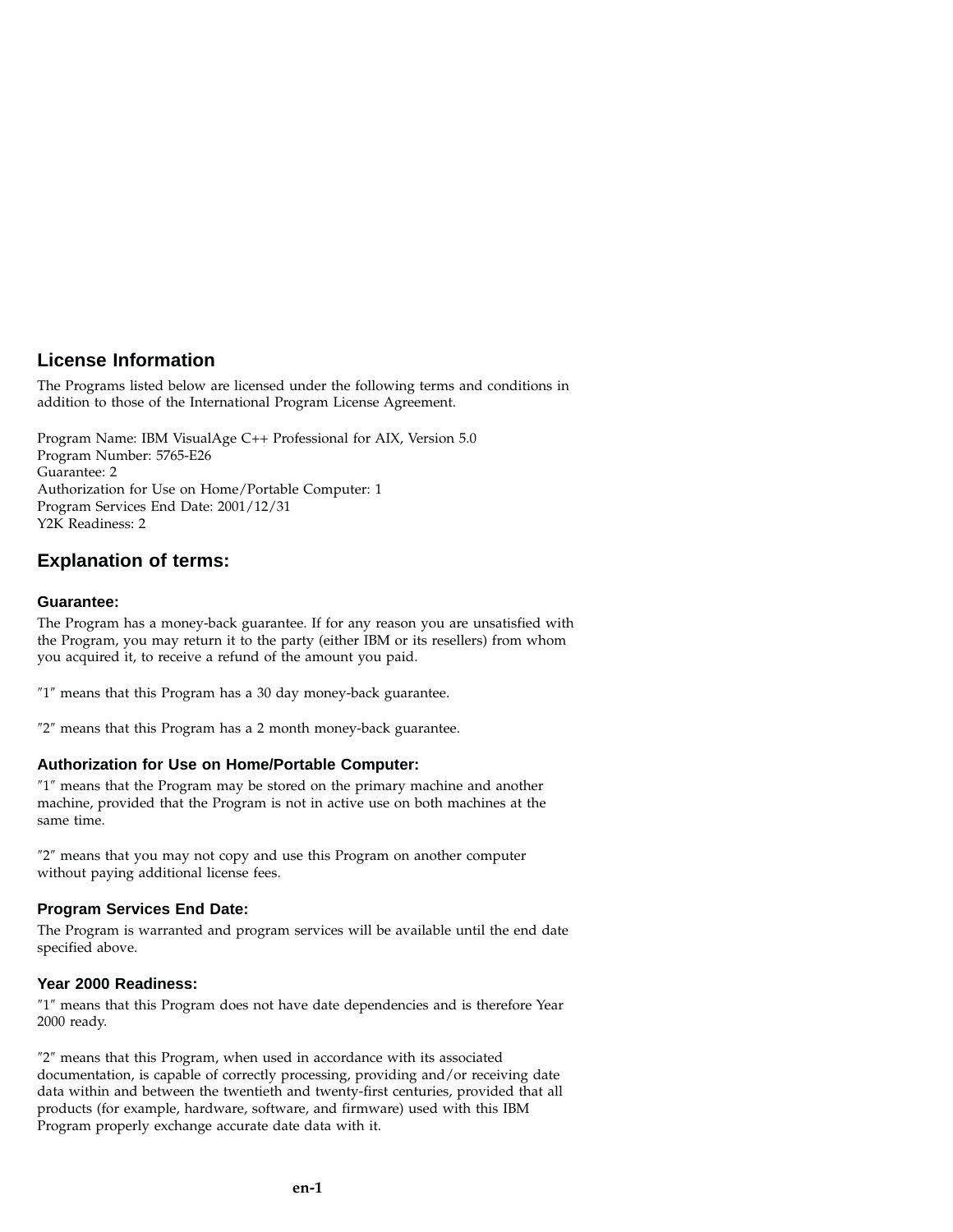## **Specified Operating Environment**

The Program Specifications and Specified Operating Environment information may be found in documentation accompanying the Program such as the Installation/Users Guide.

## **Redistribution Information**

The files/modules listed below or located in the directory named below, may be copied onto your media, in object code only, when your application is dependent upon them, subject to the following terms and conditions.

You agree:

- 1. that copies of these modules are provided 'AS IS'. You are responsible for all technical assistance for your application;
- 2. to indemnify IBM from and against any third party claim arising out of the use or distribution of your application;
- 3. not to use IBM's name or trademarks in connection with the marketing of your applications without IBM's prior written consent;
- 4. to prohibit the recipient from copying (except for backup purposes), reverse assembling, reverse compiling, or otherwise translating the application; and
- 5. not to use the same path name as the original files/modules.
- ipfx.\*.rte
- vacpp.\*.rte
- xlC.rte
- xlC.\*.rte
- xlsmp.rte

Your application containing a copy of the above referenced files/modules must be labeled as follows:

″CONTAINS

IBM VisualAge C++ Professional for AIX, Version 5.0

Runtime Modules (c) Copyright IBM Corporation 1989-2000 All Rights Reserved″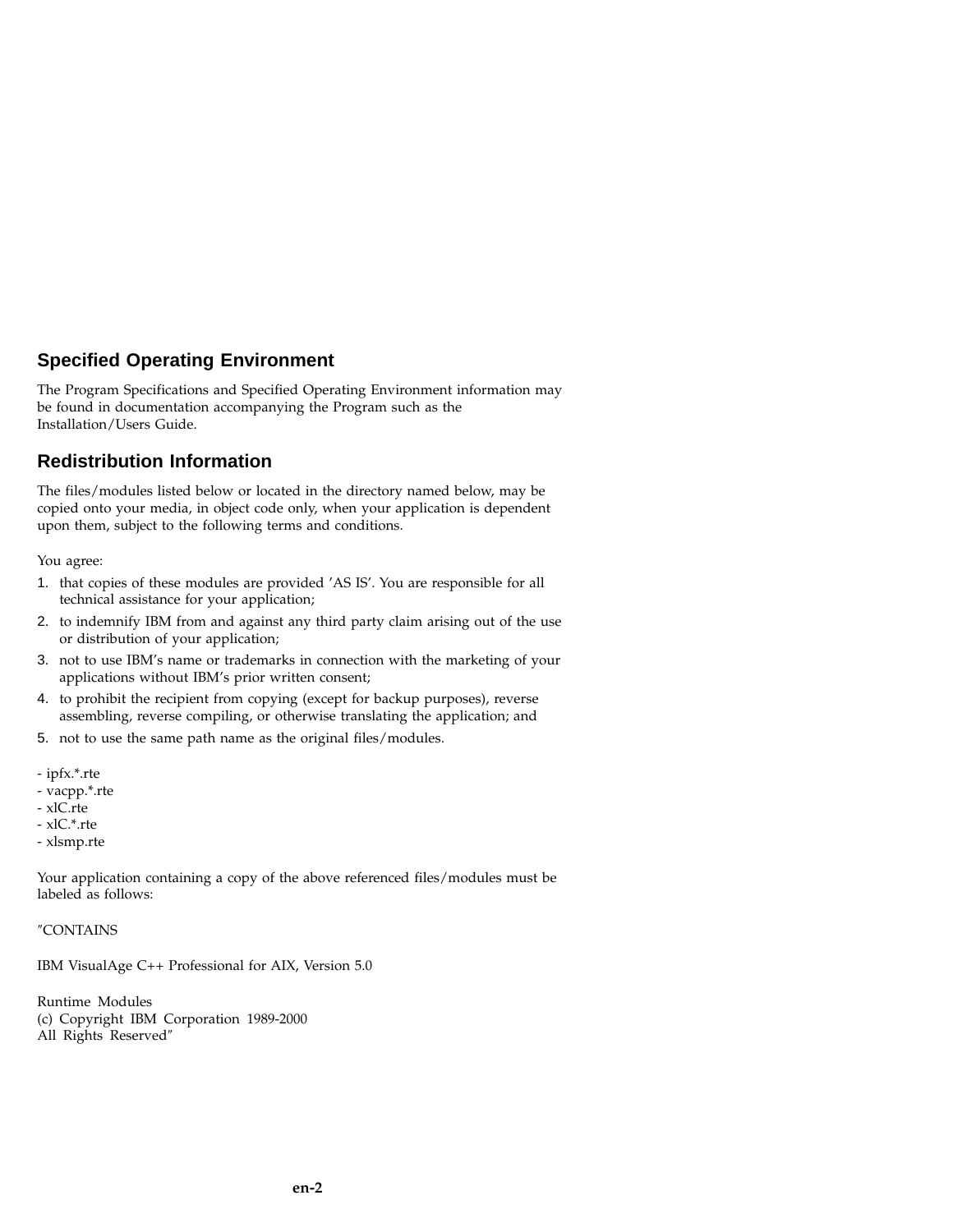## **Program-unique Terms**

Some components provided with the Program are not governed by this IBM license agreement and are instead subject to separate license terms and conditions. The terms and conditions governing those components are provided when installing or starting them or are found in the directories containing the components. By using, installing or starting a component, you agree to the applicable terms and conditions for that component. The components and features, including the IBM Open Class Library, of the Program are to be used only for the development of applications using this Program. You may not use any components or features of this Program with any other program. A separate authorization is required for each specific user with local or remote access to the Program or any portion of the Program.

## **U.S. Government Users Restricted Rights**

U.S. Government Users Restricted Rights - Use, duplication, or disclosure restricted by the GSA ADP Schedule Contract with the IBM Corporation.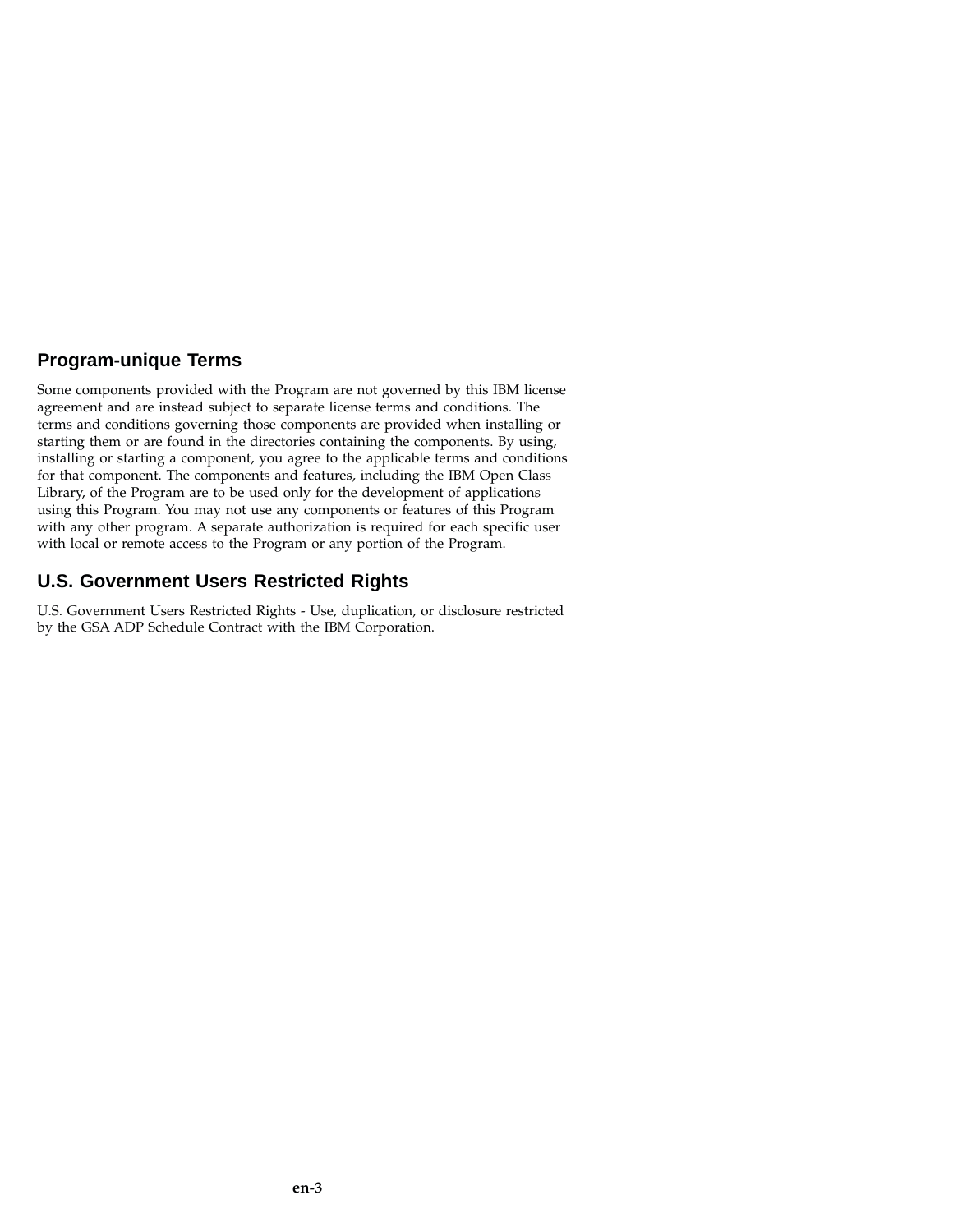## **Licensinformation**

De nedenfor anførte Programmer licenseres under følgende vilkår, som supplerer vilkårene i International Program License Agreement.

Programnavn: IBM VisualAge C++ Professional for AIX, Version 5.0 Programnummer: 5765-E26 Returret: 2 Autorisation til brug på hjemmecomputer/bærbar computer: 1 Udløbsdato for programservice: 2001/12/31 År 2000-parathed: 2

# **Forklaring af udtryk:**

### **Returret:**

Der er returret på Programmet. Hvis De af en eller anden grund ikke er tilfreds med Programmet, kan De returnere det til den part (enten IBM eller IBM's forhandler), der har leveret Programmet, hvorefter De vil få refunderet det betalte beløb.

″1″ - Der er 30-dages returret på Programmet.

″2″ - Der er 2 måneders returret på Programmet.

### **Autorisation til brug på hjemmecomputer/bærbar computer:**

″1″ betyder, at Programmet må placeres på den primære maskine og en anden maskine, men Programmet må ikke anvendes på begge maskiner på samme tid.

″2″ betyder, at De ikke må kopiere eller anvende Programmet på en anden computer uden at betale yderligere licensafgifter.

### **Udløbsdato for programservice:**

Der ydes programservice til Programmet. Programservice er til rådighed indtil ovenstående udløbsdato.

## **År 2000-parathed:**

″1″ betyder, at Programmet ikke er datoafhængigt og derfor er år 2000-parat.

″2″ betyder, at Programmet, når det anvendes i overensstemmelse med dets tilhørende dokumentation, er i stand til korrekt at behandle, levere og/eller modtage datodata inden for og mellem det 20. og 21. århundrede, forudsat at alle produkter (f.eks. maskiner, programmer og firmware), der anvendes sammen med IBM-Programmet, fejlfrit udveksler korrekte datodata med det.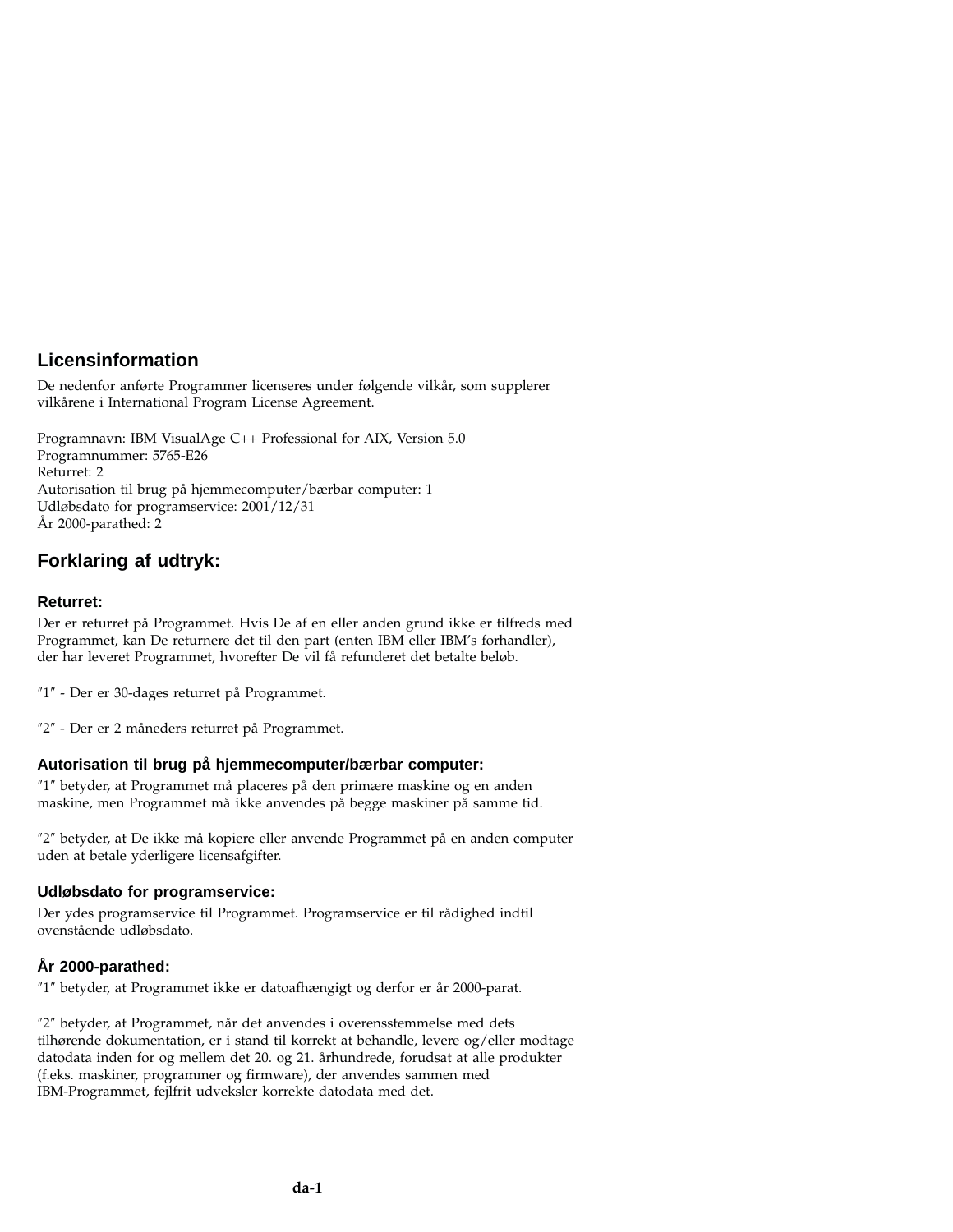# **Specificeret Driftsmiljø**

Programspecifikationerne og oplysningerne om det Specificerede Driftsmiljø findes i den dokumentation, der leveres sammen med Programmet, f.eks. installations- eller brugervejledningen.

## **Oplysninger om redistribution**

De må udelukkende kopiere de filer/moduler, der er anført nedenfor, eller som findes i det bibliotek, der er angivet nedenfor, til Deres medie i objektkodeformat, hvis filerne/modulerne er nødvendige for Deres applikation, under nedenstående vilkår.

De er indforstået med:

- 1. at kopier af disse moduler leveres, som de er og forefindes. De er selv ansvarlig for al teknisk hjælp i forbindelse med Deres applikation.
- 2. at holde IBM skadesløs for tredjeparts krav, der eventuelt rejses i forbindelse med brug eller distribution af Deres applikation.
- 3. ikke at bruge IBM's navn eller varemærker i forbindelse med markedsføringen af Deres applikationer uden IBM's forudgående skriftlige tilladelse.
- 4. at forhindre, at modtageren kopierer (undtagen til backupformål), tilbageoversætter (reverse assembling, reverse compiling) eller på anden måde oversætter applikationen.
- 5. ikke at bruge samme stinavn som stien til de oprindelige filer/moduler.
- ipfx.\*.rte
- vacpp.\*.rte
- xlC.rte
- xlC.\*.rte
- xlsmp.rte

Hvis Deres applikation indeholder en kopi af de ovennævnte filer/moduler, skal den mærkes sådan:

#### ″CONTAINS

IBM VisualAge C++ Professional for AIX, Version 5.0

Runtime Modules (c) Copyright IBM Corporation 1989-2000 All Rights Reserved″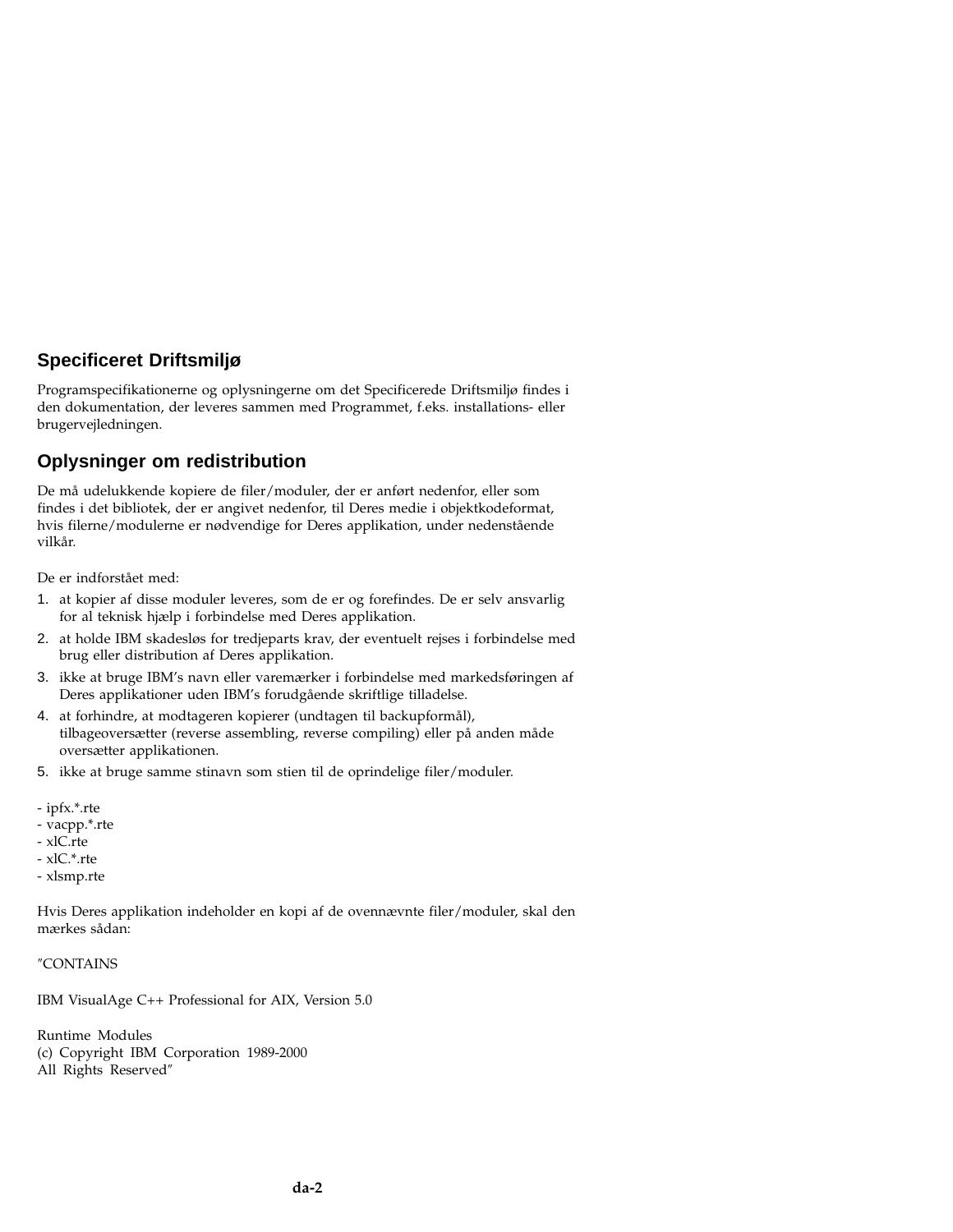## **Programspecifikke vilkår**

Visse af de komponenter, der leveres sammen med Programmet, er ikke underlagt denne IBM-licensaftale, men er i stedet underlagt separate licensvilkår. Vilkårene for sådanne komponenter angives, når komponenterne installeres eller startes, eller findes i bibliotekerne, der indeholder komponenterne. Ved at anvende, installere eller starte en komponent accepterer De de vilkår, der er gældende for den pågældende komponent. Programmets komponenter og faciliteter, herunder IBM Open Class Library, må udelukkende anvendes til udvikling af applikationer vha. Programmet. De må ikke anvende nogen af Programmets komponenter eller faciliteter sammen med andre programmer. Der kræves en separat autorisation for hver enkelt bruger med lokal eller ekstern adgang til Programmet eller nogen del heraf.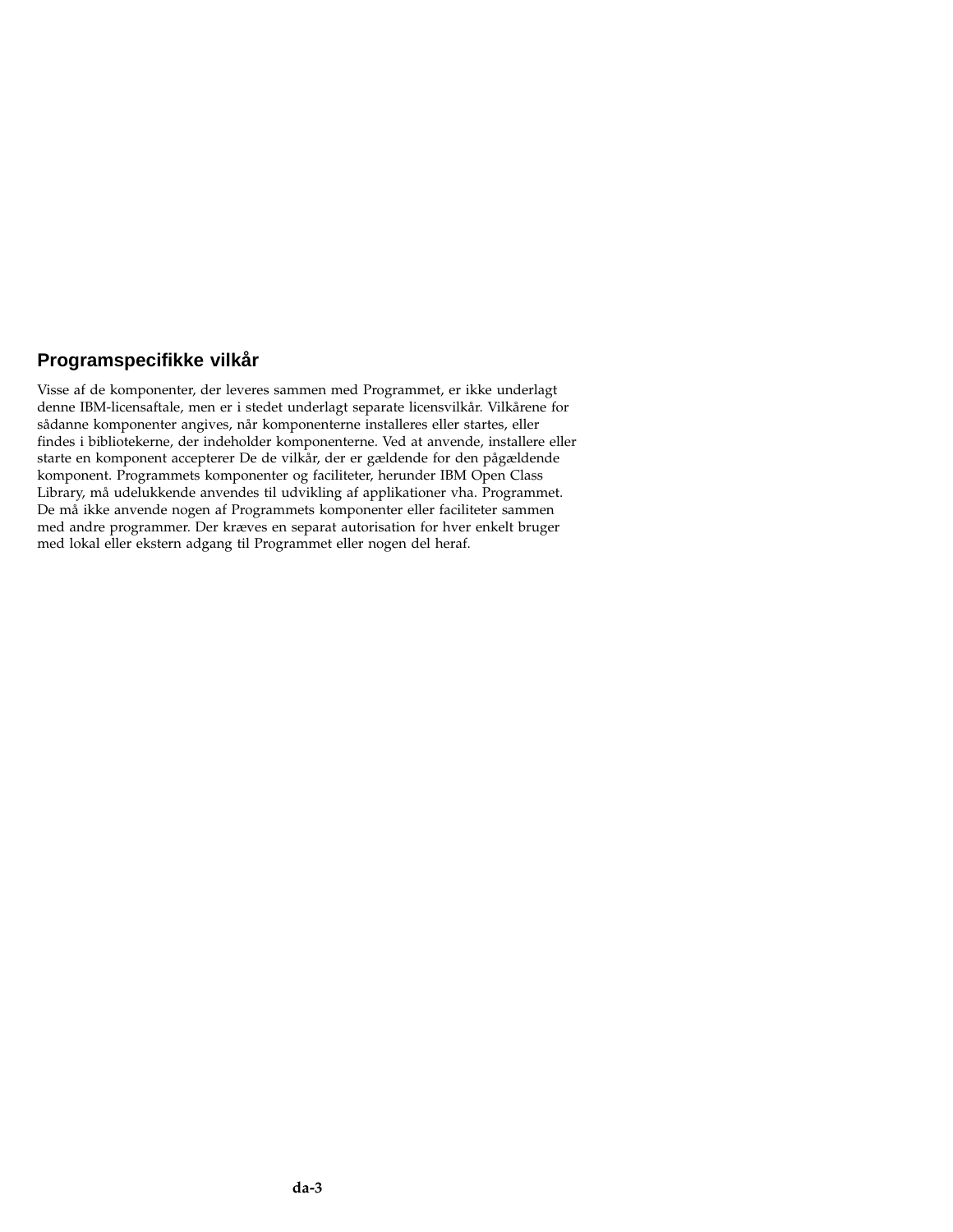# **LICENTIE-INFORMATIE**

De Programma's die hieronder worden opgesomd, worden onder de volgende voorwaarden en bepalingen (naast die genoemd in de International Program License Agreement) in licentie gegeven.

Programmanaam: IBM VisualAge C++ Professional for AIX, Version 5.0 Programmanummer: 5765-E26 Garantie: 2 Autorisatie voor gebruik op computer thuis of mobiele computer: 1 Einddatum Programmaservices: 2001/12/31 Geschiktheid voor jaar 2000: 2

## **VERKLARING VAN TERMEN:**

#### **Garantie:**

Het Programma heeft een geld-terug-garantie. Als u om wat voor reden dan ook niet tevreden bent met het Programma, kunt u het terugsturen aan de partij (IBM of haar wederverkopers) van wie u het hebt verkregen, voor restitutie van het door u betaalde bedrag.

″1″ betekent dat dit Programma een 30 dagen geld-terug garantie heeft.

″2″ betekent dat dit Programma een 2 maanden geld-terug garantie heeft.

### **Autorisatie voor gebruik op een computer thuis of mobiele computer:**

″1″ betekent dat het Programma mag worden opgeslagen op de primaire machine en een andere machine, op voorwaarde dat het Programma niet op beide machines tegelijkertijd actief in gebruik is.

″2″ betekent dat dit Programma niet mag worden gekopieerd naar en gebruikt op een andere computer zonder betaling van aanvullende licentiebedragen.

#### **Einddatum programmaservices:**

Het Programma heeft garantie en programmaservices zijn beschikbaar tot de einddatum die hierboven is aangegeven.

#### **Geschiktheid voor jaar 2000:**

″1″ betekent dat dit Programma geen relaties heeft met datumgegevens en daarom geschikt is voor het jaar 2000.

″2″ betekent dat dit Programma in staat is om datumgegevens voor en, in het bijzonder, in en na het jaar 2000 correct uit te voeren, te verstrekken en te ontvangen, op voorwaarde dat (1) het wordt gebruikt in overeenstemming met de desbetreffende IBM-documentatie en (2) alle producten (bijvoorbeeld apparatuur,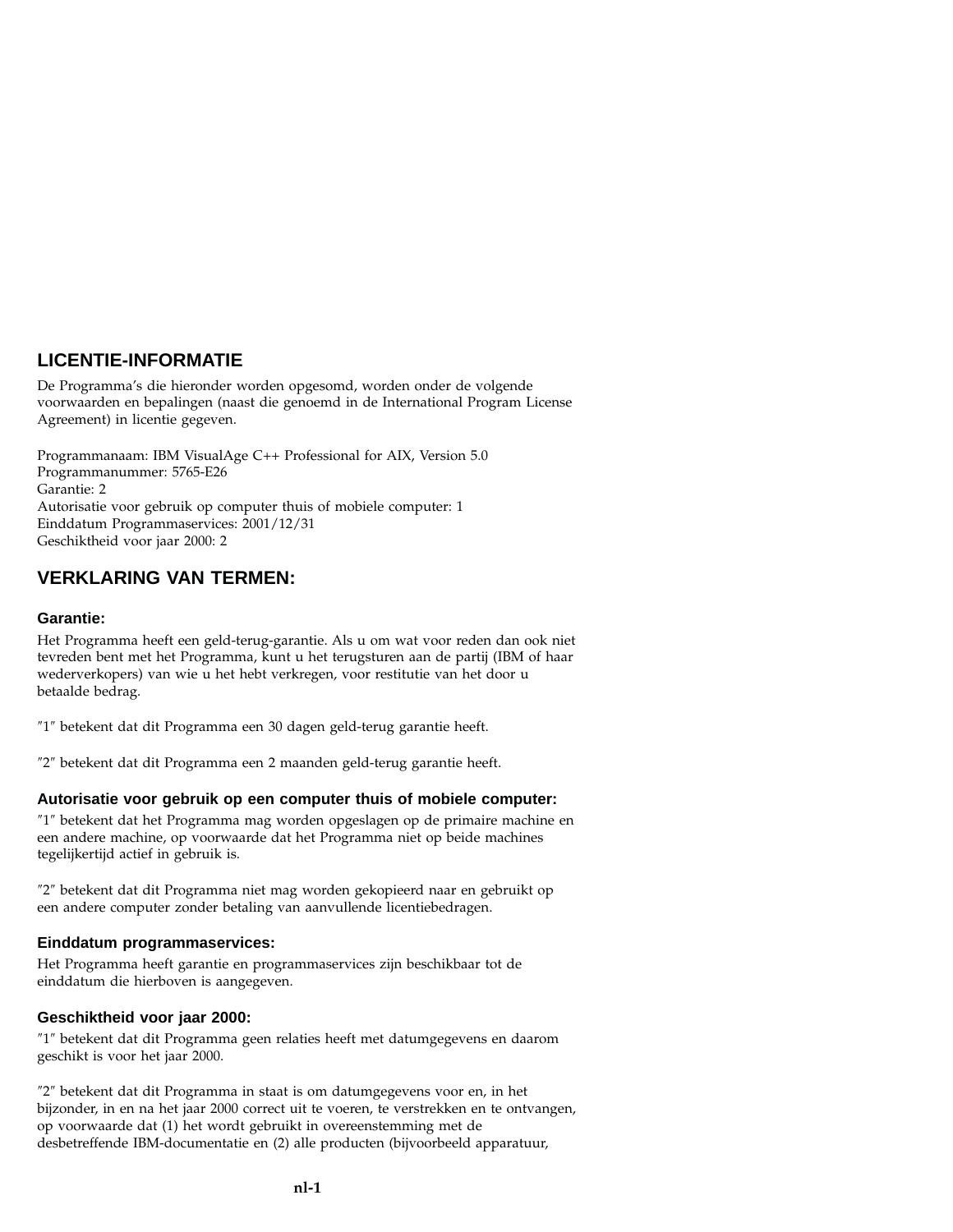programmatuur en programmatuur in apparatuur) die met dit IBM Programma worden gebruikt, in staat zijn om nauwkeurige datumgegevens op een juiste manier met het IBM Programma uit te wisselen.

## **Gespecificeerde Gebruiksomgeving**

De Programmaspecificaties en de informatie over de Gespecificeerde Gebruiksomgeving vindt u in de documentatie die bij het Programma is geleverd, bijvoorbeeld de Installatie-/Gebruikershandleiding.

# **Verdere distributie**

De bestanden/modules die hieronder worden opgesomd, of die zich bevinden in de hieronder genoemde directory, mogen naar uw media worden gekopieerd als uw toepassing hiervan afhankelijk is, onder de volgende voorwaarden en bepalingen.

U verklaart:

- 1. dat kopieën van deze bestanden en modules op 'AS IS' basis worden verstrekt. U bent verantwoordelijk voor alle technische assistentie voor uw toepassingen;
- 2. IBM te vrijwaren tegen elke vordering van een derde partij die voortvloeit uit het gebruik of de distributie van uw toepassing;
- 3. geen gebruik te maken van de naam of handelsmerken van IBM of haar dochterondernemingen in samenhang met de marketing van uw toepassingen zonder voorafgaande schriftelijke toestemming van IBM;
- 4. de ontvanger te verbieden de toepassing te kopiëren (anders dan voor het maken van een ″back-up″ kopie), over te dragen, omgekeerd te assembleren (″reverse assemble″), omgekeerd te compileren (″reverse compile″) of anderszins te vertalen;
- 5. niet dezelfde padnaam te gebruiken als die van de originele bestanden/modules.
- ipfx.\*.rte
- vacpp.\*.rte
- xlC.rte
- xlC.\*.rte
- xlsmp.rte

Uw toepassing die een kopie van de bovengenoemde bestanden/modules bevat, moet voorzien zijn van de volgende label:

#### ″BEVAT

IBM VisualAge C++ Professional for AIX, Version 5.0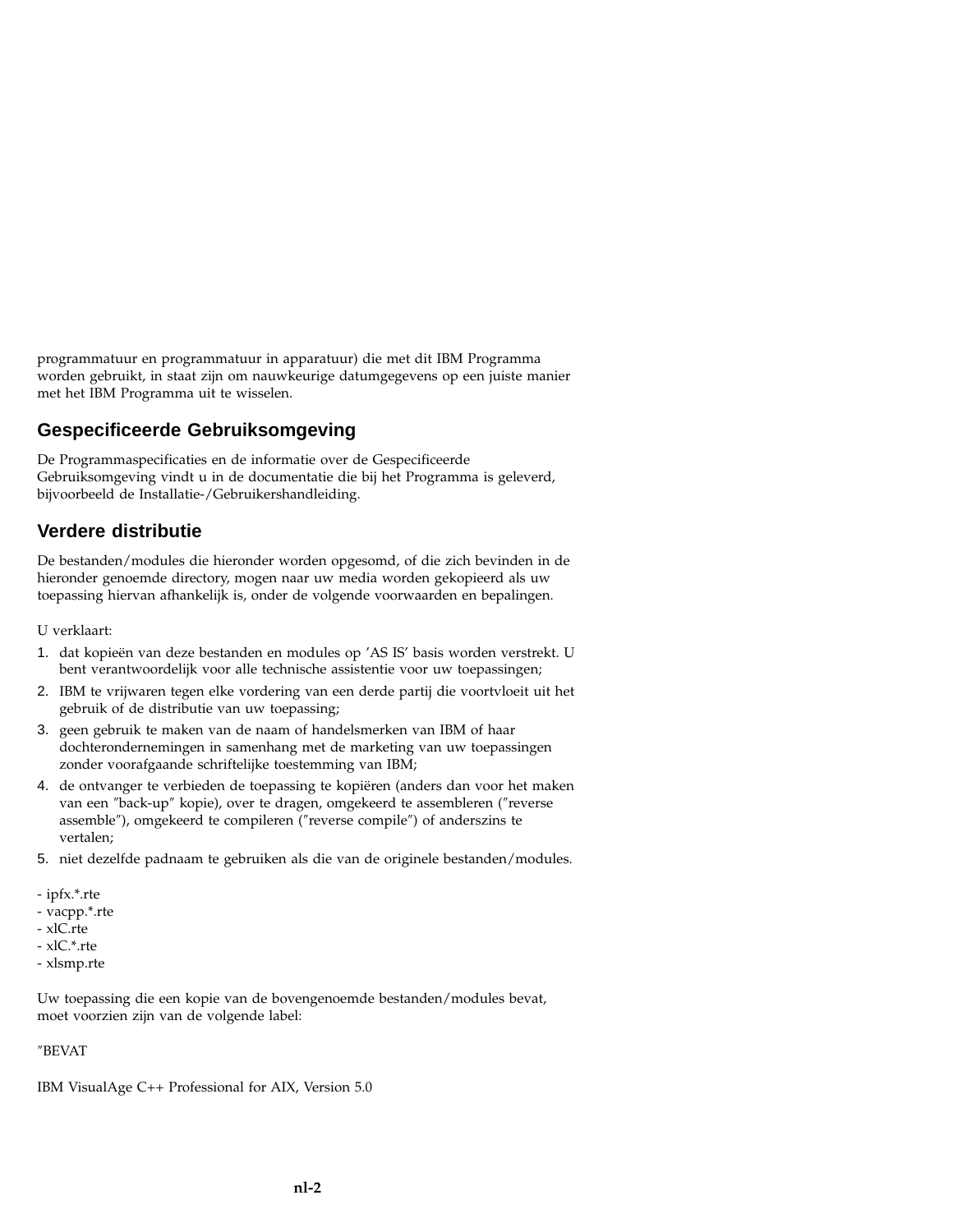Runtime Modules (c) Copyright IBM Corporation 1989-2000 Alle rechten voorbehouden″

## **Specifieke voorwaarden voor het Programma**

Op bepaalde bij dit Programma geleverde componenten is niet deze IBM licentie-overeenkomst, maar een separate groep licentiebepalingen en -voorwaarden van toepassing. De voorwaarden en bepalingen voor die componenten worden verstrekt op het moment van installeren of starten van die componenten, of bevinden zich in de directory's van die componenten. Door een component te installeren, te starten of in gebruik te nemen, stemt u in met de voorwaarden en bepalingen die op die component van toepassing zijn. De componenten en voorzieningen van het Programma, met inbegrip van IBM Open Class Library mogen uitsluitend worden gebruikt voor het ontwikkelen van toepassingen die gebruik maken van dit Programma. U mag geen van de componenten of voorzieningen van dit Programma gebruiken in combinatie met enig ander programma. Voor iedere gebruiker met toegang (lokaal of op afstand) tot het Programma of enig deel van het Programma is een afzonderlijke autorisatie vereist.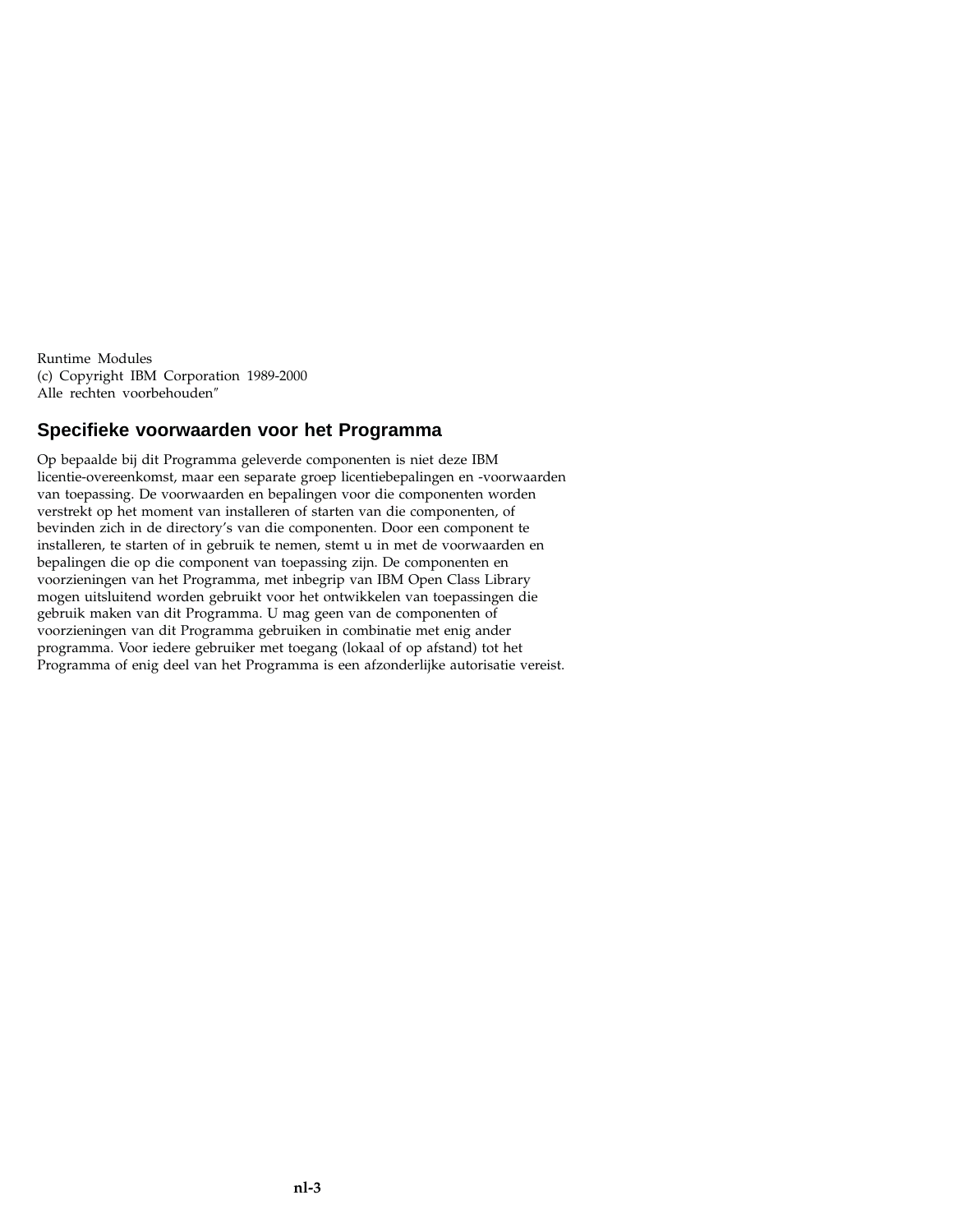# **KÄYTTÖOIKEUSTIEDOT**

Alla lueteltujen ohjelmien käyttöä koskevat alla esitettyjen ehtojen lisäksi seuraavan sopimuksen ehdot: International Program License Agreement

Ohjelman nimi: IBM VisualAge C++ Professional for AIX, Version 5.0 Ohjelman numero: 5765-E26 Takuu: 2 Käyttöoikeus kotitietokonetta ja kannettavaa tietokonetta varten: 1 Ohjelmapalvelun päättymispäivämäärä: 2001/12/31 Valmius vuoteen 2000: 2

# **TERMIEN SELITYKSET:**

### **Takuu:**

Jos asiakas ei jostain syystä ole tyytyväinen ohjelmaan, asiakkaalla on oikeus palauttaa ohjelma sen toimittajalle (IBM tai IBM-jälleenmyyjä) ja saada maksamansa kauppahinta takaisin.

″1″ tarkoittaa sitä, että ohjelmalla on 30 päivän takuu.

″2″ tarkoittaa sitä, että ohjelmalla on 2 kuukauden takuu.

### **Käyttöoikeus kotitietokonetta ja kannettavaa tietokonetta varten:**

″1″ tarkoittaa sitä, että ohjelman voi tallentaa ensisijaiseen koneeseen ja muuhun koneeseen sillä ehdolla, että ohjelmaa ei käytetä samanaikaisesti molemmissa koneissa.

″2″ tarkoittaa sitä, että ohjelmaa ei saa kopioida käytettäväksi muussa koneessa, ellei makseta erillistä lisenssimaksua.

### **Ohjelmapalvelun päättymispäivämäärä:**

Ohjelman toiminta taataan ja ohjelmapalvelu on saatavissa alla määritettyyn päättymispäivämäärään saakka.

### **Valmius vuoteen 2000:**

″1″ tarkoittaa sitä, että ohjelmassa ei ole päivämääräriippuvuussuhteita, joten se on valmis vuoteen 2000.

″2″ tarkoittaa sitä, että jos ohjelmaa käytetään sitä koskevien ohjeiden mukaisesti, se pystyy käsittelemään, tuottamaan ja vastaanottamaan päivämäärätietoja oikein kuluvan vuosituhannen, vuosituhannen vaihteen ja seuraavan vuosituhannen aikana sillä ehdolla, että kaikki ohjelman kanssa käytettävät tuotteet (esimerkiksi koneet ja ohjelmat) vaihtavat täsmällisiä päivämäärätietoja oikein.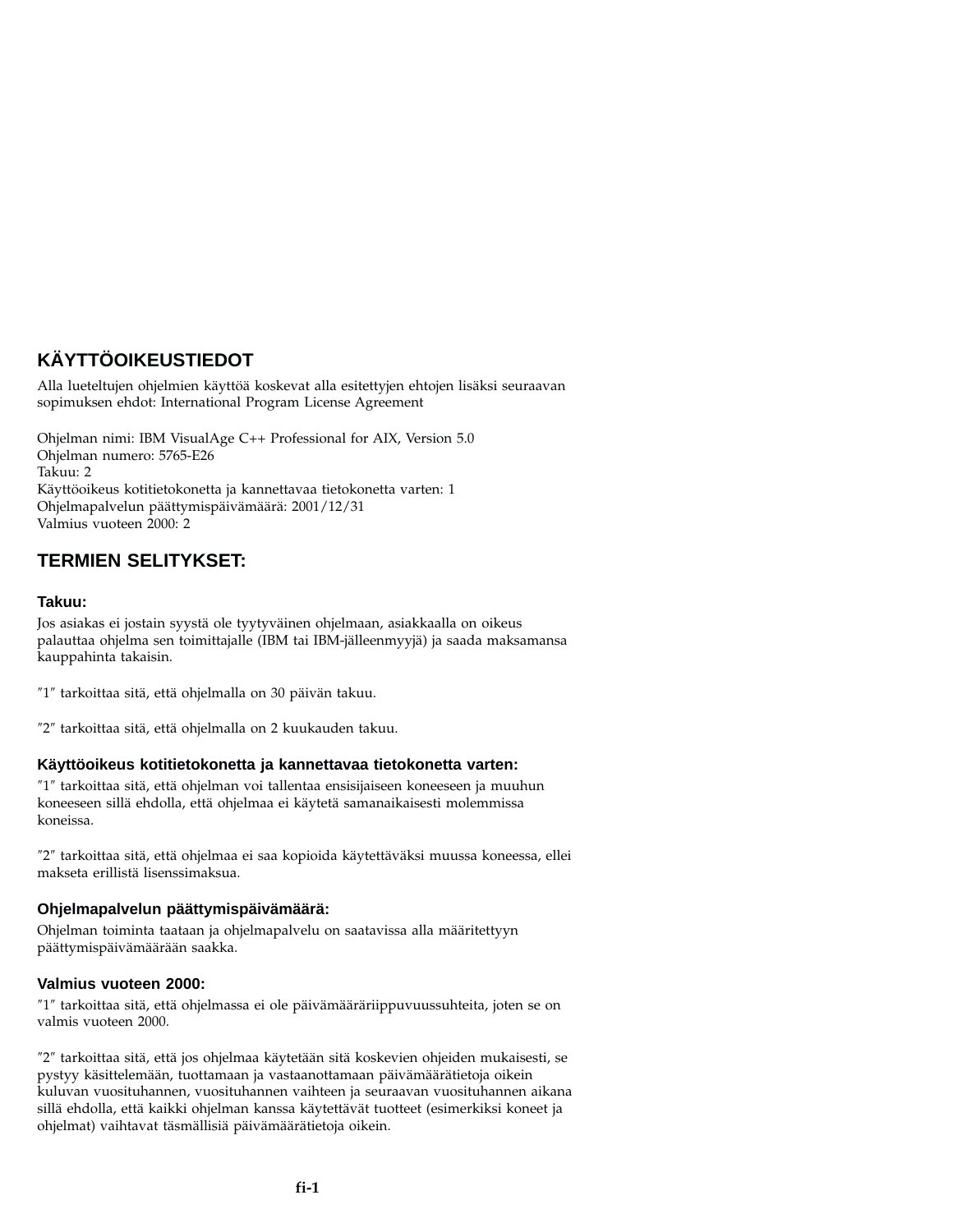## **Määritetty käyttöympäristö**

Ohjelman määritykset ja käyttöympäristötiedot ovat ohjelman mukana toimitetuissa julkaisuissa (kuten asennus- tai käyttöoppaassa).

## **Edelleenjakelu**

Asiakas saa kopioida alla luetellut tai alla nimetyssä hakemistossa sijaitsevat tiedostot ja moduulit asiakkaan tallennusvälineeseen vain kohdekoodina ja vain silloin, kun asiakkaan sovellus edellyttää sitä, seuraavien ehtojen mukaisesti.

Asiakas hyväksyy seuraavat ehdot ja sitoutuu noudattamaan niitä:

- 1. Tiedostojen ja moduulien kopiot toimitetaan ″sellaisinaan″. Asiakas vastaa sovellustensa teknisestä tuesta.
- 2. Asiakas sitoutuu turvaamaan IBM:n sellaisilta kolmannen osapuolen vaatimuksilta, jotka aiheutuvat asiakkaan sovelluksen käytöstä tai jakamisesta.
- 3. Asiakas ei saa käyttää IBM:n nimeä tai tavaramerkkejä markkinoidessaan omia sovelluksiaan, ellei tätä varten ole ennalta hankittu IBM:n kirjallista lupaa.
- 4. Asiakas sitoutuu estämään sovelluksen vastaanottajaa kopioimasta (muutoin kuin varmistuskopioksi), takaisinkääntämästä, purkamasta tai muutoin käsittelemästä ohjelmaa käänteistekniikkaa hyödyntämällä.
- 5. Asiakas ei saa käyttää tiedostojen ja moduulien alkuperäisiä hakemiston nimiä.
- ipfx.\*.rte
- vacpp.\*.rte
- xlC.rte
- xlC.\*.rte
- xlsmp.rte

Asiakkaan sovelluksissa, jotka sisältävät edellä mainittuja tiedostoja tai moduuleja, on oltava seuraavat merkinnät:

″SOVELLUS SISÄLTÄÄ

IBM VisualAge C++ Professional for AIX, Version 5.0

ajonaikaisia moduuleja. (c) Copyright IBM Corporation 1989-2000. Kaikki oikeudet pidätetään.″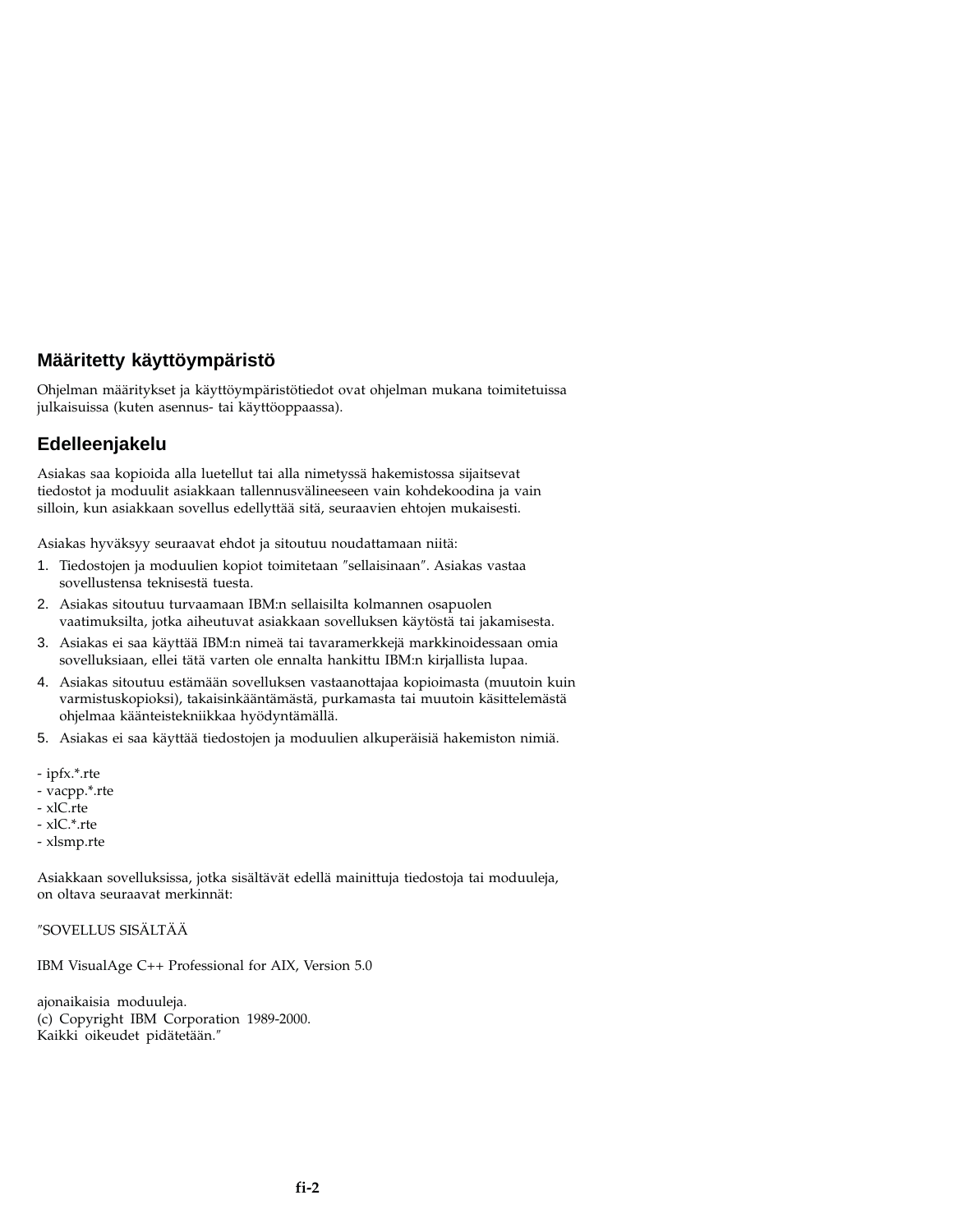# **Ohjelmakohtaiset ehdot**

Joihinkin ohjelman mukana toimitettuihin osiin ei sovelleta tämän IBM-lisenssisopimuksen ehtoja vaan osien omia, erillisiä lisenssiehtoja. Tällaiseen osaan sovellettavat ehdot tulevat näkyviin osien asennuksen tai aloituksen yhteydessä taikka ovat osan sisältävässä hakemistossa olevissa tiedostoissa. Asiakkaan katsotaan hyväksyneen osaa koskevat ehdot, kun asiakas on aloittanut kyseisen osan käytön tai asentanut osan. Ohjelman osia ja toimintoja, IBM Open Class Library -osa mukaan lukien, on oikeus käyttää vain ohjelman kanssa käytettäviksi tarkoitettujen sovellusten kehitykseen. Ohjelman mitään osaa tai toimintoa ei saa käyttää yhdessä minkään muun ohjelman kanssa. Jokaiselle käyttäjälle, joka käyttää ohjelmaa paikallisessa tietokoneessa tai etätietokoneesta, on hankittava erillinen lisenssi.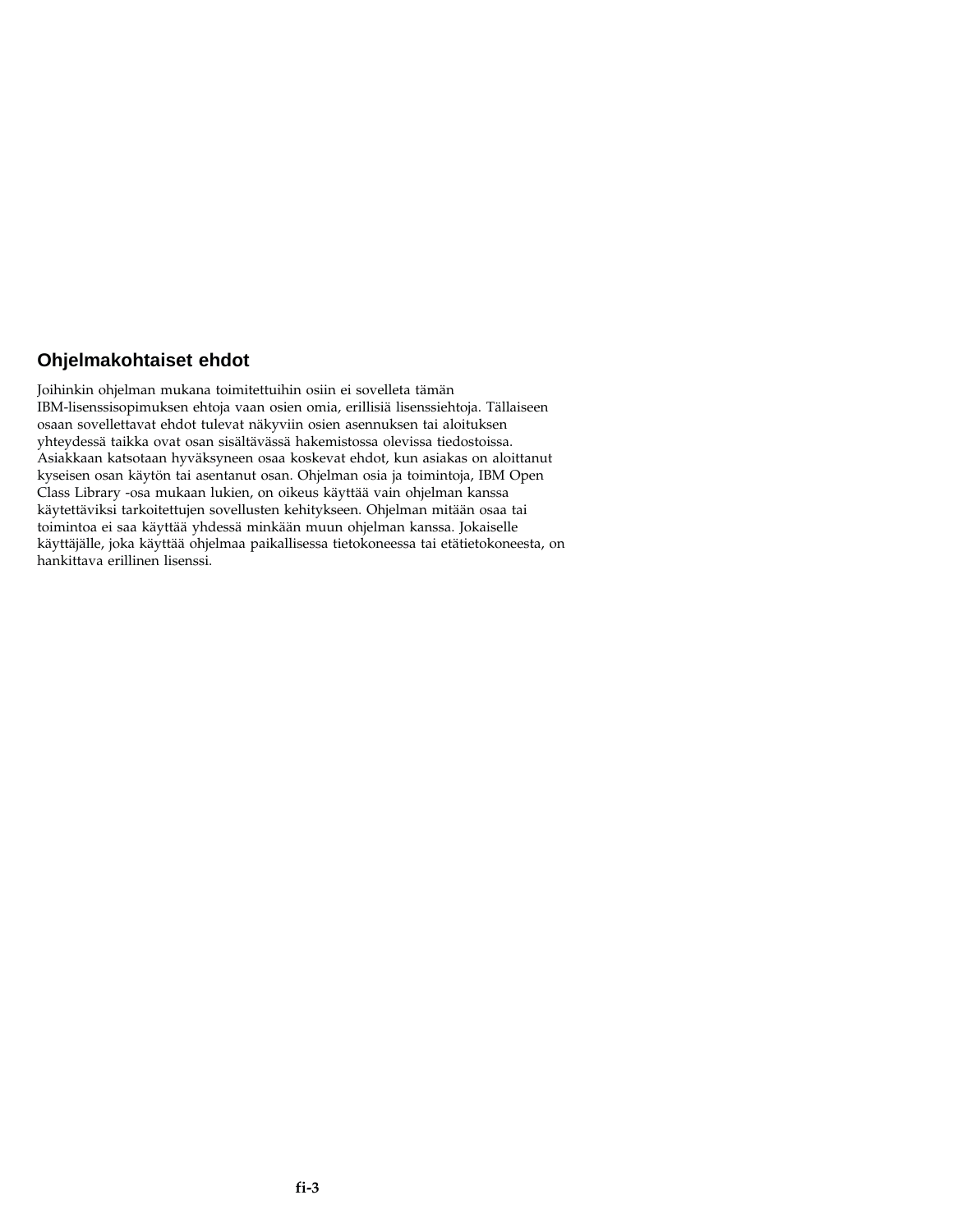# **INFORMATIONS SUR LA LICENCE**

Les conditions d'utilisation suivantes, outre celles du document International Program License Agreement, s'appliquent aux Logiciels indiqués ci-dessous.

Désignation du Logiciel : IBM VisualAge C++ Professional for AIX, Version 5.0 Référence du Logiciel : 5765-E26 Garantie : 2 Autorisation d'utilisation sur un ordinateur familial ou portable : 1 Date d'expiration du service de Logiciel : 2001/12/31 Prêt pour l'an 2000 : 2

## **DEFINITIONS :**

#### **Garantie :**

Le Logiciel est couvert par une garantie de remboursement. Si, pour une raison quelconque, vous n'étiez pas satisfait du Logiciel, vous pouvez le retourner à votre fournisseur (IBM ou un revendeur agréé) afin d'en obtenir le remboursement.

La valeur ″1″ indique que le remboursement est possible dans les 30 jours qui suivent l'acquisition du Logiciel.

La valeur ″2″ indique que le remboursement est possible dans les 2 mois qui suivent l'acquisition du Logiciel.

### **Autorisation d'utilisation sur un ordinateur familial ou portable :**

La valeur ″1″ indique que le Logiciel peut être stocké sur la machine principale et sur une autre machine, sous réserve qu'il ne soit pas actif sur les deux machines en même temps.

La valeur ″2″ indique que vous n'êtes pas autorisé à copier et à utiliser le Logiciel sur une autre machine sans vous acquitter de droits d'utilisation supplémentaires.

### **Date d'expiration du service de Logiciel :**

Le Logiciel étant couvert par une garantie, les services afférents seront disponibles jusqu'à la date d'expiration indiquée ci-dessus.

#### **Prêt pour l'an 2000 :**

La valeur ″1″ indique que le Logiciel est prêt à recevoir toute date spécifique de l'an 2000 et au-delà.

La valeur ″2″ indique que le Logiciel, lorsqu'il est utilisé conformément à sa documentation, a la capacité de correctement traiter, fournir ou recevoir des données de date pour les 20e et 21e siècles eux-mêmes, et des données de date comprises entre les 20e et 21e siècles. Et ce, dans la mesure où tous les produits - matériel,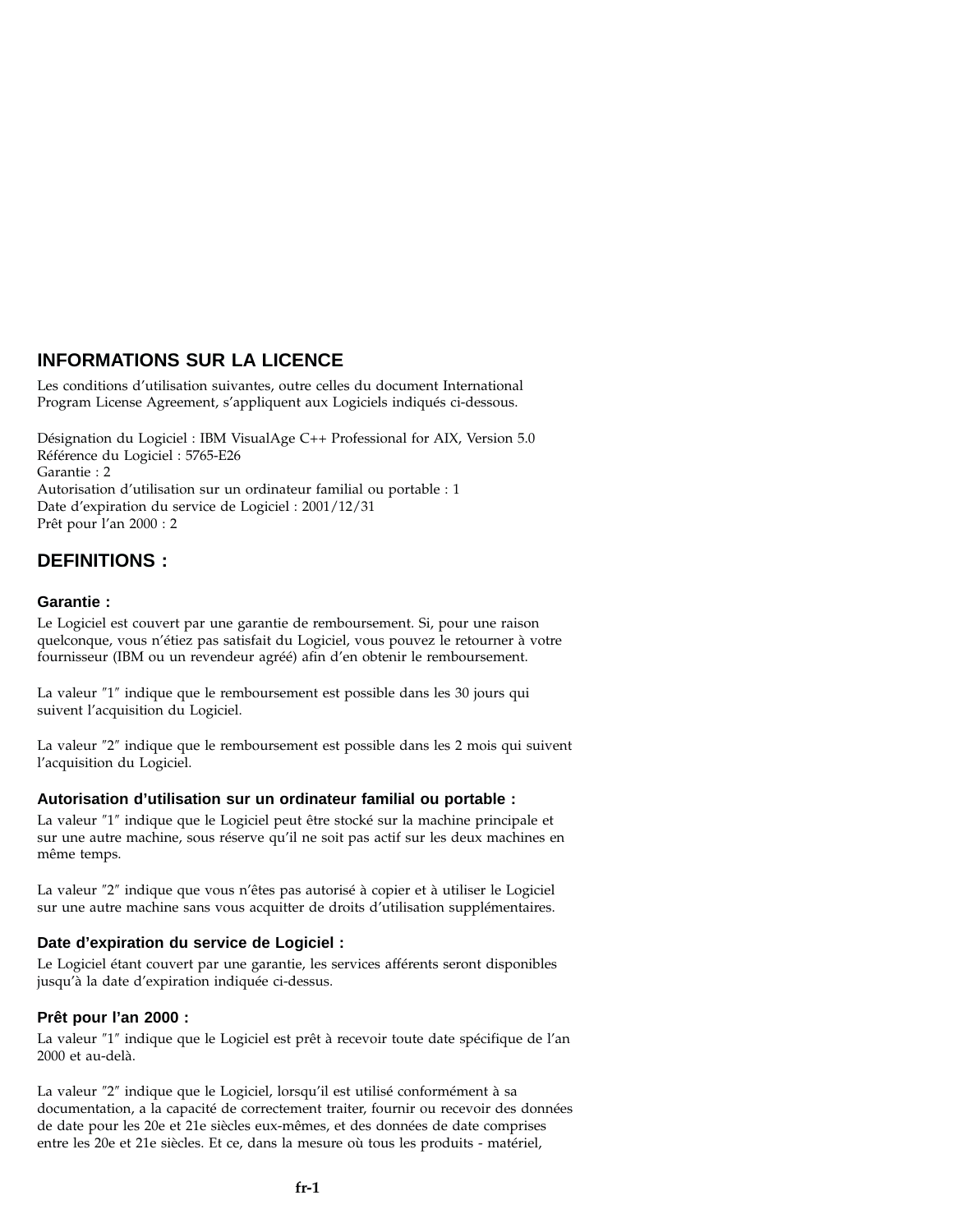logiciel et microcode (firmware), par exemple - avec lesquels ce Logiciel IBM opère, échangent correctement avec lui des données de date exactes.

## **Environnement opérationnel spécifié**

Les spécifications du Logiciel et les spécifications relatives à l'environnement se trouvent dans la documentation (guide d'installation et/ou guide d'utilisation) fournie avec le Logiciel.

## **Renseignements sur la redistribution**

Les fichiers/modules répertoriés ci-dessous ou situés dans le répertoire indiqué ci-dessous, peuvent être copiés sur votre support, sous forme de code objet uniquement, lorsque votre application est tributaire de ces fichiers ou modules, selon les dispositions stipulées ci-dessous.

Vous acceptez :

- 1. de recevoir les copies de ces modules 'EN L'ETAT'. Vous êtes responsable de toute assistance technique relative à votre application ;
- 2. d'indemniser IBM de tous les dommages et frais et dépens, résultant de toute réclamation d'un tiers relative à l'utilisation ou à la distribution de votre application ;
- 3. de ne pas utiliser, sans autorisation écrite préalable de sa part, le nom d'IBM ou les marques lui appartenant, lors de la commercialisation de votre application ;
- 4. d'interdire à l'utilisateur de copier (sauf à des fins de sauvegarde) de désassembler, de décompiler ou de traduire l'application de quelque manière que ce soit; et
- 5. de ne pas utiliser le même nom de chemin que celui des fichiers ou modules d'origine.
- ipfx.\*.rte
- vacpp.\*.rte
- xlC.rte
- xlC.\*.rte
- xlsmp.rte

Votre application, contenant une copie des fichiers/modules indiqués ci-dessus, doit porter la mention suivante :

#### ″CONTIENT

IBM VisualAge C++ Professional for AIX, Version 5.0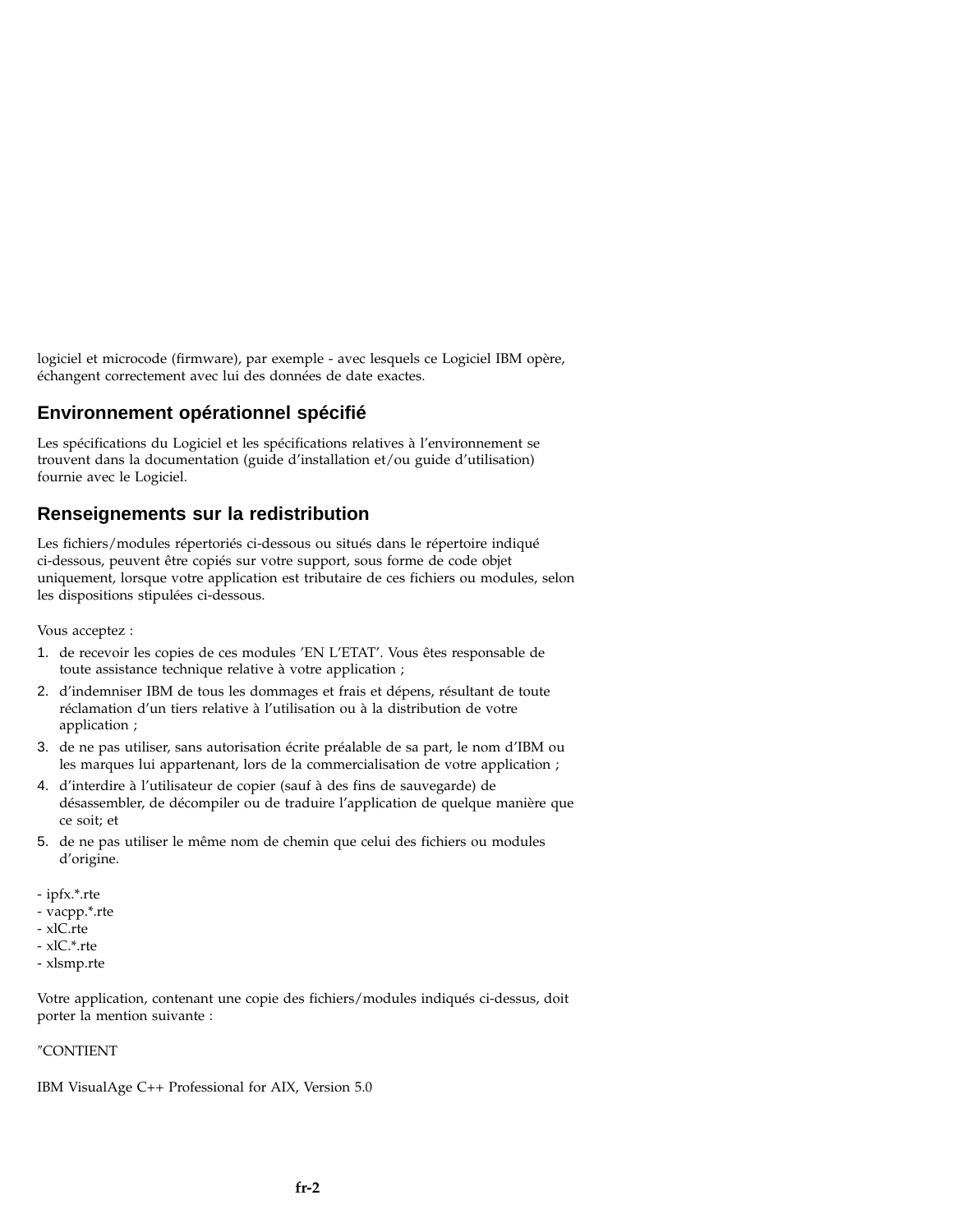Modules d'exécution (c) Copyright IBM Corporation 1989-2000 Tous droits réservés″

## **Dispositions propres au Logiciel**

Certains des composants fournis avec le Logiciel ne sont pas soumis aux dispositions du présent contrat de licence IBM ; ils disposent de leur propre contrat de licence. Les conditions d'utilisation de ces composants s'affichent lors de leur installation ou de leur lancement ; elles figurent également dans les répertoires dans lesquels se trouvent ces composants. L'utilisation, l'installation ou le démarrage d'un composant équivaut à l'acceptation des conditions d'utilisation qui lui sont applicables. Les composants et fonctions du Logiciel, y compris IBM Open Class Library, doivent uniquement être utilisés dans le cadre du développement d'applications à l'aide du présent Logiciel. Ils ne doivent en aucun cas être utilisés avec un autre logiciel. Vous devez acquérir une licence distincte pour chaque utilisateur devant accéder directement ou indirectement à tout ou partie du Logiciel.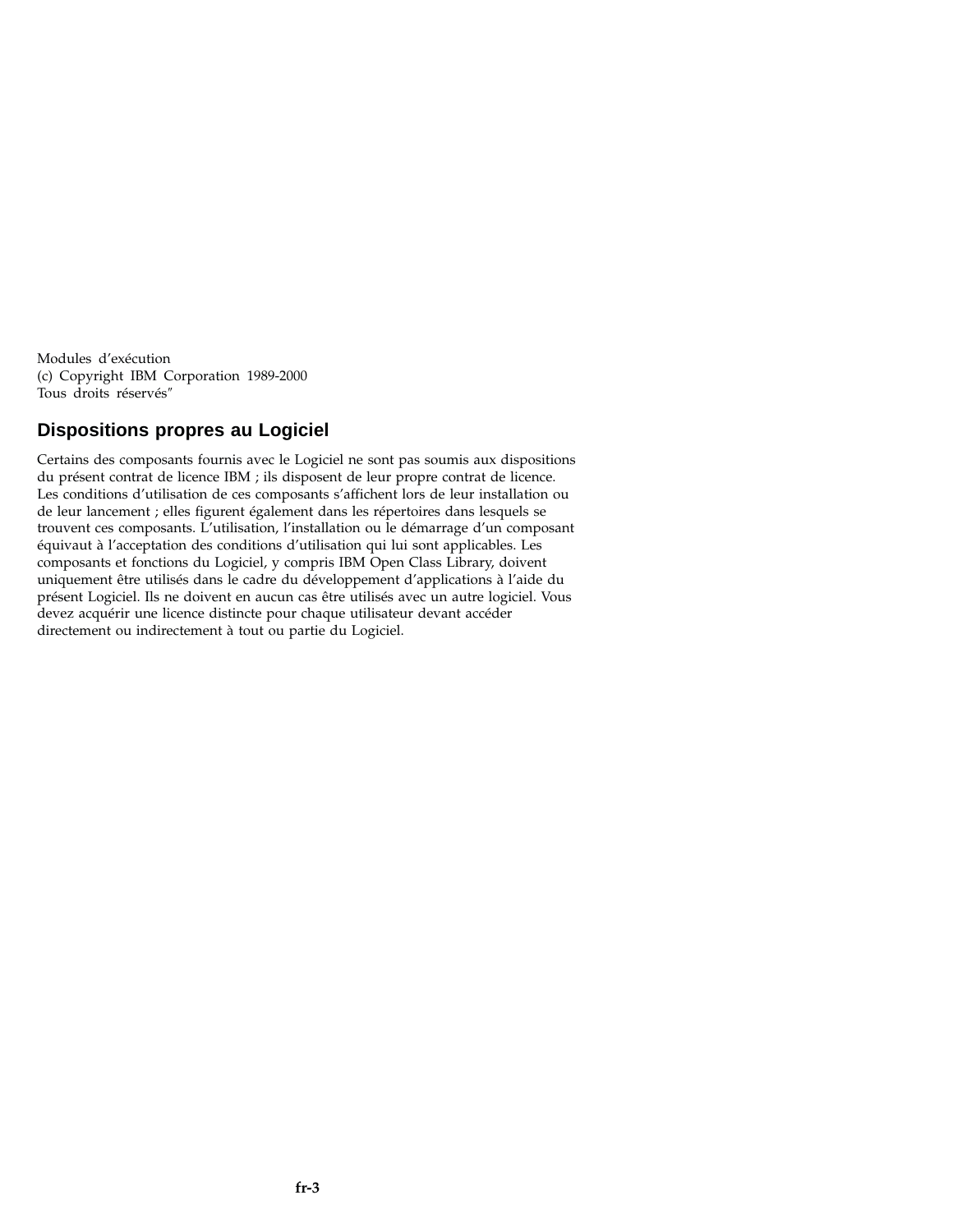# **LIZENZINFORMATIONEN**

Für die Lizenzierung der nachfolgend aufgelisteten Programme gelten zusätzlich zu den Bedingungen in International Program License Agreement die folgenden Vertragsbedingungen.

Programmname: IBM VisualAge C++ Professional for AIX, Version 5.0 Programmnummer: 5765-E26 Garantie: 2 Berechtigung zur Nutzung auf Heimcomputer/tragbarem Computer: 1 Ende des Programmservice: 2001/12/31 Jahr-2000-Fähigkeit: 2

# **ERLÄUTERUNG DER VERTRAGSBEDINGUNGEN:**

#### **Garantie:**

Für das Programm gibt es eine Geldrückgabegarantie. Wenn Sie aus irgendeinem Grund mit dem Programm nicht zufrieden sind, können Sie es an die Bezugsquelle zurückgeben (IBM oder Wiederverkäufer). Sie erhalten den Kaufpreis zurück.

″1″ bedeutet, daß die Geldrückgabegarantie für dieses Programm 30 Tage gültig ist.

″2″ bedeutet, daß die Geldrückgabegarantie für dieses Programm 2 Monate gültig ist.

### **Berechtigung zur Nutzung auf Heimcomputer/tragbarem Computer:**

″1″ bedeutet, daß das Programm auf der primären Maschine und einer anderen Maschine installiert werden darf, vorausgesetzt, daß das Programm nicht auf beiden Maschinen gleichzeitig ausgeführt wird.

″2″ bedeutet, daß Sie dieses Programm nicht auf einen anderen Computer kopieren und dort verwenden dürfen, ohne zusätzliche Lizenzgebühren zu zahlen.

#### **Ende des Programmservice:**

Für das Programm gilt eine Garantie, und Programmservice steht bis zum oben angegebenen Datum zur Verfügung.

### **Jahr-2000-Fähigkeit:**

″1″ bedeutet, daß dieses Programm datumsunabhängig arbeitet und daher keine Anpassung an das Jahr 2000 erfordert.

″2″ bedeutet, daß dieses Programm Jahr-2000-fähig ist, d. h., daß es bei Benutzung gemäß der dazugehörigen IBM Dokumentation in der Lage ist, Datumsdaten innerhalb des 20. und 21. Jahrhunderts und zwischen diesen beiden Jahrhunderten korrekt zu verarbeiten, bereitzustellen oder zu empfangen, vorausgesetzt, daß alle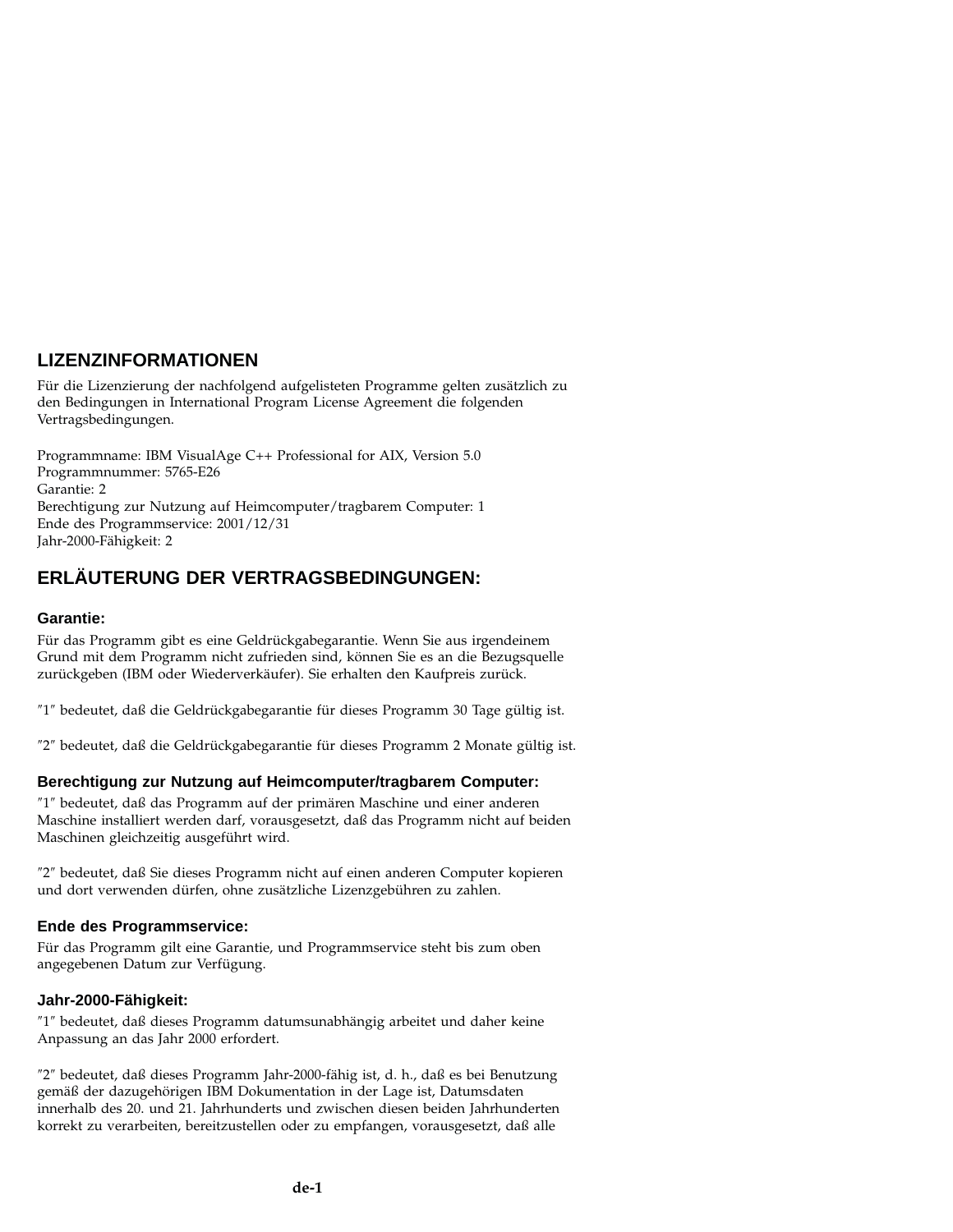anderen Produkte (z. B. Hardware, Software, Firmware), die zusammen mit ihm benutzt werden, richtige Datumsdaten ordnungsgemäß mit ihm austauschen.

# **Angegebene Betriebsumgebung**

Die Programmspezifikationen und Informationen zur angegebenen Betriebsumgebung befinden sich in der Begleitdokumentation zu dem Programm, wie z. B. dem Installations-/Benutzerhandbuch.

## **Informationen zur Weitergabe des Programms**

Die Dateien/Module, die nachfolgend aufgelistet sind oder sich im nachfolgend angegebenen Verzeichnis befinden, dürfen unter folgenden Bedingungen nur in Objektcode auf Ihre Datenträger kopiert werden, wenn Ihre Anwendung von diesen Dateien/Modulen abhängig ist:

Sie sind mit den folgenden Bedingungen einverstanden:

- 1. Für die Kopien dieser Module wird keine Gewährleistung übernommen. Für technische Unterstützung für Ihre Anwendung sind Sie selbst verantwortlich.
- 2. Sie stellen IBM von allen Ansprüchen von und gegen Dritte, die aufgrund der Nutzung oder Weitergabe Ihrer Anwendung geltend gemacht werden, frei.
- 3. Sie verwenden den Namen der IBM oder ihre Marken nur mit vorheriger schriftlicher Genehmigung von IBM in Verbindung mit der Vermarktung Ihrer Anwendung.
- 4. Sie gewährleisten, daß der Empfänger die Anwendung nicht kopiert (außer für Sicherungszwecke), umwandelt (reverse assemble, reverse compile) oder in anderer Weise übersetzt.
- 5. Sie verwenden nicht dieselben Pfad- und Dateinamen wie die Originaldateien/-module.
- ipfx.\*.rte
- vacpp.\*.rte
- xlC.rte
- xlC.\*.rte
- xlsmp.rte

Ihre Anwendung, die oben aufgeführte Dateien/Module enthält, muß folgendermaßen beschriftet werden:

#### ″ENTHÄLT

IBM VisualAge C++ Professional for AIX, Version 5.0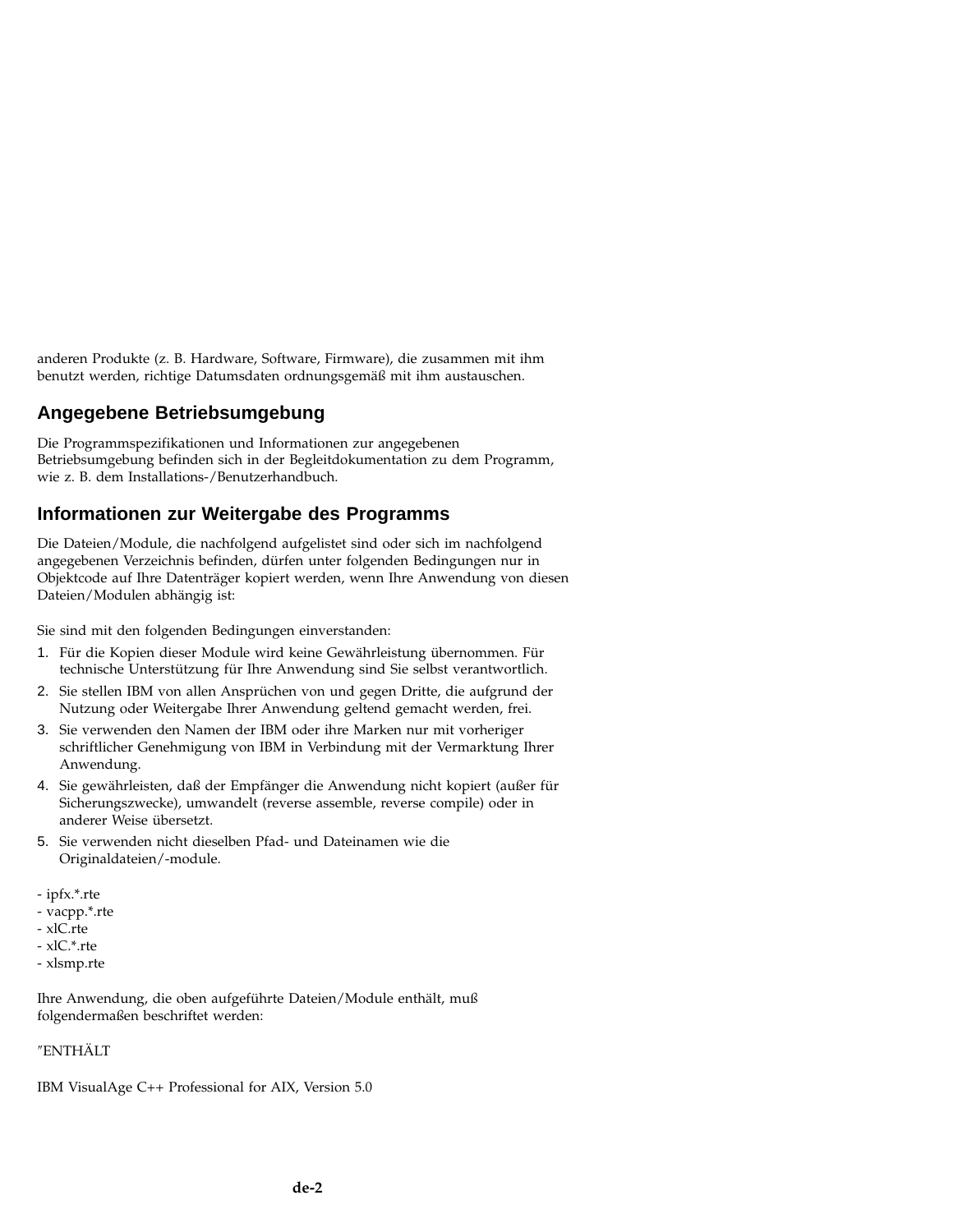Laufzeitmodule (c) Copyright IBM Corporation 1989-2000 Alle Rechte vorbehalten.″

## **Programmspezifische Bedingungen**

Einige Komponenten dieses Programms unterliegen nicht dieser IBM Lizenzvereinbarung, sondern separaten Lizenzbedingungen. Die Vertragsbedingungen, denen solche Komponenten unterliegen, erhalten Sie bei der Installation oder beim Starten der Komponenten. Sie befinden sich außerdem im entsprechenden Verzeichnis der Komponente. Durch die Nutzung, die Installation oder das Aufrufen einer Komponente erklären Sie sich mit den anwendbaren Bedingungen für die jeweilige Komponente einverstanden. Die Komponenten und Zusatzeinrichtungen dieses Programms, einschließlich der IBM Open Class Library, dürfen ausschließlich für die Entwicklung von Anwendungen genutzt werden, die dieses Programm nutzen. Keine Komponenten oder Zusatzeinrichtungen dieses Programms dürfen in Verbindung mit einem anderen Programm genutzt werden. Für jeden Benutzer mit lokalem oder Fernzugriff auf das Programm oder einen beliebigen Teil des Programms ist eine separate Berechtigung erforderlich.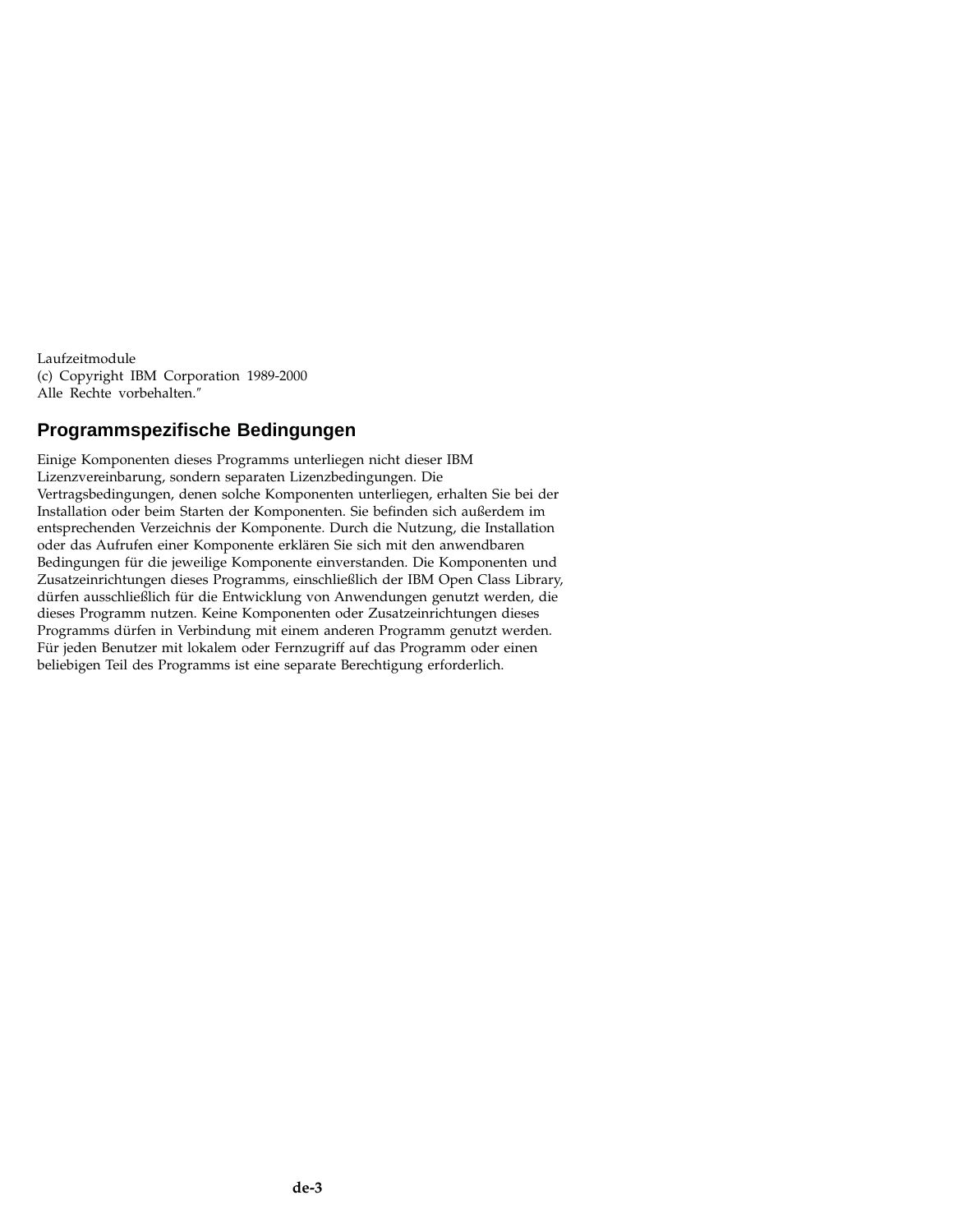# **INFORMAZIONI RELATIVE ALLA LICENZA**

I Programmi di seguito elencati sono concessi in licenza in base alle seguenti condizioni in aggiunta a quelle contenute nell'International Program License Agreement.

Nome del Programma: IBM VisualAge C++ Professional for AIX, Version 5.0 Numero del Programma: 5765-E26 Diritto alla restituzione: 2 Autorizzazione all'utilizzo su home computer o portatili: 1 Data di scadenza dei Servizi al Programma: 2001/12/31 Conformità all'anno 2000: 2

## **SIGNIFICATO DEI TERMINI:**

### **Diritto alla restituzione:**

Il Programma prevede una garanzia di rimborso. Se per qualsiasi motivo non doveste essere soddisfatti del Programma, potete restituirlo alla parte (IBM o suo rivenditore) da cui è stato acquistato e ricevere il rimborso del corrispettivo da voi pagato.

″1″ significa che questo Programma prevede una garanzia di rimborso di 30 giorni.

″2″ significa che questo Programma prevede una garanzia di rimborso di due mesi.

### **Autorizzazione all'utilizzo su home computer o portatili:**

″1″ significa che il Programma può essere memorizzato sulla macchina primaria o su altra macchina, a condizione che il Programma non sia attivo su entrambe le macchine contemporaneamente.

″2″ significa che non potete copiare e utilizzare questo Programma su un altro elaboratore senza il pagamento di un ulteriore corrispettivo di licenza.

### **Data di scadenza dei Servizi al Programma:**

Il Programma è garantito e i Servizi al programma saranno disponibili fino alla data sopra specificata.

### **Conformità all'anno 2000:**

″1″ significa che questo Programma non ha alcuna dipendenza dalle date, e pertanto è conforme all'anno 2000.

″2″ significa che questo Programma, quando viene utilizzato conformemente alla documentazione ad esso associata, è in grado di elaborare, fornire e/o ricevere correttamente i dati relativi alla data sia nel passaggio dal XX al XXI secolo, sia nel corso del XX e XXI secolo, a condizione che tutti gli altri prodotti (ad esempio,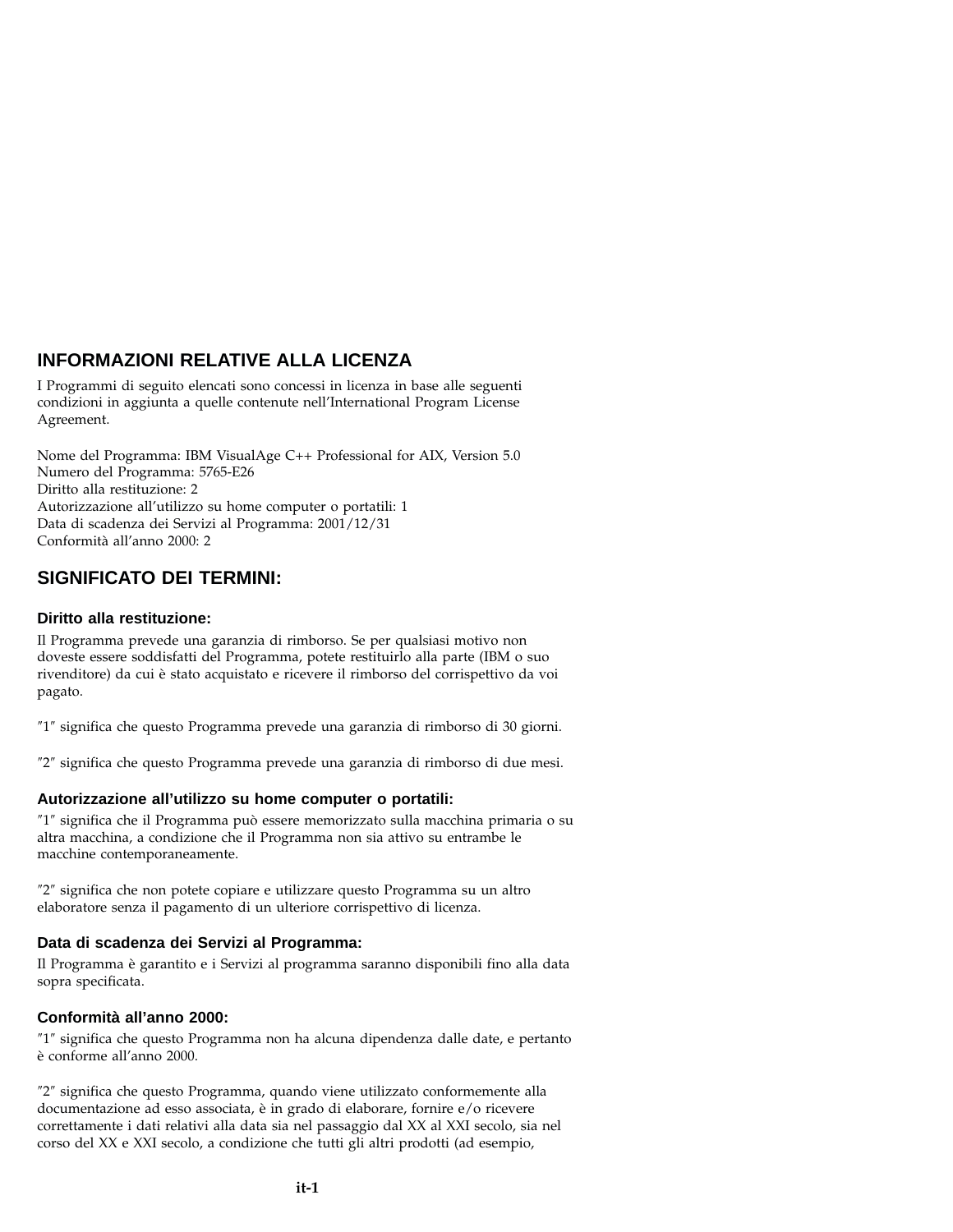hardware, software e firmware) utilizzati in connessione con il presente Programma IBM scambino correttamente i dati relativi alla data con esso.

## **Ambiente Operativo specificato**

Le informazioni sulle Specifiche del Programma e sull'Ambiente Operativo specificato sono riportate nella Guida per l'utente e per l'installazione fornita con questo Programma.

## **Informazioni relative alla ridistribuzione**

I file/moduli qui elencati o ubicati nella directory di seguito riportata possono essere copiati su supporti, quando la vostra applicazione dipende da suddetti file/moduli ed è soggetta ai seguenti termini e condizioni.

Voi accettate:

- 1. che le copie di tali moduli siano fornite ″NELLO STATO IN CUI SI TROVANO″ e di essere responsabili dell'assistenza tecnica alla vostra applicazione;
- 2. di risarcire l'IBM per e a fronte di qualsiasi rivendicazione di terzi che risultassero danneggiati dall'uso o dalla distribuzione della vostra applicazione.
- 3. di non utilizzare il nome o il marchio della IBM per commercializzare le vostre applicazioni senza preventiva autorizzazione scritta della IBM;
- 4. di impedire al destinatario di copiare (se non allo scopo di copia di back-up), trasferire, disassemblare, decompilare o comunque tradurre l'applicazione;
- 5. di non utilizzare lo stesso nome di percorso (path) dei file/moduli originali .
- ipfx.\*.rte
- vacpp.\*.rte
- xlC.rte
- xlC.\*.rte
- xlsmp.rte

L'applicazione contenente una copia dei suddetti file/moduli deve essere etichettata nel modo seguente:

#### ″CONTIENE

IBM VisualAge C++ Professional for AIX, Version 5.0

Moduli runtime (c) Copyright IBM Corporation 1989-2000 Tutti i diritti riservati″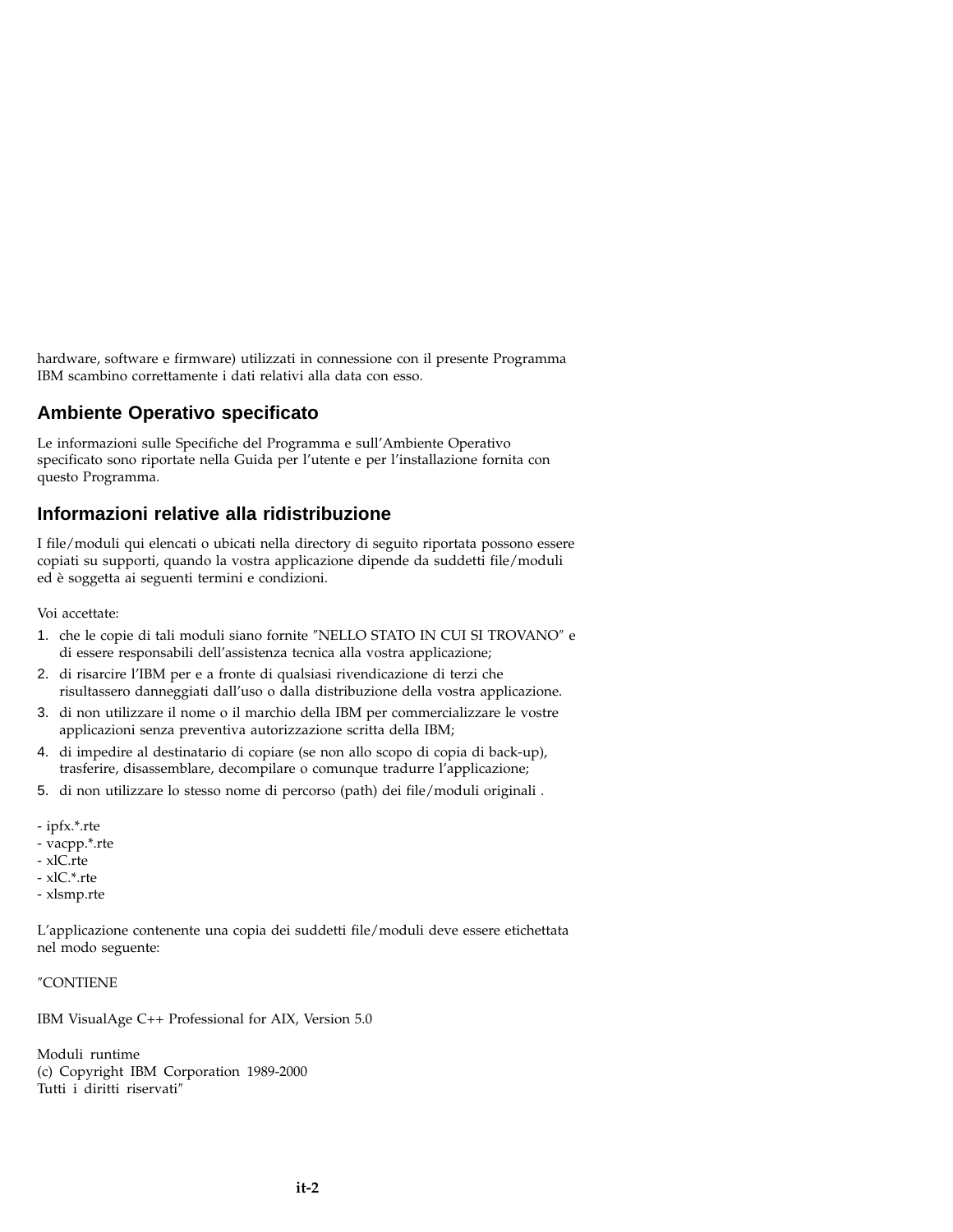## **Specifiche condizioni del Programma**

Alcuni dei componenti forniti con il Programma non sono regolati dal presente Accordo di licenza IBM, ma da termini e condizioni di licenza separate. I termini e le condizioni che regolano tali componenti sono fornite quando li installate e inizializzate o si trovano nelle directory che contengono i componenti. Utilizzando, installando o inizializzando un componente, voi accettate i termini e le condizioni applicabili per quel componente. I componenti e le funzioni del Programma, compreso IBM Open Class Library, devono essere utilizzati solo per lo sviluppo delle applicazioni che utilizzano il presente Programma. Non potete utilizzare nessuno dei componenti o delle funzioni di questo Programma con un altro Programma. E' necessaria un'autorizzazione separata per ciascun utente specifico con accesso locale o remoto al Programma o a una qualsiasi parte del Programma.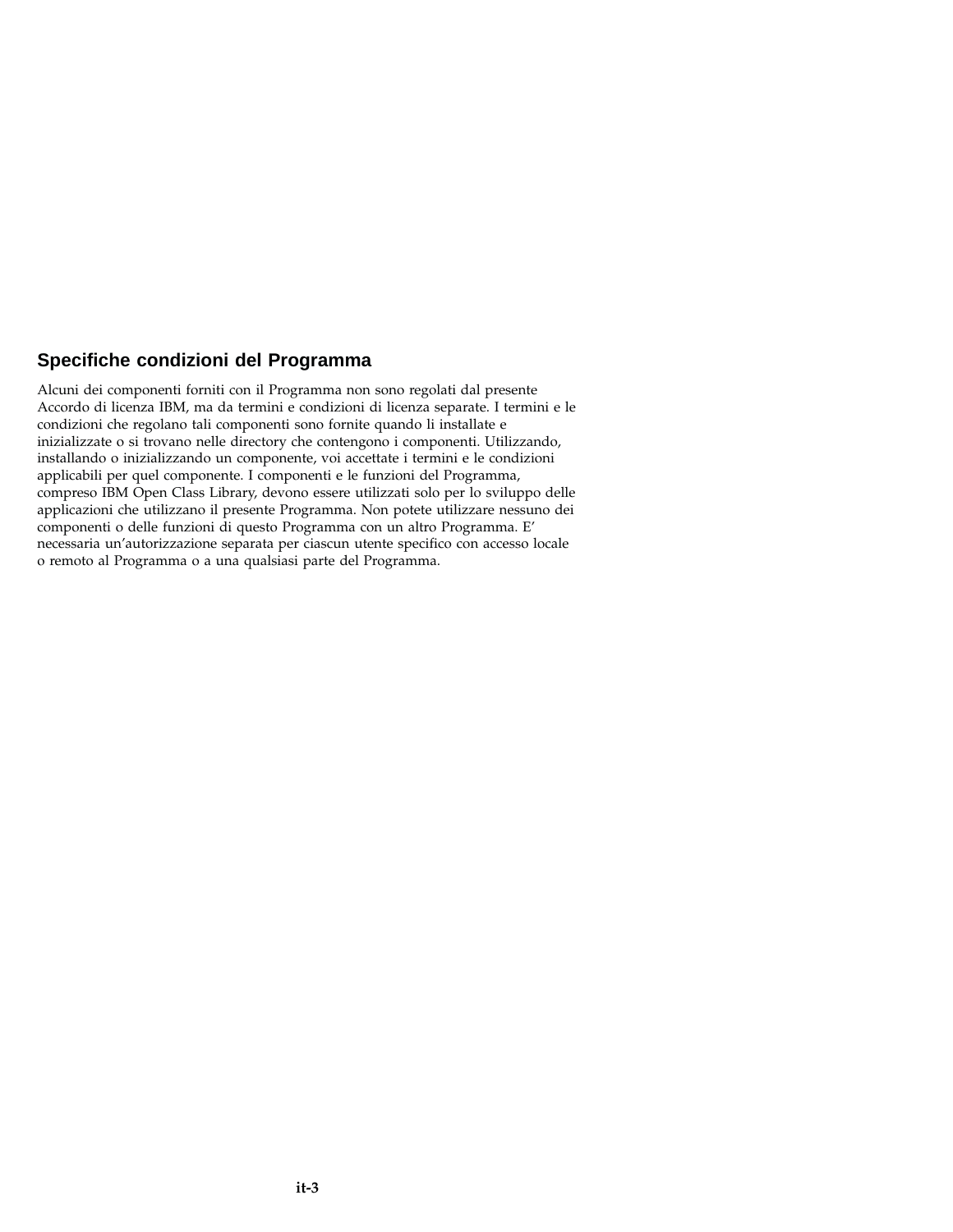# **LISENSOPPLYSNINGER**

Programmene oppført nedenfor er lisensiert under disse betingelsene i tillegg til betingelsene i International Program License Agreement.

Programnavn: IBM VisualAge C++ Professional for AIX, Version 5.0 Programnummer: 5765-E26 Garanti: 2 Autorisasjon for bruk på hjemmedatamaskin/bærbar datamaskin: 1 Sluttdato for programservice: 2001/12/31 Forberedt for år 2000: 2

## **BESKRIVELSE AV BETINGELSENE:**

#### **Garanti:**

Programmet har en garanti som gir deg rett til å få refundert det beløpet du har betalt. Hvis du av en eller annen grunn ikke er fornøyd med programmet, kan du returnere det der du kjøpte det (IBM eller IBM-forhandleren) for å få refundert det beløpet du har betalt.

″1 ″ betyr at Programmet har en 30-dagers garanti som gir deg rett til å få refundert det beløpet du har betalt.

″2 ″ betyr at Programmet har en 2-måneders garanti som gir deg rett til å få refundert det beløpet du har betalt.

#### **Autorisasjon for bruk på hjemmedatamaskin/bærbar datamaskin:**

″1″ betyr at Programmet kan lagres på hovedmaskinen og en annen maskin på vilkår av at Programmet ikke er i aktiv bruk på begge maskinene samtidig.

″2″ betyr at du ikke kan kopiere og bruke dette Programmet på en annen datamaskin med mindre du betaler tilleggslisensavgift.

#### **Sluttdato for programservice:**

Programmet har garanti, og programservice er tilgjengelig til sluttdatoen oppgitt ovenfor.

#### **Forberedt for år 2000:**

″1″ betyr at Programmet ikke har datoavhengighet, og at det derfor er forberedt for år 2000.

″2″ betyr at Programmet, når det blir anvendt i overensstemmelse med tilhørende dokumentasjon fra IBM, vil være forberedt på å korrekt behandle, sende og/eller motta datoinformasjon innenfor og mellom det 20. og 21. århundre. Dette under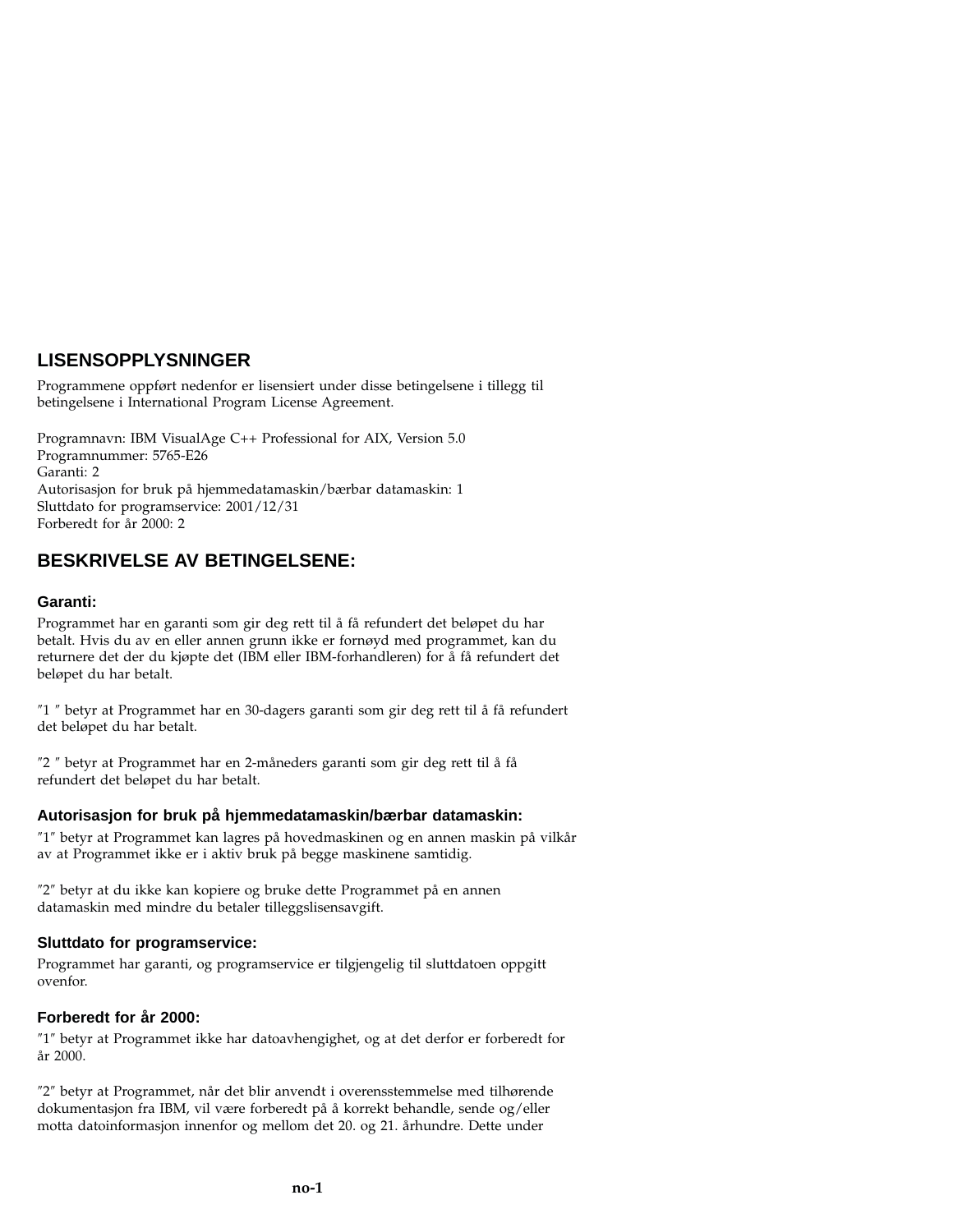forutsetning av at alle produkter (for eksempel maskinvare og programvare) som benyttes sammen med eller i tilknytning til dette IBM-programmet, utveksler datoinformasjon korrekt med det.

# **Spesifisert driftsmiljø**

Du finner opplysninger om Programspesifikasjoner og Spesifisert driftsmiljø i dokumentasjonen som følger med Programmet, for eksempel installeringsveiledningen eller brukerhåndboken.

# **Informasjon om redistribuering**

Filene og modulene angitt nedenfor, eller i katalogene angitt nedenfor, kan bare kopieres til mediet i objektkode når applikasjonen er avhengig av dem, og ifølge betingelsene nedenfor.

Du samtykker i:

- 1. at kopier av disse modulene leveres i den stand de befinner seg ('AS IS'). Du er selv ansvarlig for all teknisk assistanse for din applikasjon.
- 2. å holde IBM skadesløs overfor ethvert krav fra tredje part for bruk eller distribusjon av din applikasjon.
- 3. å ikke bruke IBMs navn eller varemerker i forbindelse med markedsføring av dine applikasjoner uten på forhånd å ha innhentet IBMs skriftlige samtykke.
- 4. å forby mottakeren å kopiere (bortsett fra reservekopiering), overføre, utføre reversert kompilering eller på annen måte oversette eller omgjøre applikasjonen.
- 5. å ikke bruke de samme navnene på tilgangsbanene som i originalfilene og originalmodulene.
- ipfx.\*.rte
- vacpp.\*.rte
- xlC.rte
- xlC.\*.rte
- xlsmp.rte

Applikasjonen som inneholder en kopi av filene/modulene ovenfor, må merkes slik:

″INNEHOLDER

IBM VisualAge C++ Professional for AIX, Version 5.0

Runtime Modules (c) Copyright IBM Corporation 1989-2000 All Rights Reserved″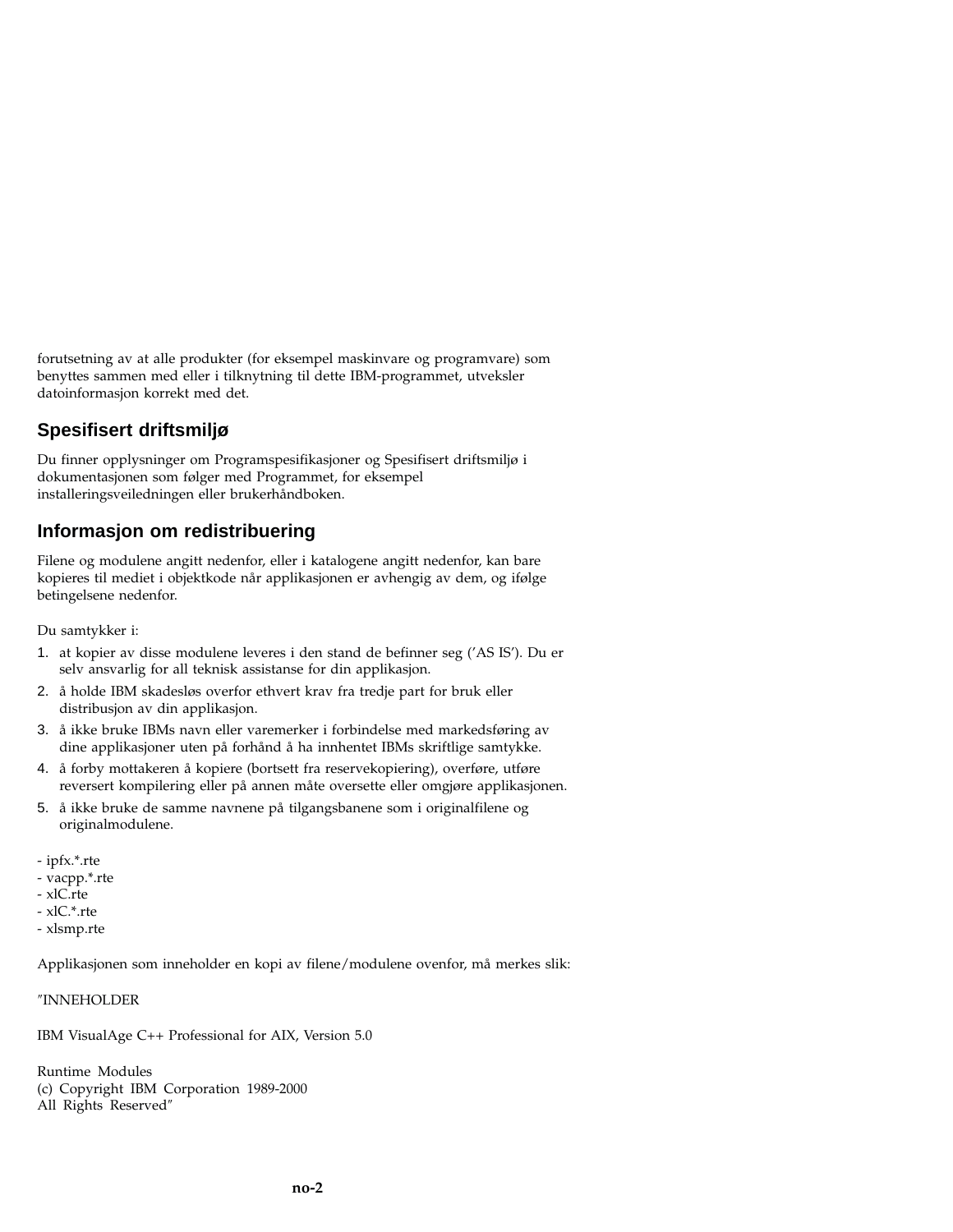## **Programspesifikke betingelser**

Noen komponenter som leveres sammen med Programmet, er ikke underlagt disse IBM-lisensbetingelsene, men er i stedet underlagt egne lisensbetingelser. Betingelsene som gjelder disse komponentene, får du når du installerer eller starter komponentene, eller du finner dem i katalogene som inneholder komponentene. Ved å bruke, installere eller starte en komponent aksepterer du de gjeldende betingelsene for den komponenten. Komponentene og funksjonene i Programmet, inkludert IBM Open Class Library, kan bare brukes til utvikling av applikasjoner ved hjelp av dette Programmet. Du kan ikke bruke noen av komponentene eller funksjonene i dette Programmet sammen med et annet program. Det kreves en egen autorisasjon for hver enkelt bruker med lokal tilgang eller fjerntilgang til Programmet eller til noen del av Programmet.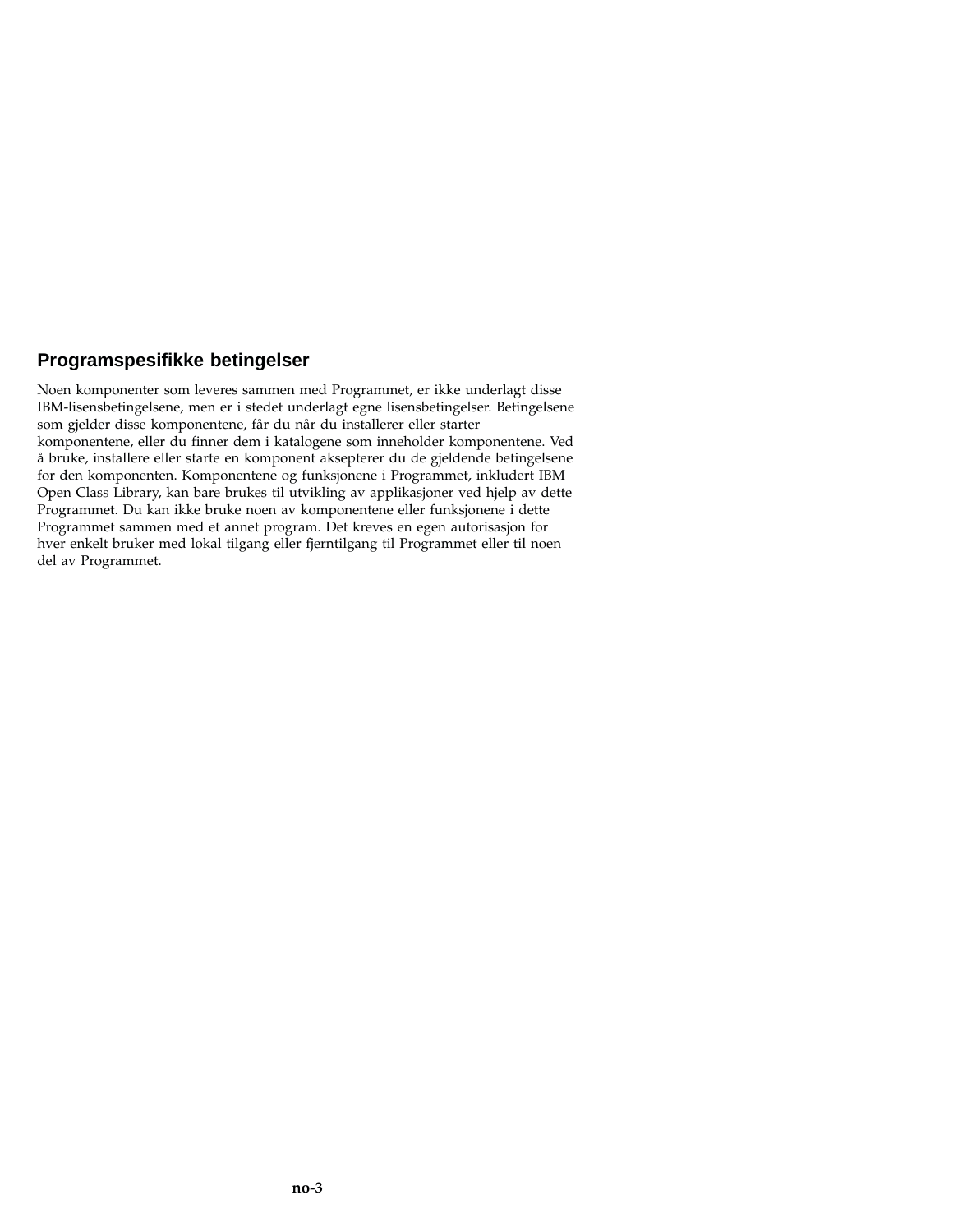# **INFORMAÇÕES SOBRE LICENÇA**

Os Programas listados abaixo estão licenciados sob/ao abrigo dos seguintes termos e condições além daqueles do International Program License Agreement.

Nome do Programa: IBM VisualAge C++ Professional for AIX, Version 5.0 Número do Programa: 5765-E26 Garantia: 2 Autorização para Uso em Computador Doméstico/Portátil: 1 Data de Conclusão dos Serviços do Programa: 2001/12/31 Conformidade com o Ano 2000: 2

# **EXPLICAÇÕES DOS TERMOS:**

#### **Garantia:**

O Programa tem garantia de devolução do dinheiro. Se, por qualquer motivo, o Cliente estiver insatisfeito com este Programa, pode devolvê-lo onde o adquiriu (a IBM ou revendedores IBM), para ser reembolsado da quantia paga.

″1″ significa que este Programa tem uma garantia de 30 dias, durante os quais pode solicitar a devolução da quantia paga.

″2″ significa que este Programa tem uma garantia de 2 meses, durante os quais pode solicitar a devolução da quantia paga.

#### **Autorização para Usuários/Utilizadores em computador Portátil/Doméstico:**

″1″ significa que o Programa pode ser armazenado na máquina principal e em outra máquina, desde que o Programa não esteja em uso ativo/activo em ambas as máquinas ao mesmo tempo.

″2″ significa que o Cliente não pode copiar e utilizar este Programa em outro computador sem pagar encargos de licença adicionais.

### **Data de Conclusão dos Serviços do Programa:**

O Programa é garantido e os serviços do programa estarão disponíveis até a data de conclusão especificada acima.

#### **Conformidade com Ano 2000:**

″1″ significa que este Programa não tem dependências em relação a datas e portanto está preparado para o Ano 2000.

″2″ significa que este Programa, quando usado de acordo com a documentação que lhe está associada, tem a capacidade de corretamente/correctamente processar, fornecer e/ou receber dados relativos a datas de séculos XX e XXI ou entre estes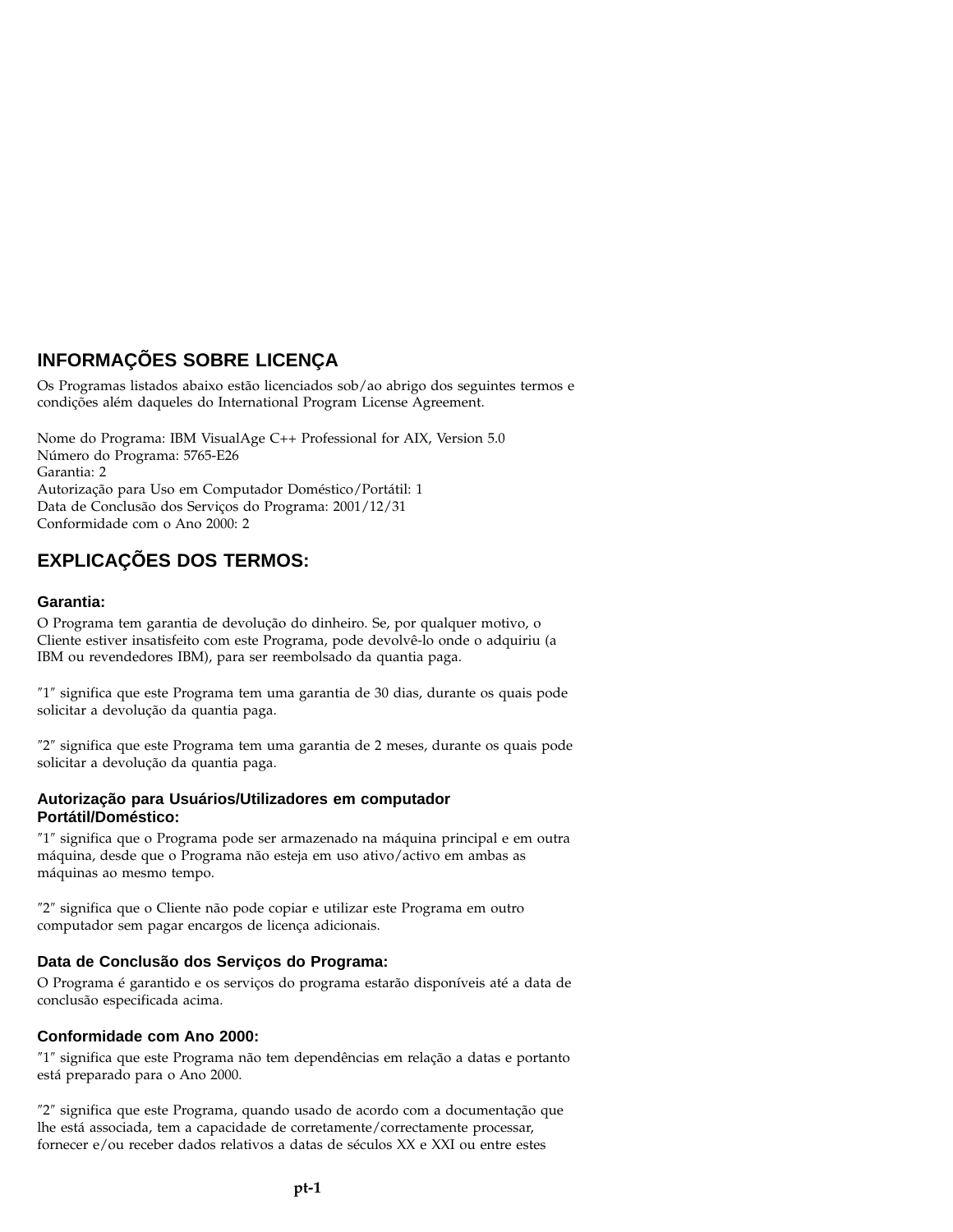séculos, desde que todos os produtos (hardware, software e firmware) usados com este Programa IBM, permitam, eles próprios, a troca/intercâmbio correto/correcto de dados com datas com esse Programa IBM.

## **Ambiente Operacional/Operativo Especificado**

As informações sobre Especificações do Programa e Ambiente Operacional/Operativo Especificado podem ser encontradas na documentação que acompanha o Programa tal como o Guia de Instalação/do Usuário/Utilizador.

## **Informações sobre Redistribuição**

Os arquivos/módulos listados abaixo ou localizados no directório nomeado abaixo podem ser copiados na mídia/suporte media do Cliente, somente em código objecto, quando a aplicação do Cliente depender deles, sujeito aos seguintes termos e condições.

- O Cliente concorda:
- 1. que cópias destes módulos são fornecidas 'NO ESTADO EM QUE SE ENCONTRAM', 'AS IS'. O Cliente é responsável por toda a assistência técnica para a sua aplicação;
- 2. em indemnizar a IBM de e contra qualquer reclamação de terceiros devidas ao uso ou distribuição da aplicação do Cliente;
- 3. não usar o nome ou marcas da IBM em conexão com a comercialização das aplicações do Cliente sem prévio consentimento por escrito da IBM;
- 4. em proibir o destinatário de copiar (exceto/excepto para fins de cópia de segurança), compilar ou montar inversamente, ou por de qualquer outra forma converter a aplicação; e
- 5. em não usar o mesmo nome de caminho 'path name' dos arquivos/módulos originais.
- ipfx.\*.rte
- vacpp.\*.rte
- xlC.rte
- xlC.\*.rte
- xlsmp.rte

A aplicação do Cliente que contenha uma cópia dos arquivos/módulos referenciados acima deve ser rotulada como se segue:

″CONTÉM

IBM VisualAge C++ Professional for AIX, Version 5.0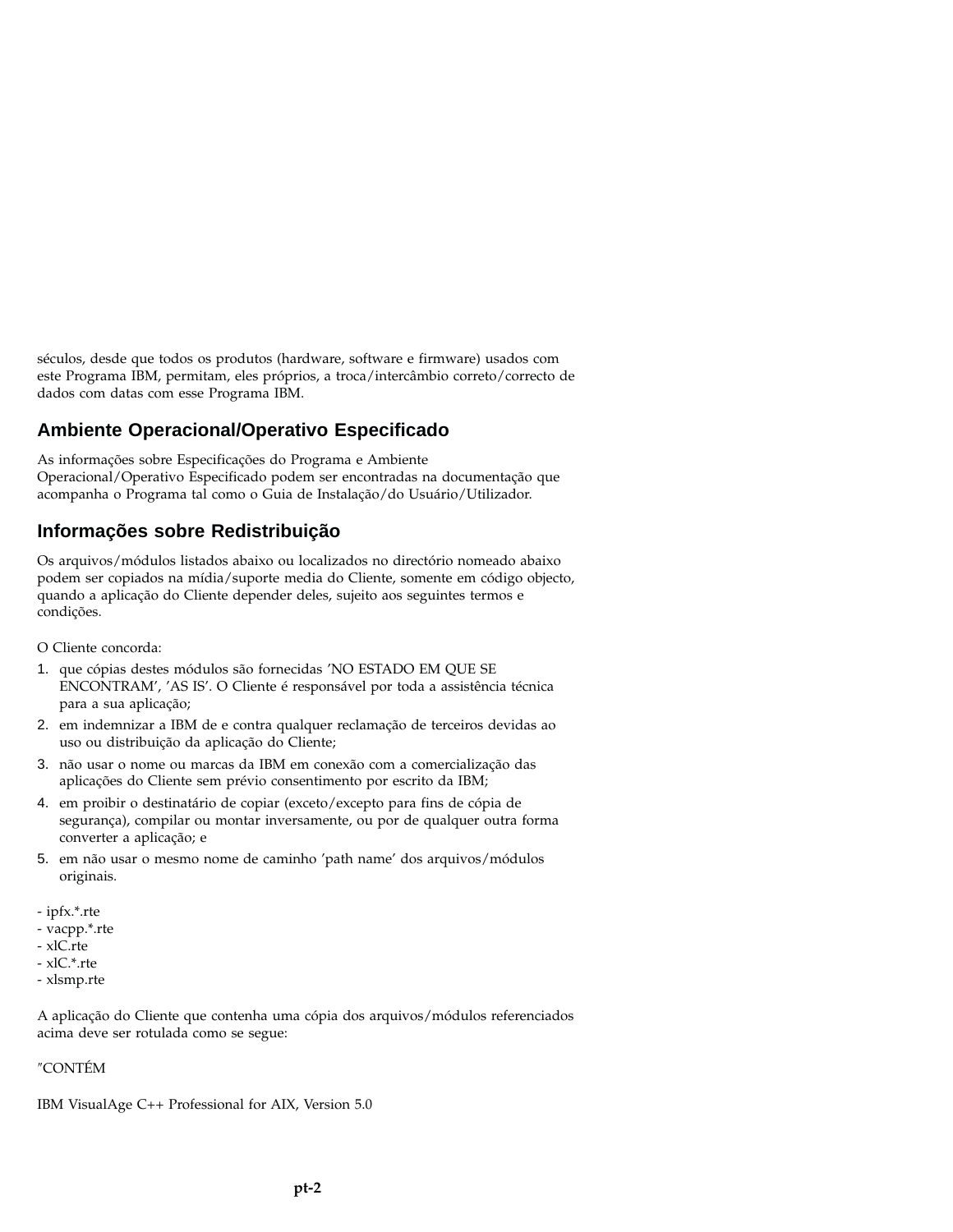Módulos de Tempo de Execução 'Runtime Modules' (c) Copyright IBM Corporation 1989-2000 Todos os Direitos Reservados″

### **Termos Exclusivos do Programa**

Alguns componentes fornecidos com o Programa não são regulados por este contrato de licença IBM estando, em vez disso, sujeitos a termos e condições distintos. Os termos e condições que regulam estes componentes são fornecidos durante a instalação ou inicialização destes componentes específicos ou encontram-se nos diretórios que contêm os componentes. Através do uso, instalação ou inicialização de um componente, o Cliente concorda com os termos e condições aplicáveis a tal componente. Os componentes e dispositivos, incluindo o IBM Open Class Library, do Programa são para serem usados somente para o desenvolvimento de aplicações que usam este Programa. O Cliente não pode usar nenhum componente ou dispositivo deste Programa com qualquer outro programa. É necessária uma autorização em separado para cada usuário/utilizador específico com acesso local ou remoto ao Programa ou a qualquer parte do mesmo.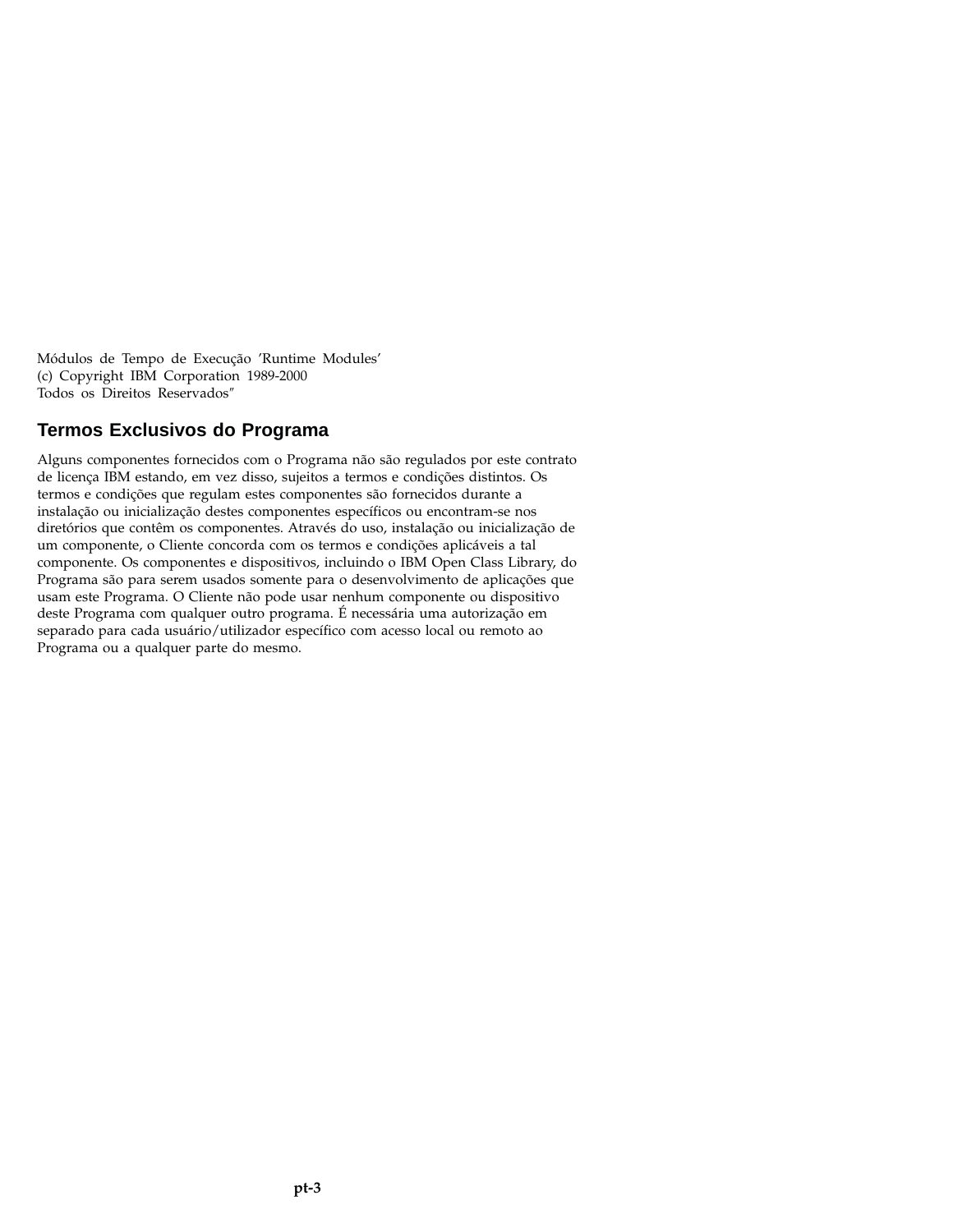# **INFORMACIÓN SOBRE LA LICENCIA**

Los Programas que se enumeran a continuación son programas bajo licencia sujetos a los siguientes términos y condiciones además de los del International Program License Agreement.

Nombre de programa: IBM VisualAge C++ Professional for AIX, Version 5.0 Número de programa: 5765-E26 Garantía: 2 Autorización para el uso en sistemas personales/portátiles: 1 Fecha final de los servicios del programa: 2001/12/31 Preparación para año 2000: 2

# **EXPLICACIONES DE LOS TÉRMINOS:**

#### **Garantía:**

El Programa tiene una garantía de devolución del dinero. Si por cualquier motivo, no está satisfecho con el Programa, puede devolverlo donde lo haya adquirido (ya sea IBM o distribuidores de IBM) y se le reembolsará la cantidad que haya pagado.

″1″ significa que este Programa tiene una garantía de devolución del dinero de 30 días.

″2″ significa que este Programa tiene una garantía de devolución del dinero de 2 meses.

#### **Autorización para el uso en un sistema personal/portátil:**

″1″ significa que el Programa puede instalarse en la máquina principal y en otra máquina, siempre y cuando el Programa no esté activo en ambas máquinas al mismo tiempo.

″2″ significa que no puede copiar y utilizar este Programa en otro ordenador sin efectuar un pago de licencia adicional.

#### **Fecha final de los servicios del programa:**

El Programa está garantizado y los programas de servicio estarán vigentes hasta la fecha final especificada arriba.

#### **Preparación para el Año 2000:**

″1″ significa que este Programa no tiene dependencias de fecha y, por lo tanto, está preparado para el Año 2000.

″2″ significa que este Programa, cuando se utiliza de acuerdo con su documentación correspondiente, es capaz de procesar, enviar y/o recibir correctamente datos de fecha comprendidos entre los siglos XX y XXI inclusive, siempre que todos los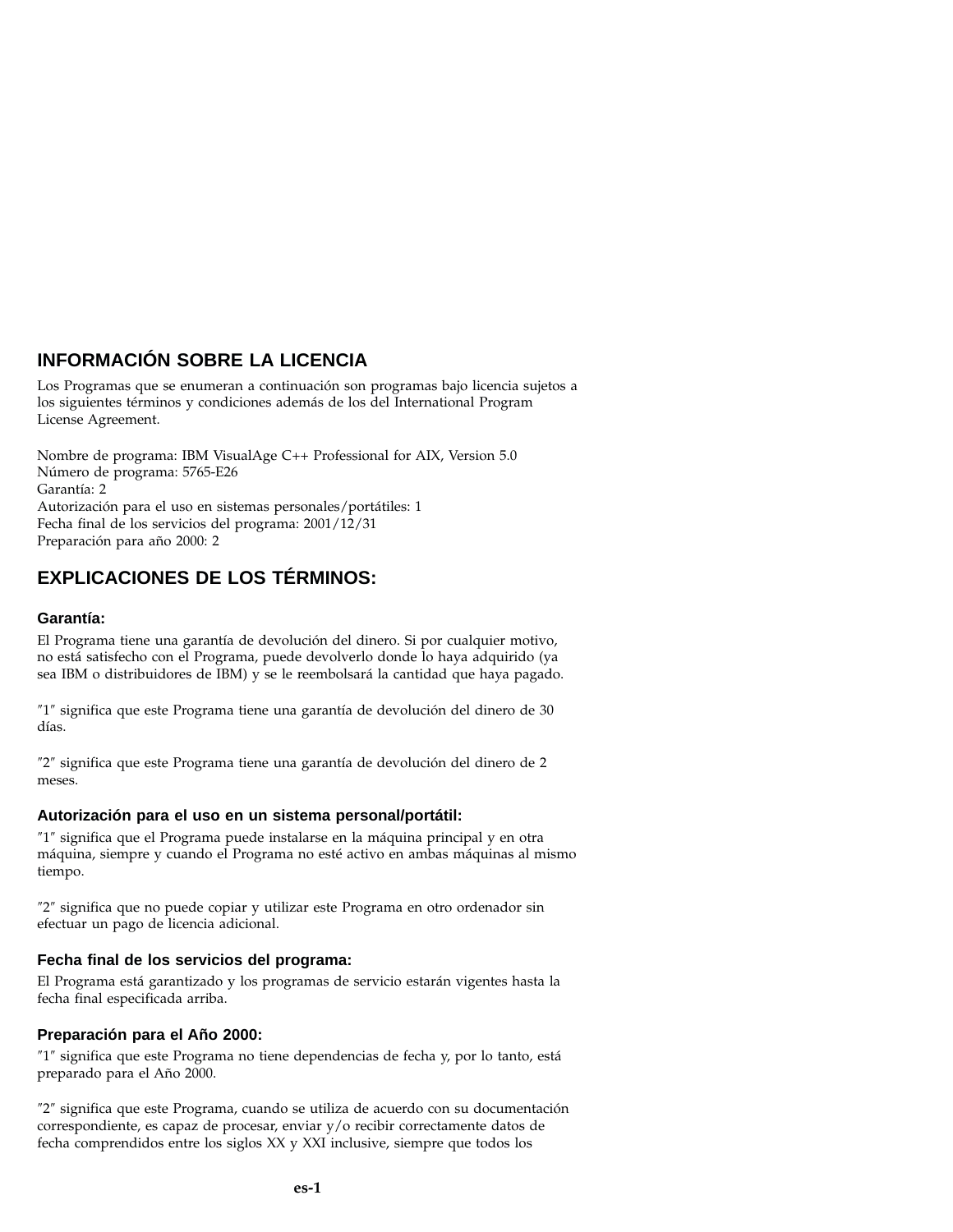productos (por ejemplo, hardware, software y código interno) utilizados con este Programa de IBM intercambien datos de fechas con el mismo de forma correcta y precisa.

## **Entorno operativo especificado**

Las Especificaciones del Programa y la información del Entorno operativo especificado se encuentran en la documentación, Guía de instalación/Usuarios, que se adjunta con el Programa.

# **Información de redistribución**

Los archivos/módulos que se enumeran a continuación o que están situados en el directorio especificado a continuación, se pueden copiar en el soporte de almacenamiento, en código objeto solamente, siempre y cuando la aplicación dependa de ellos, y están sujetos a los siguientes términos y condiciones.

El Cliente acuerda lo siguiente:

- 1. las copias de estos módulos se proporcionan 'COMO ESTÉN'. Usted es responsable de toda la asistencia técnica de la aplicación;
- 2. indemnizar a IBM por las demandas procedentes de y contra terceros que surjan por el uso o la distribución de la aplicación;
- 3. no utilizar el nombre ni marcas registradas de IBM para la comercialización de aplicaciones propias, sin el previo consentimiento por escrito de IBM;
- 4. prohibir al destinatario copiar (salvo, realizar copias de seguridad), realizar el ensamblaje inverso, la compilación inversa o convertir de alguna otra forma la aplicación; y
- 5. no utilizar el mismo nombre de vía de acceso que los archivos/módulos originales.
- ipfx.\*.rte
- vacpp.\*.rte
- xlC.rte
- xlC.\*.rte
- xlsmp.rte

La aplicación que contenga una copia de los archivos/módulos mencionados arriba debe etiquetarse de este modo:

#### ″CONTIENE

IBM VisualAge C++ Professional for AIX, Version 5.0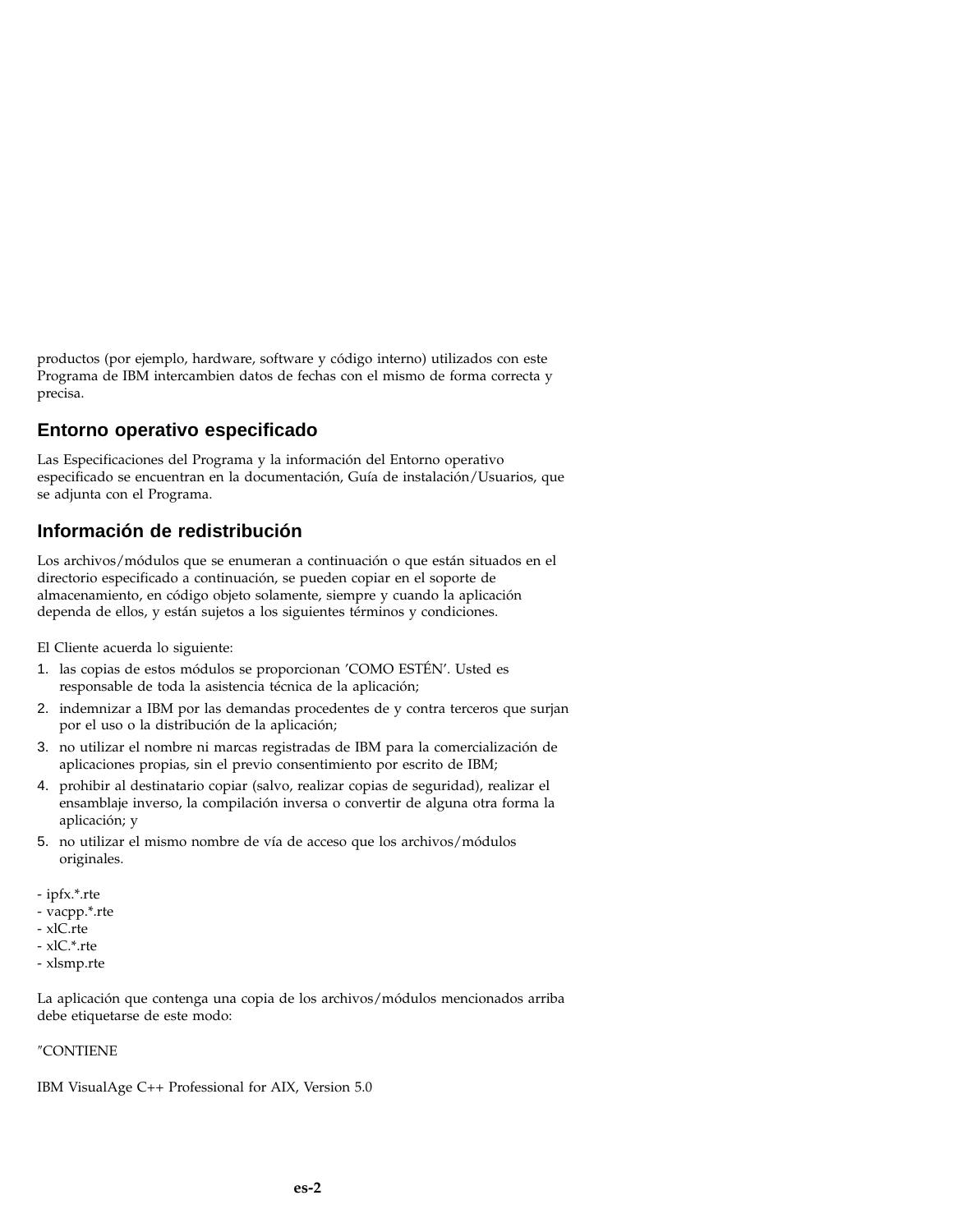Módulos de ejecución (c) Copyright IBM Corporation 1989-2000 Reservados todos los derechos″

## **Términos exclusivos del programa**

Algunos de los componentes que se proporcionan junto con el Programa no se rigen por los términos del acuerdo de licencias de IBM y se encuentran sujetos a términos y condiciones de licencia por separado. Los términos y condiciones que rigen estos componentes se proporcionan al instalarlos o al empezar su ejecución, o bien se encuentran en los directorios que los contienen. Al utilizar, instalar o iniciar un componente, el Cliente acepta los términos y condiciones aplicables para éste. Los componentes y características del Programa, incluyendo la IBM Open Class Library, se utilizarán solamente para el desarrollo de aplicaciones utilizando este Programa. El Cliente no podrá utilizar componentes o características de éste con ningún otro programa. Se necesita una autorización por separado para cada usuario específico con acceso local o remoto al Programa o cualquier porción de éste.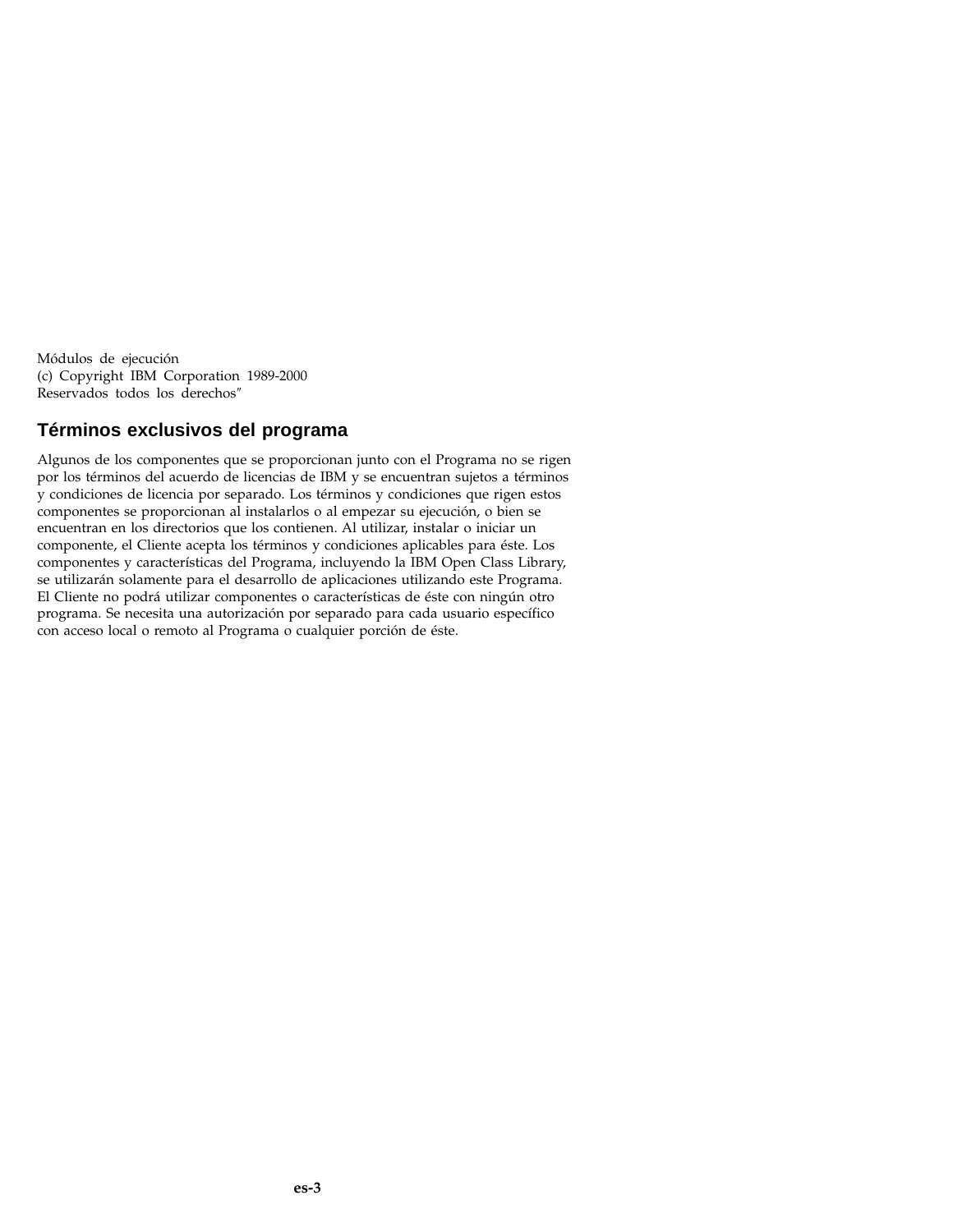# **LICENSINFORMATION**

Programmen som förtecknas nedan licensieras under följande villkor utöver dem i International Program License Agreement.

Programbeteckning: IBM VisualAge C++ Professional for AIX, Version 5.0 Programnummer: 5765-E26 Garanti: 2 Rätt till användning på hemdator/bärbar dator: 1 Slutdatum för programservice: 2001/12/31 År 2000-förberett: 2

# **FÖRKLARINGAR AV VILLKOREN:**

### **Garanti:**

Programmet har en återbetalningsgaranti. Om ni av någon anledning inte är nöjd med Programmet, får ni returnera det till den part (IBM eller dess återförsäljare) från vilken ni anskaffat det för att få återbetalning av det belopp ni erlagt.

″1″ betyder att Programmet har en återbetalningsgaranti på 30 dagar.

″2″ betyder att Programmet har en återbetalningsgaranti på 2 månader.

### **Rätt till användning på hemdator/bärbar dator:**

″1″ betyder att Programmet får lagras på en primärmaskin och ytterligare en maskin, förutsatt att Programmet inte är i aktivt bruk på båda maskinerna samtidigt.

″2″ betyder att ni inte får kopiera och använda Programmet på en annan dator utan att betala ytterligare licensavgifter.

### **Slutdatum för programservice:**

Programmet omfattas av garanti och programservice kommer att vara tillgänglig framtill det slutdatum som anges ovan.

## **År 2000-förberett:**

″1″ betyder att Programmet inte är beroende av datumangivelser och således är förberett för år 2000.

″2″ betyder att Programmet, om det används enligt till programmet hörande dokumentation, kan korrekt behandla, lämna och/eller ta emot datumangivelser inom och mellan det tjugonde och tjugoförsta århundradet. Detta förutsätter att alla produkter (t.ex. maskinvara, programvara och inbyggd kod) som används tillsammans med IBM-programmet korrekt utväxlar riktig datumangivelse med programmet.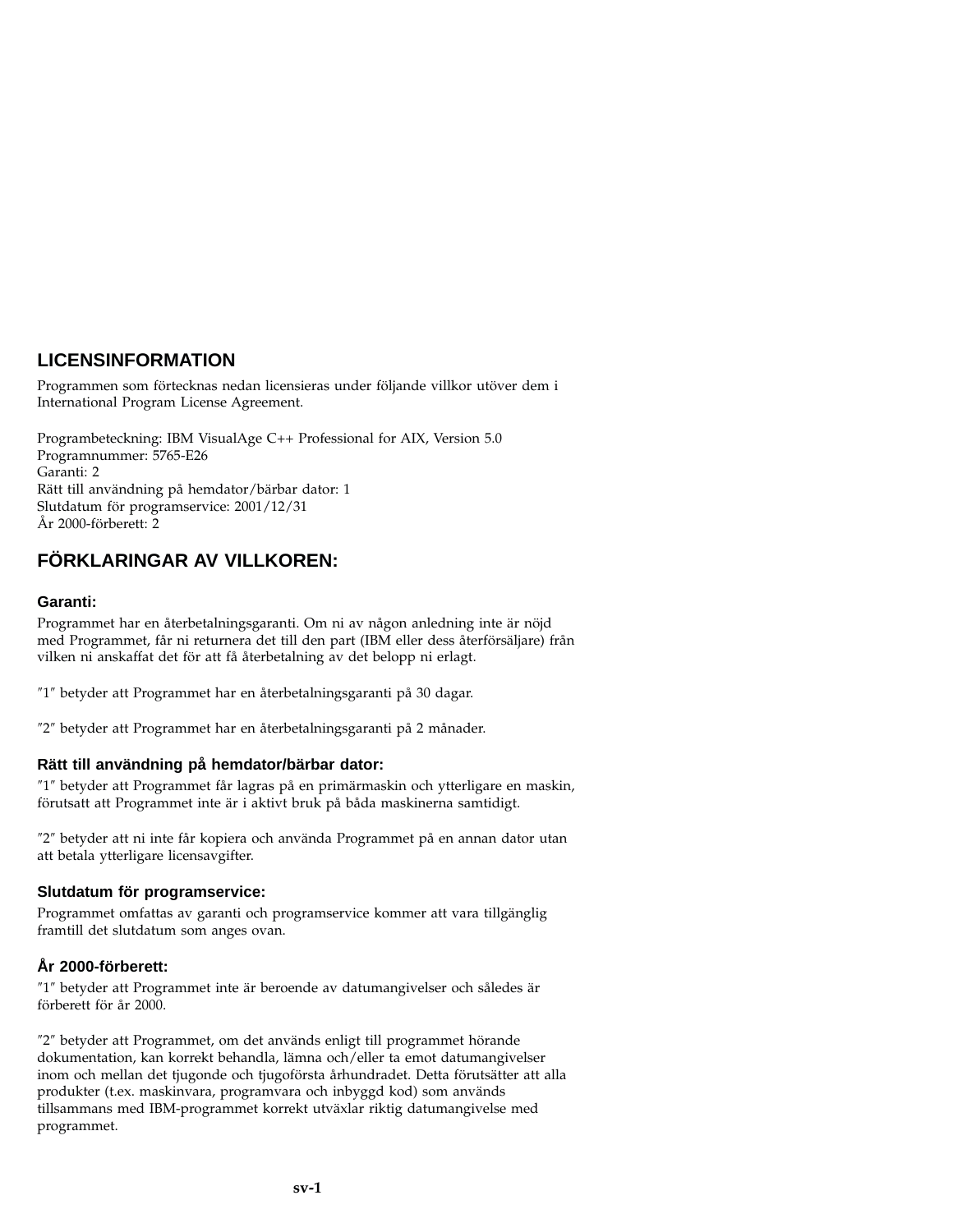# **Föreskriven driftsmiljö**

Information om programspecifikationer och föreskriven driftsmiljö finns i den dokumentation som levereras med Programmet, t.ex. installations- och användarhandbok.

## **Information om vidaredistribution**

Filer/moduler som räknas upp nedan eller som finns i den katalog vars namn anges nedan får under följande villkor kopieras till era media när er tillämpning är beroende av dem.

Ni samtycker till följande:

- 1. Modulerna tillhandahålls i befintligt skick. Ni är ansvarig för all teknisk assistans för er tillämpning.
- 2. Ni förbinder er att hålla IBM skadeslöst för varje form av anspråk från tredje part som kan uppstå som följd av användning eller distribution av er tillämpning.
- 3. Ni förbinder er att inte använda IBMs namn eller varumärken i samband med marknadsföringen av era tillämpningar utan att i förväg inhämta IBMs skriftliga medgivande.
- 4. Ni förbinder er att förhindra mottagaren att kopiera (utom för backup-ändamål), disassemblera, dekompilera eller på annat sätt översätta tillämpningen.
- 5. Ni förbinder er att inte använda samma sökvägsnamn som originalfilerna/modulerna.
- ipfx.\*.rte
- vacpp.\*.rte
- $xC$ rte
- xlC.\*.rte
- xlsmp.rte

Er tillämpning som innehåller en kopia av ovannämnda filer/moduler måste märkas enligt följande:

#### ″INNEHÅLLER

IBM VisualAge C++ Professional for AIX, Version 5.0

Runtime Modules (c) Copyright IBM Corporation 1989-2000 All Rights Reserved″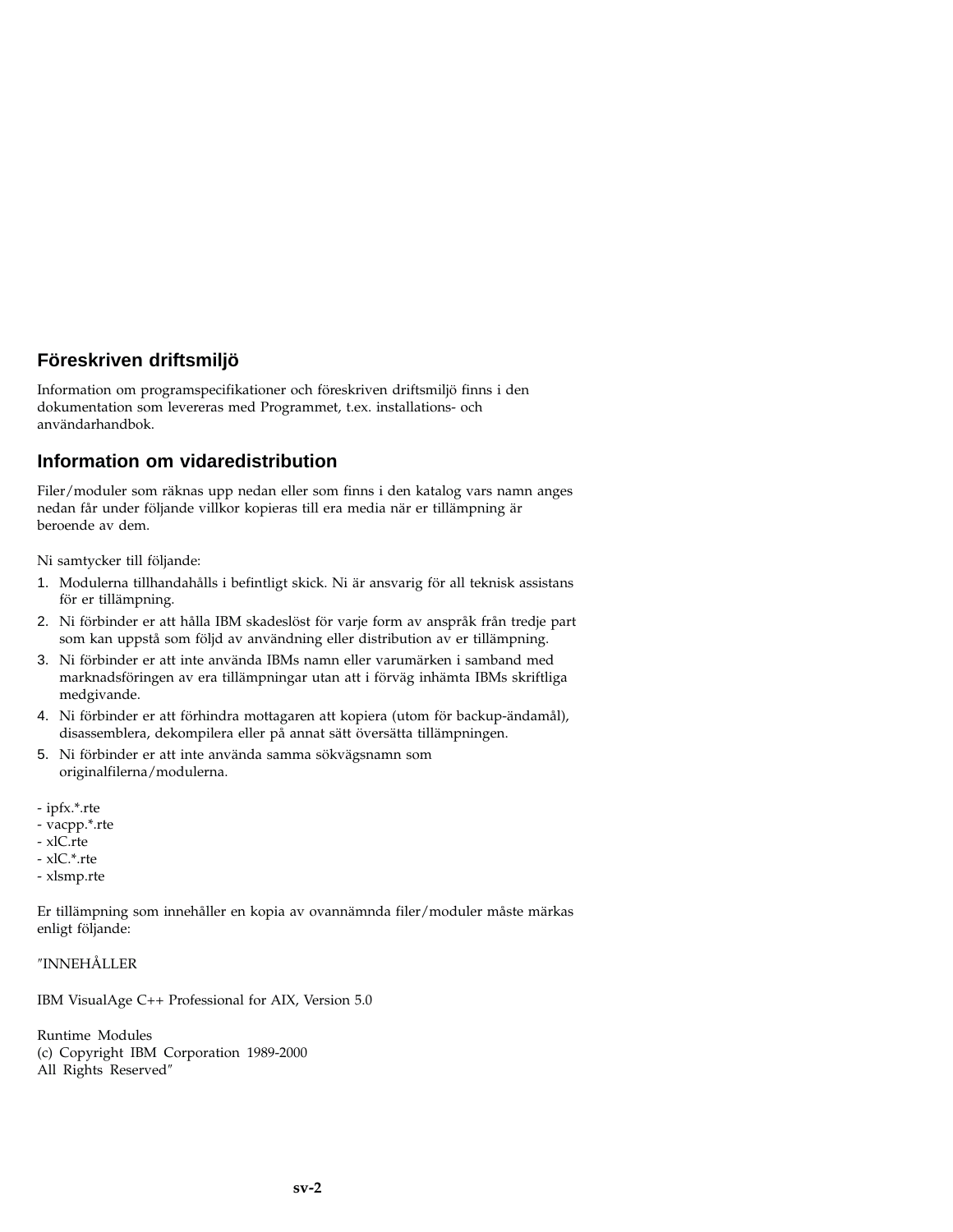## **Programspecifika villkor**

Vissa komponenter som tillhandahålls tillsammans med Programmet omfattas inte av detta IBM licensavtal utan av separata licensvillkor. Licensvillkoren för sådana komponenter blir tillgängliga när ni installerar eller startar dem eller återfinns i de kataloger som innehåller komponenterna. Genom att använda, installera eller starta en komponent accepterar ni de villkor som är tillämpliga på den komponenten. Programmets komponenter och funktioner, inklusive IBM Open Class Library, för användas enbart för utveckling av tillämpningar med hjälp av detta Program. Ni för inte använda någon komponent eller funktion som hör till detta Program med något annat program. En separat användarbehörighet krävs för varje användare som har lokal- eller fjärraccess till Programmet eller till någon del av Programmet.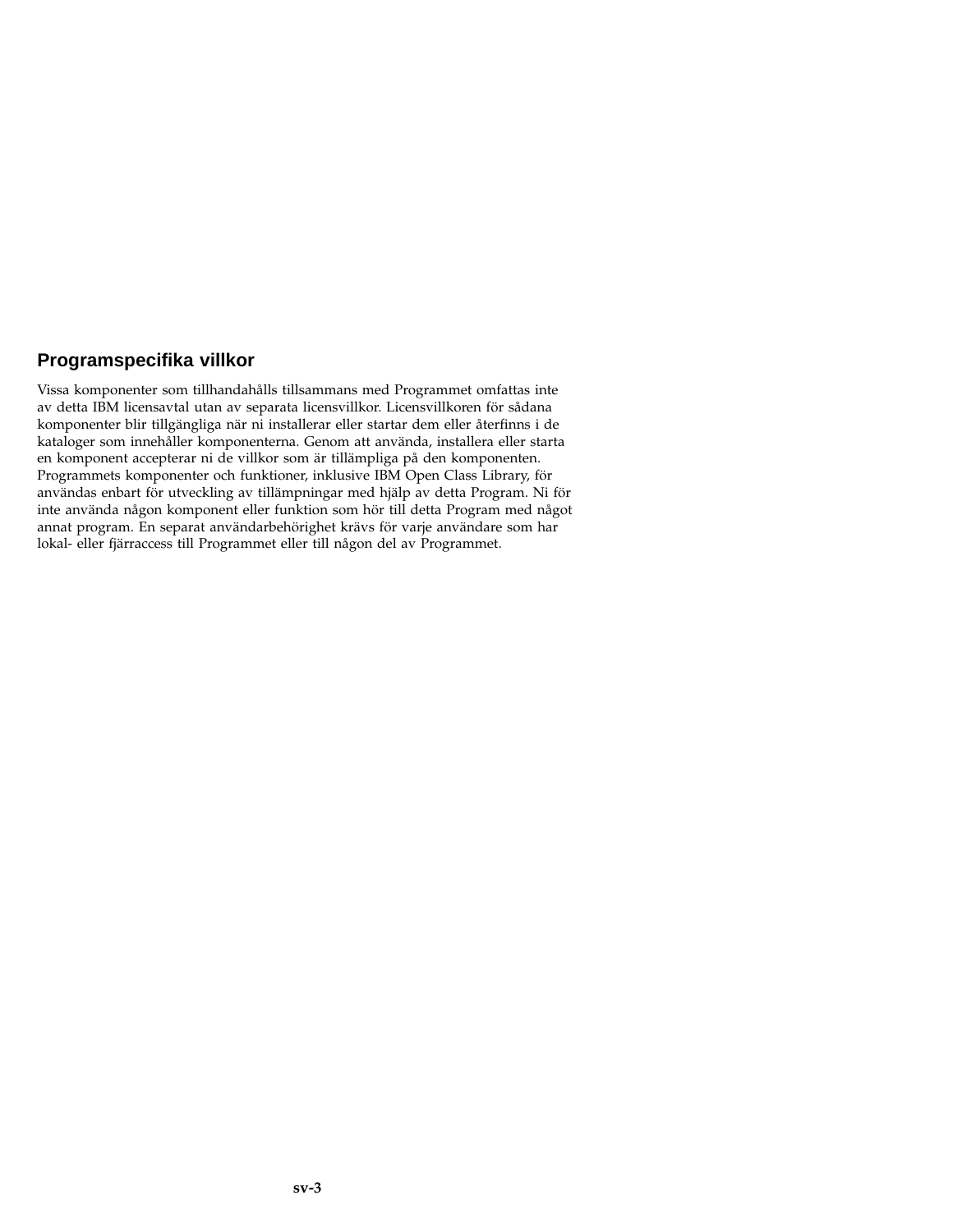# **ИНФОРМАЦИЯ О ЛИЦЕНЗИИ**

Перечисленные ниже Программы лицензируются в соответствии со следующими положениями и условиями в добавление к положениям и условиям в документе International Program License Agreement.

Название Программы: IBM VisualAge C++ Professional for AIX, Version 5.0 Номер Программы: 5765-E26 Гарантия: 2 Право на Использование на Домашних/Портативных Компьютерах: 1 Окончание Предоставления Обслуживания Программ: 2001/12/31 Готовность к Наступлению 2000-го Года: 2

# **ПОЯСНЕНИЕ К ТЕРМИНАМ:**

### **Гарантия:**

На Программу дается гарантия на возмещение уплаченных средств. Если Программа по какой-либо причине вас не устроит, то вы можете возвратить ее стороне (либо IBM, либо продавцу продукции IBM), у которой вы приобрели данную программу, и получить возмещение уплаченной вами суммы.

″1″ означает, что на Программу дается 30-дневная гарантия на возмещение уплаченных средств.

″2″ означает, что на Программу дается 2-месячная гарантия на возмещение уплаченных средств.

### Право на Использование на Домашних/Портативных Компьютерах:

″1″ означает, что Программа может храниться на основном компьютере и каком-либо другом компьютере при том условии, что Программа не будет одновременно использоваться на обоих этих компьютерах.

″2″ означает, что вам не разрешается копировать и использовать Программу на другом компьютере, не внеся дополнительную плату за лицензию.

### **Окончание Предоставления Обслуживания Программ:**

На Программу дается гарантия, и обслуживание программ предоставляется по указанную выше дату.

### **Готовность к Наступлению 2000-го Года:**

″1″ означает, что в данной Программе не производится обработка дат, в связи с чем Программа Готова к Наступлению 2000-го Года.

″2″ означает, что Программа при использовании в соответствии с прилагаемой документацией способна правильно обрабатывать, выдавать и/или получать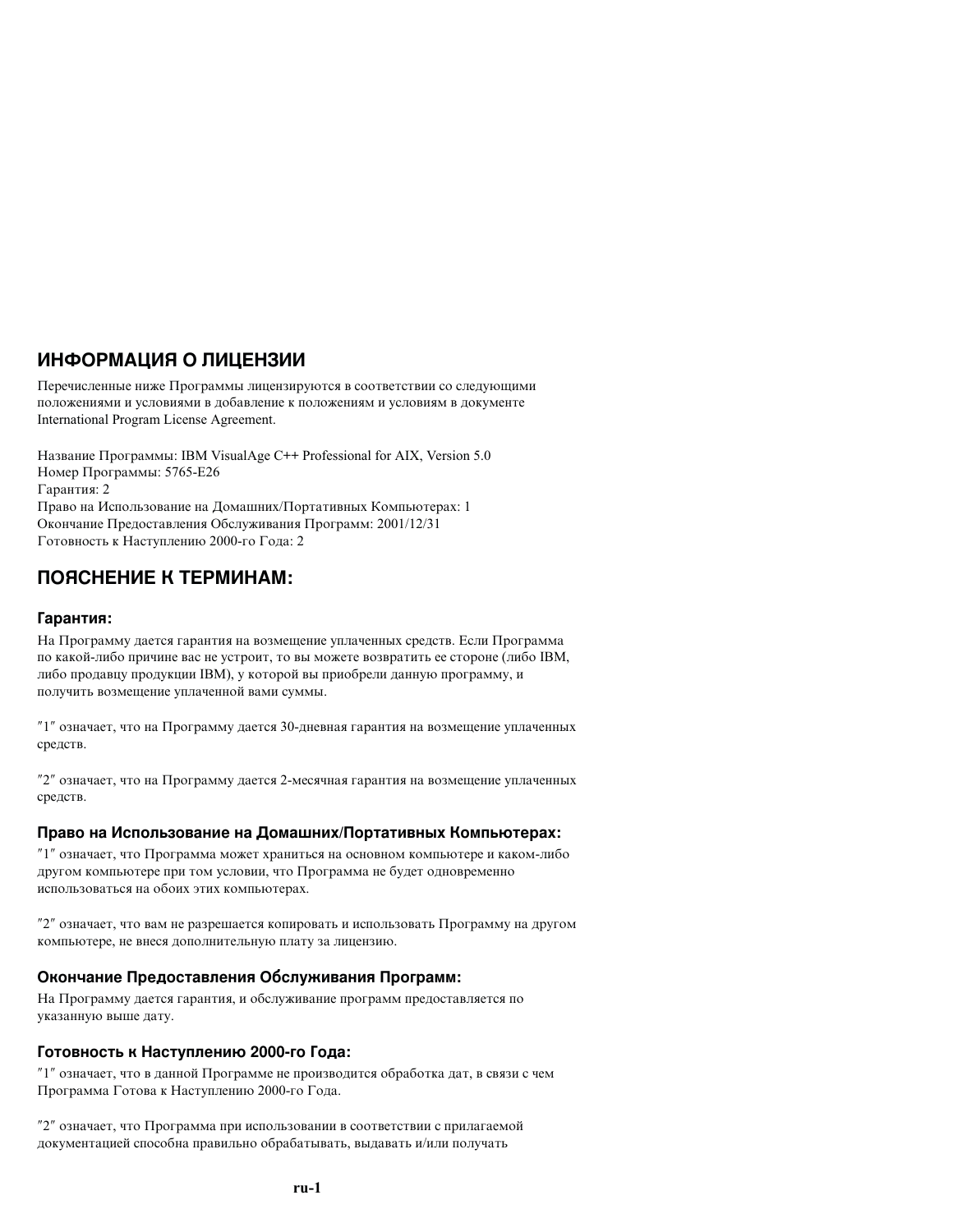информацию о датах в пределах и при переходе от двадцатого к двадцать первому веку при условии, что все продукты (в частности, аппаратное, программное и встроенное программное обеспечение (firmware)), используемые вместе с данной Программой IBM, надлежащим образом обмениваются с ней информацией о датах.

# Требования к Операционной Среде

Спецификация Программы и Требования к Операционной Среде приведены в прилагаемой к программе документации, например, в Руководстве по Установке/Руководстве Пользователя.

## Информация о Вторичном Распространении

Файлы/модули, перечисленные ниже или находящиеся в поименованном ниже каталоге, разрешается копировать в виде объектного кода на ваш носитель, если они необхолимы для работы вашего приложения, с соблюдением приведенных ниже положений

Вы согласны:

- 1. с тем. что копии этих молулей предоставляются 'КАК ЕСТЬ'. Вы сами несете ответственность за техническую поддержку вашего приложения;
- 2. обезопасить IBM от любых исков третьей стороны, касающихся использования или распространения вашего приложения:
- 3. не использовать без предварительного письменного согласия IBM название и товарные знаки IBM в связи со сбытом вашего приложения;
- 4. запретить получателям вашего приложения копирование (за исключением создания резервных копий), обратное ассемблирование, обратное компилирование и прочие вилы трансляции: а также
- 5. не использовать те же имена путей, что и у исходных файлов/модулей.
- ipfx.\*.rte
- vacpp.\*.rte
- xlC.rte
- $-xIC.*.$ rte
- xlsmp.rte

Ваше приложение, содержащее копию вышеперечисленных файлов/модулей, должно сопровождаться следующим замечанием:

#### "СОДЕРЖИТ

IBM VisualAge C++ Professional for AIX, Version 5.0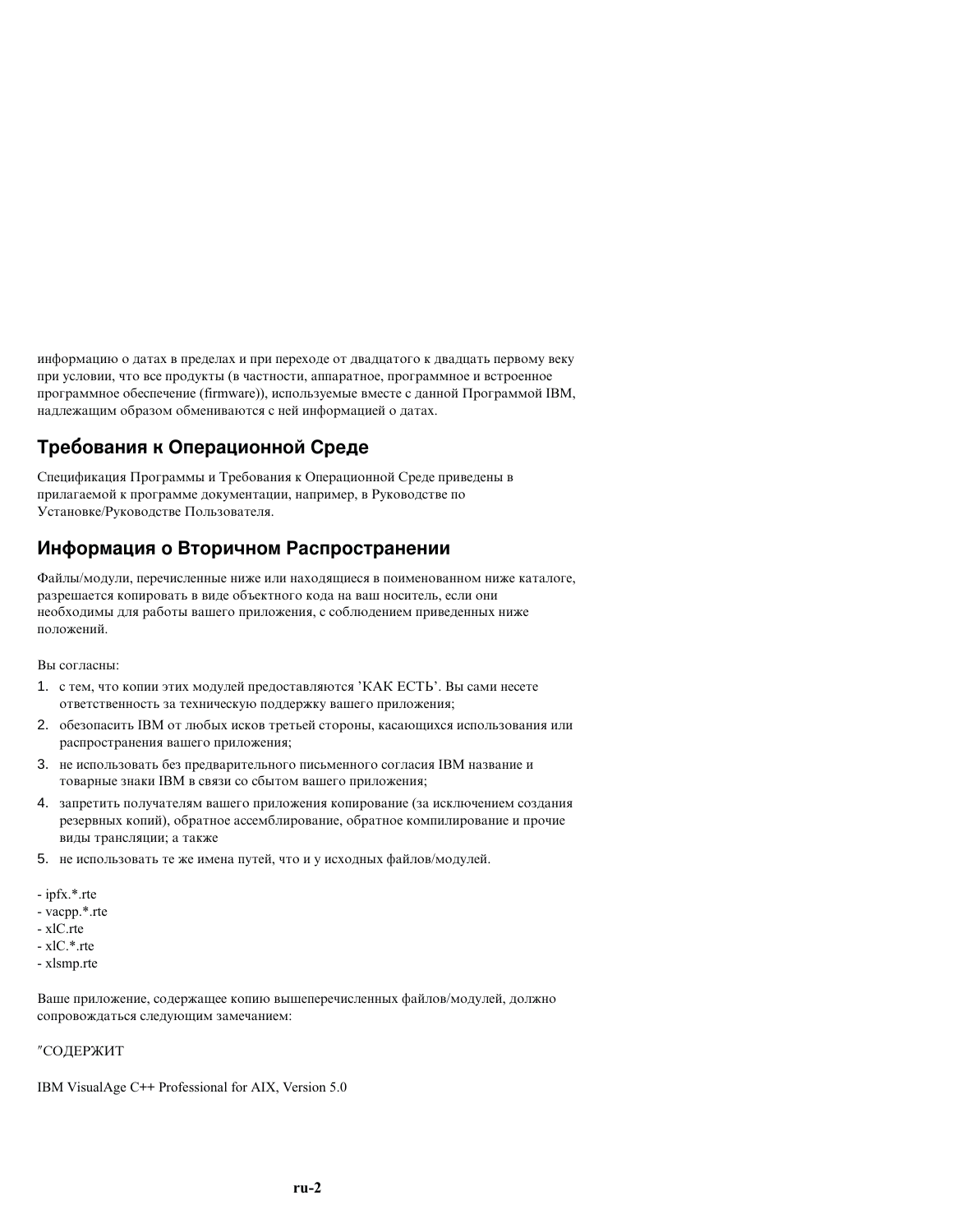Модули Времени Выполнения (Runtime Modules) (c) Copyright IBM Corporation 1989-2000 Все права защищены"

## Особые Положения для Данной Программы

На некоторые компоненты, предоставляемые вместе с этой Программой, данное лицензионное соглашение IBM не распространяется, а вместо этого они являются предметом отдельных лицензионных положений и условий. Положения и условия. предметом которых являются подобные компоненты, предъявляются при их установке или запуске, либо находятся в каталогах, где содержатся эти компоненты. Воспользовавшись компонентом, установив или запустив его, вы тем самым примете положения и условия, применимые к данному компоненту. Компоненты и функции Программы, в том числе IBM Open Class Library, разрешается применять только для разработки приложений, использующих эту Программу. Запрещается использовать какие-либо компоненты или функции данной Программы с какими-либо другими программами. Для каждого конкретного пользователя, которому предоставляется локальный или удаленный доступ к Программе или к любой части Программы, необходимо отдельное разрешение.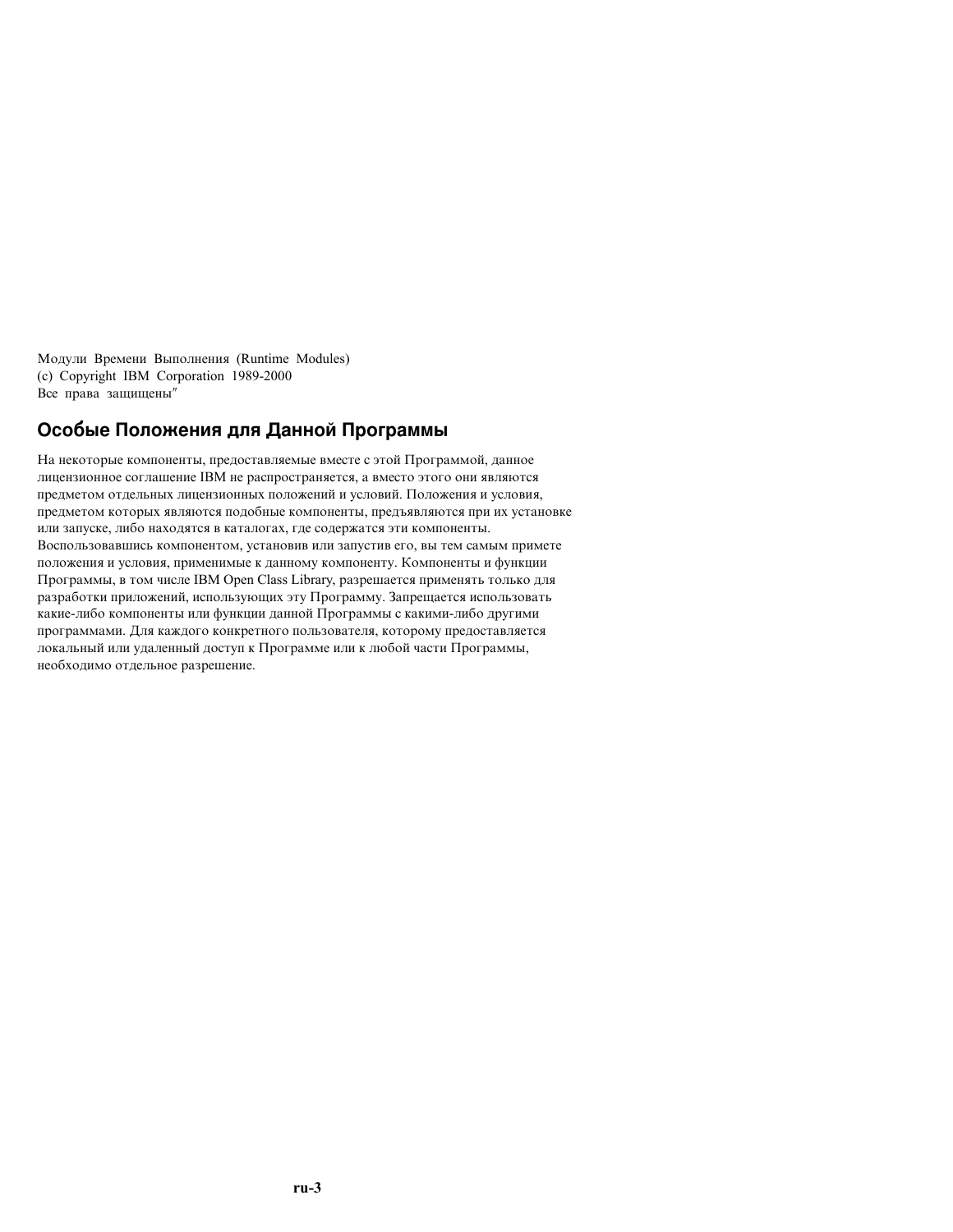### ライセンス情報

以下にリストされている「プログラム」は、International Program License Agreement および次の追加条件に基づく使用権が許諾されます。

プログラム名: IBM VisualAge C++ Professional for AIX, Version 5.0 プログラム番号: 5765-E26 解約可能期間· 2 家庭用コンピューター/携帯用コンピューターでの使用: 1 プログラム・サービス終了日: 2001/12/31 西暦 2000 年対応: 2

#### 用語の説明:

#### 解約可能期間:

この「プログラム」には、解約可能期間が適用されます。お客様が「プログラム」に 対して満足いただけない場合、お客様は調達元(IBMまたはIBM認定再販売者)に「プロ グラム」および関連資料のすべてを返却することにより、これと引き換えに支払済料 金の返金を受けることができます。

"1" と表示された場合、解約可能期間は、お客様が「プログラム」を取得した日から 30日間です。

"2" と表示された場合、解約可能期間は、お客様が「プログラム」を取得した日から2 か月間です。

#### 家庭用コンピューター/携帯用コンピューターでの使用:

"1" と表示された場合、お客様は、この「プログラム」を家庭用コンピューターまた は携帯用コンピューターへ複製し、使用することができます。

"2" と表示された場合、この「プログラム」には適用されません。別途追加ライセン スを取得してください。

#### プログラム・サービスの終了日:

この「プログラム」には保証が適用され、プログラム・サービスの提供期間は、プロ グラム・サービスの終了日までです。

#### 西暦 2000 年対応:

"1" と表示された場合、この「プログラム」は、日付データに依存していないため西 暦2000年対応です。

"2" と表示された場合、この「プログラム」を「プログラム」の関連資料にしたがっ て使用された場合に、20世紀から21世紀にわたり日付データの処理、引き渡し、また は受け取り(あるいはそれらすべて)を正しく行うことができます。ただし、この「プロ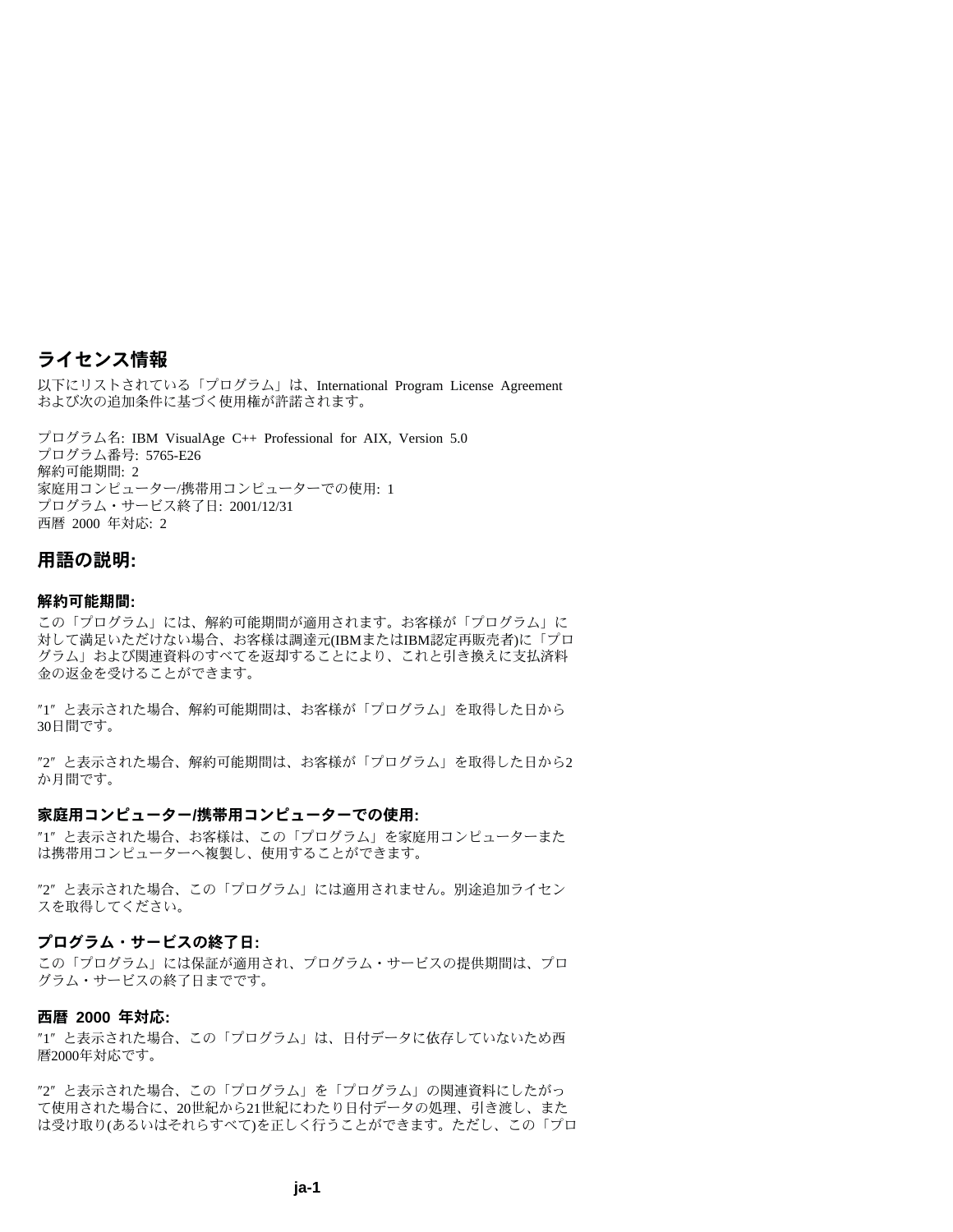グラム」とともに使用されるすべての製品(例えば、ハードウェア、ソフトウェアおよ びファームウェア)が正確な日付データをその製品と正しく交換できることが条件とな ります。

#### **IBM 所定の稼動環境**

「プログラム」の仕様および IBM 所定の稼動環境については、この「プログラム」 に関する導入マニュアルまたはユーザーズ・ガイドに記載されています。

### 再配布に関する情報

お客様のアプリケーションが、以下のファイルまたはモジュールに依存する場合に限 り、以下の使用条件のもとで、これらのオブジェクト・コードをお客様のアプリケー ションの記憶媒体に複製することができます。

お客様は、以下のことに同意していただきます。

- 1. これらのモジュールの複製物は、特定物として現状のまま提供されます。お客様の アプリケーションに関する技術的な支援はお客様の責任となります。
- 2. お客様のアプリケーションの使用または配布に起因する第三者からまたは第三者へ のいかなる請求についても、IBMは責任を負わないものとします。
- 3. お客様は、IBMからの事前の書面による同意がある場合を除き、お客様のアプリ ケーションの提供に際してIBMの名称または商標を使用することはできません。
- 4 お客様は、お客様のアプリケーションの提供先が、複製(予備用の複製を除きま す。)または法律の強行規定のある場合を除く逆アセンブル、逆コンパイルもしく はその他翻案行為等を行わないよう、必要な措置を講じるものとします。
- 5. お客様は原本となるファイルまたはモジュールと同一のパス名を使用しないものと します。
- ipfx.\*.rte
- vacpp.\*.rte
- $xIC.rte$
- $xIC.*.$ rte
- xlsmp.rte

お客様は、上記のファイルまたはモジュールを複製した各記憶媒体に、次の表示を行 うものとします。

"CONTAINS

IBM VisualAge C++ Professional for AIX, Version 5.0

**Runtime Modules** 

- (c) Copyright IBM Corporation 1989-2000
- All Rights Reserved"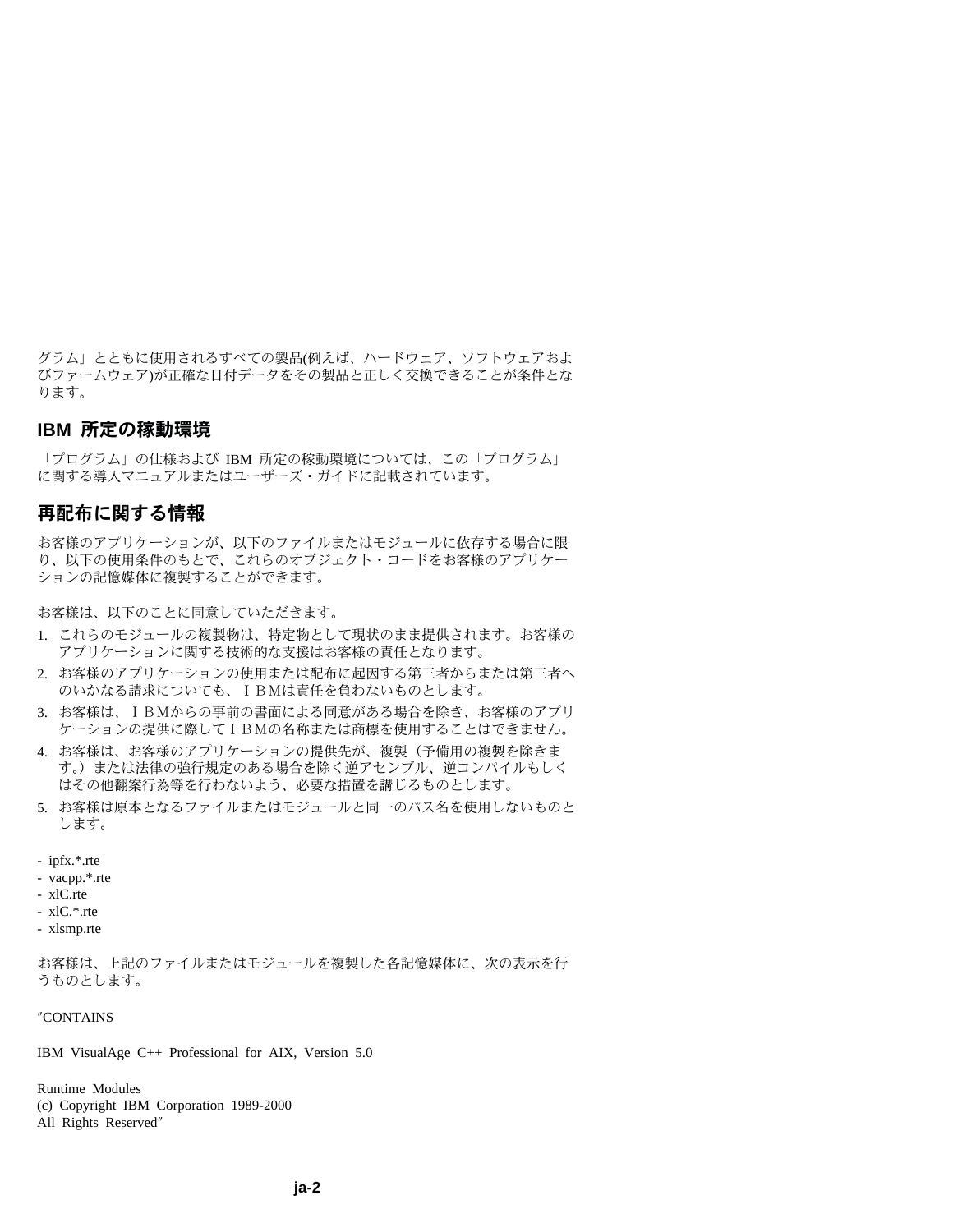### 特記事項

この「プログラム」に含まれるプログラム・コンポーネントには、「IBM プログラム のご使用条件」が適用されないものが含まれています。これらのプログラム・コンポ ーネントは、別途提供される使用条件が適用されます。 これらのプログラム・コンポ ーネントに対する使用条件は、当該プログラム・コンポーネントを導入または使用開 始に提示されるか、当該プログラム・コンポーネントが含まれるディレクトリーに登 録されます。お客様が、これらのプログラム・コンポーネントを使用、導入または開 始されると、お客様は、当該プログラム・コンポーネントに対する使用条件に同意さ れたものとみなします。お客様は、IBM Open Class Library を含む、「プログラ ム」のプログラム・コンポーネントおよびフィーチャーを、この「プログラム」を使 用してアプリケーションを開発するために使用することができます。 お客様は、この 「プログラム」のプログラム・コンポーネントおよびフィーチャーを他の「プログラ ム」と共に使用することはできません。この「プログラム」またはこの「プログラ ム」の一部にローカル・アクセスまたは遠隔地よりアクセスするためには、個々のユ ーザー毎に、新たな使用権を必要とします。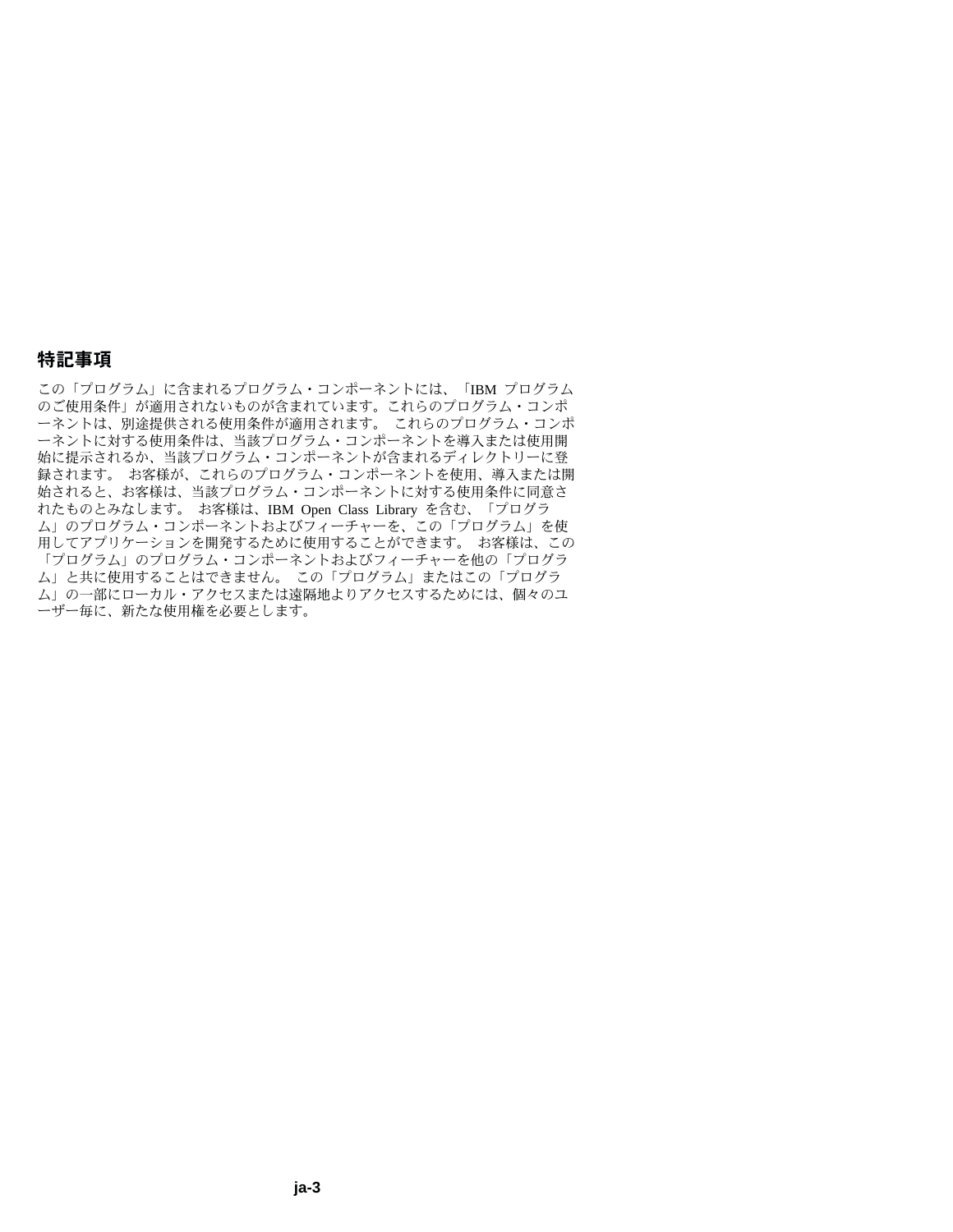### 사<del>용</del>권에 관한 정보

아래에 나열된 프로그램들은 International Program License Agreement 의 조항과 조건 및 다 음 조항과 조건에 의해 사용권이 체결되었습니다.

프로그램 이름: IBM VisualAge C++ Professional for AIX, Version 5.0 프로그램 번호: 5765-E26 보증: 2 가정용/휴대용 컴퓨터에서의 사용 권한: 1 프로그램 서비스 종료 날짜: 2001/12/31 2000년 대응: 2

### **-- :**

#### **:**

본 프로그램은 환불 보증이 적용됩니다. 본 프로그램에 대해서 어떠한 이유로든 만족하지 못하는 경우에 귀하는 해당 프로그램을 구입한 곳(IBM 또는 IBM 재판매인)에 반환할 수 있으며 귀하가 지불한 대금을 환불받을 수 있습니다.

"1"은 본 프로그램에 30일 환불 보증이 적용됨을 의미합니다.

"2"는 본 프로그램에 2개월 환불 보증이 적용됨을 의미합니다.

#### **-/ - -:**

"1"은 본 프로그램은 주 기계와 다른 기계에 저장될 수 있지만, 동시에 두 대의 기계에서 프로그 램을 사용할 수 없다는 것을 의미합니다.

"2"는 추가 사용권 요금을 지불하지 않는 한, 본 프로그램을 복사하거나 다른 기계에서 사용할 수 없다는 것을 의미합니다.

#### 프로그램 서비스 종료 날짜:

본 프로그램은 보증이 적용되며 프로그램 서비스는 위에서 명시한 종료 날짜까지 받으실 수 있습 니다.

#### **2000- -:**

"1"은 본 프로그램은 날짜 의존성이 없으므로 2000년에 대응한다는 것을 의미합니다.

"2"는 본 프로그램은 함께 제공되는 관련 문서에 따라 사용될 때, 본 프로그램과 함께 사용되는 모든 제품(예를 들어, 하드웨어, 소프트웨어, 펌웨어)들이 정확한 날짜 데이터를 본 프로그램과 원 활히 교환할 수 있을 경우, 20세기와 21세기 내의 그리고 20세기와 21세기 간의 날짜 데이터를 정확히 처리하고 주고 받을 수 있을 경우, 20세기와 21세기 내의 그리고 21세기와 21세기 간의 날짜 데이터를 정확히 처리하고 주고 받을 수 있음을 의미합니다.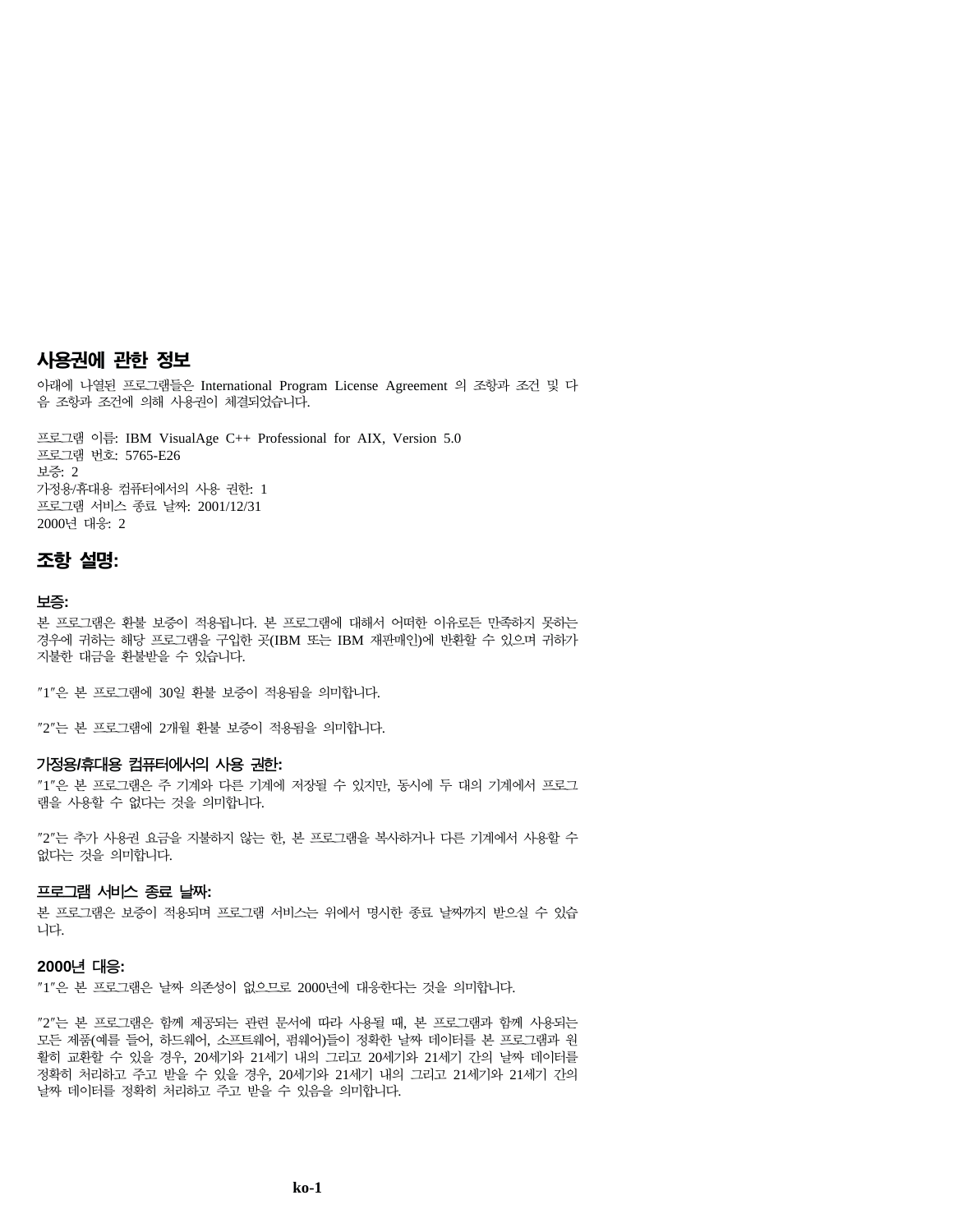## 명시된 가동여건

프로그램 명세와 명시된 가동여건에 대한 정보는 이 프로그램과 함께 제공된 설치/사용자 안내서 에서 찾을 수 있습니다.

#### 재배포 정보

아래에 나열되었거나 아래에 명시된 디렉토리에 있는 파일이나 모듈은, 귀하의 응용프로그램이 파 일이나 모듈에 종속되는 경우에만 다음 조항과 조건에 따라 귀하의 미디어에 복사될 수 있습니다.

귀하는 다음 사항에 동의합니다.

- 1. 이러한 모듈의 사본은 '현상대로' 제공됩니다. 귀하는 귀하의 응용프로그램에 대한 모든 기술 적 지원에 대해 책임이 있습니다.
- 2. 귀하의 응용프로그램의 사용 또는 배포로 발생하는 모든 제3자 손해배상 청구에 대해 IBM 이 손해를 입지 않도록 면책할 것에 동의합니다.
- 3. IBM의 사전 서면 동의없이 귀하의 응용프로그램의 판매와 관련하여 IBM의 이름 또는 등록 상표를 사용하지 않을 것에 동의합니다.
- 4. 수신인이 응용프로그램을 복사(백업용 제외), 리버스어셈블, 리버스컴파일 또는 달리 번역할 수 없음에 동의합니다.
- 5. 원본 파일/모듈과 동일한 경로 이름을 사용하지 않을 것에 동의합니다.
- ipfx.\*.rte
- vacpp.\*.rte
- $xC$  rte.
- xlC.\*.rte
- xlsmp.rte

위에서 언급된 파일/모듈의 사본이 들어 있는 응용프로그램은 다음과 같이 레이블을 붙여야 합니 다

다음이 포함됨:

IBM VisualAge C++ Professional for AIX, Version 5.0

Runtime Modules (c) Copyright IBM Corporation 1989-2000 All Rights Reserved″

### 프로그램 고유 조항

본 프로그램과 함께 제공되는 일부 구성요소에는 본 IBM 사용권 계약이 적용되지 않고 그 대신 에 별도의 사용권 조항과 조건이 적용됩니다. 그러한 구성요소에 적용되는 조항과 조건은 해당 구 성요소를 설치 또는 시작할 때 제공되거나 구성요소가 포함된 디렉토리에 들어있습니다. 귀하가 구 성요소를 사용, 설치 또는 시작하는 것은 그 구성요소에 해당되는 조항과 조건에 동의한 것으로 간주됩니다. IBM Open Class Library를 포함하여 본 프로그램의 구성요소와 부속기능은 본 프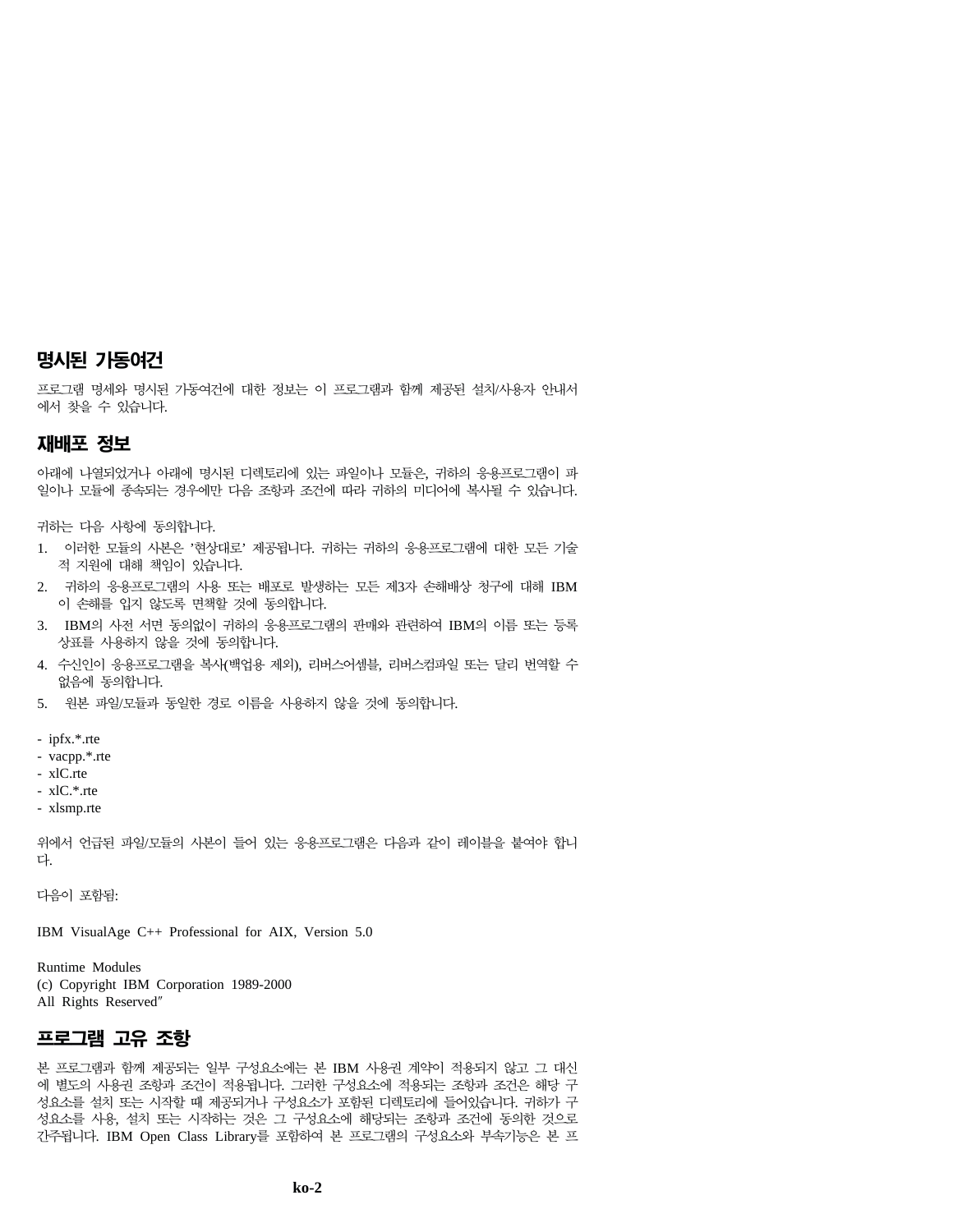로그램을 이용한 응용프로그램의 개발 용도로만 사용할 수 있습니다. 본 프로그램의 모든 구성요 소나 부속 기능을 기타 다른 프로그램과 함께 사용할 수 없습니다. 특정 사용자가 국지 또는 원격 으로 본 프로그램 또는 본 프로그램의 어떠한 부분에 액세스하려면 사용자 당 각각 별도의 권한이 있어야 합니다.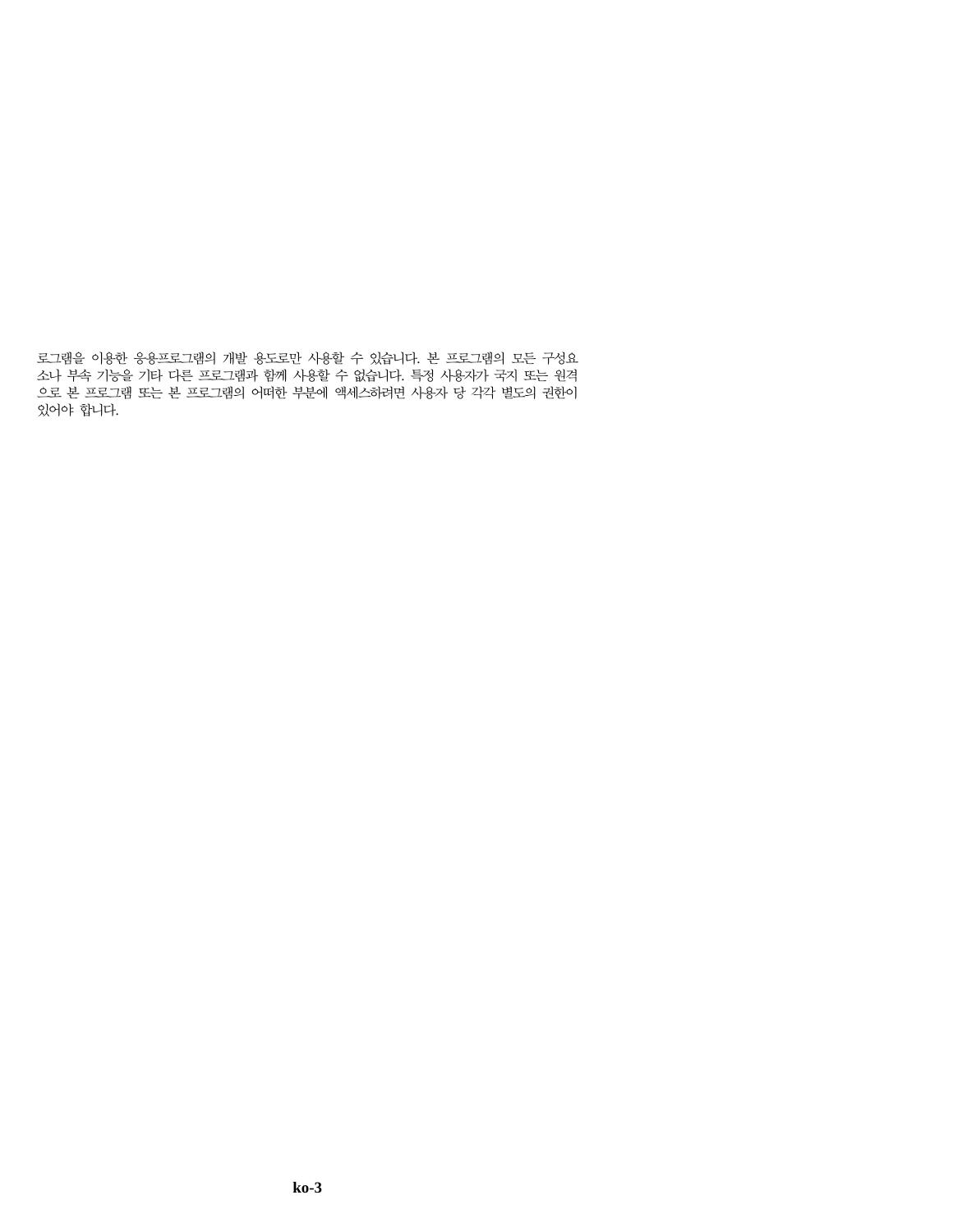## 许可证信息

除 International Program License Agreement 中的条款和条件外, 下列各程序按照下述条 款和条件被特许使用。

程序名称: IBM VisualAge C++ Professional for AIX, Version 5.0 程序编号: 5765-E26 相保: 2 家用/便携式计算机的使用授权: 1 程序服务终止日期: 2001/12/31 面向 2000 年: 2

### **unbM:**

#### **##i:**

本程序有退款保证。如果因为任何原因, 您对本程序不满意, 您可以将它退回向您出售 本程序的 IBM 或其经销商, 以获得全额退款。

"1" 指本程序具有为期 30 天的退款保证。

"2" 指本程序具有为期两个月的退款保证。

#### **RC/c/=FczD9CZ(:**

 $J''$ 指本程序可以保存在主机和其它机器上,其前提是本程序不得同时在两台机器上运行。

"2" 指如未交付附加许可证费用, 不得在其它机器上复制和使用本程序。

#### 程序服务终止日期:

本程序是可保修的,程序服务在上述指定终止日期前一直有效。

#### **fr 2000 j:**

 $"1"$  指本程序没有日期限制, 因此是面向 2000 年的。

"2" 指本 IBM 程序当按照有关文档的规定使用时,将会正确地在二十世纪和二十一世纪 之间处理、提供和/或接收与日期有关的数据;其前提是、与本 IBM 程序一起使用的所有 产品(例如, 硬件、软件和固件)能适当地与之交换与日期有关的正确数据。

#### **8(Yw73**

有关本程序说明和指定操作环境信息,可以在随本程序提供的"安装/用户指南"中找 到.

#### 再分发信息

如果您的应用程序须与下列文件/模块或位于下列目录名中的文件/模块一同使用、那么可 在下列条款和条件下,将它们拷贝到您的介质中。

您须同意: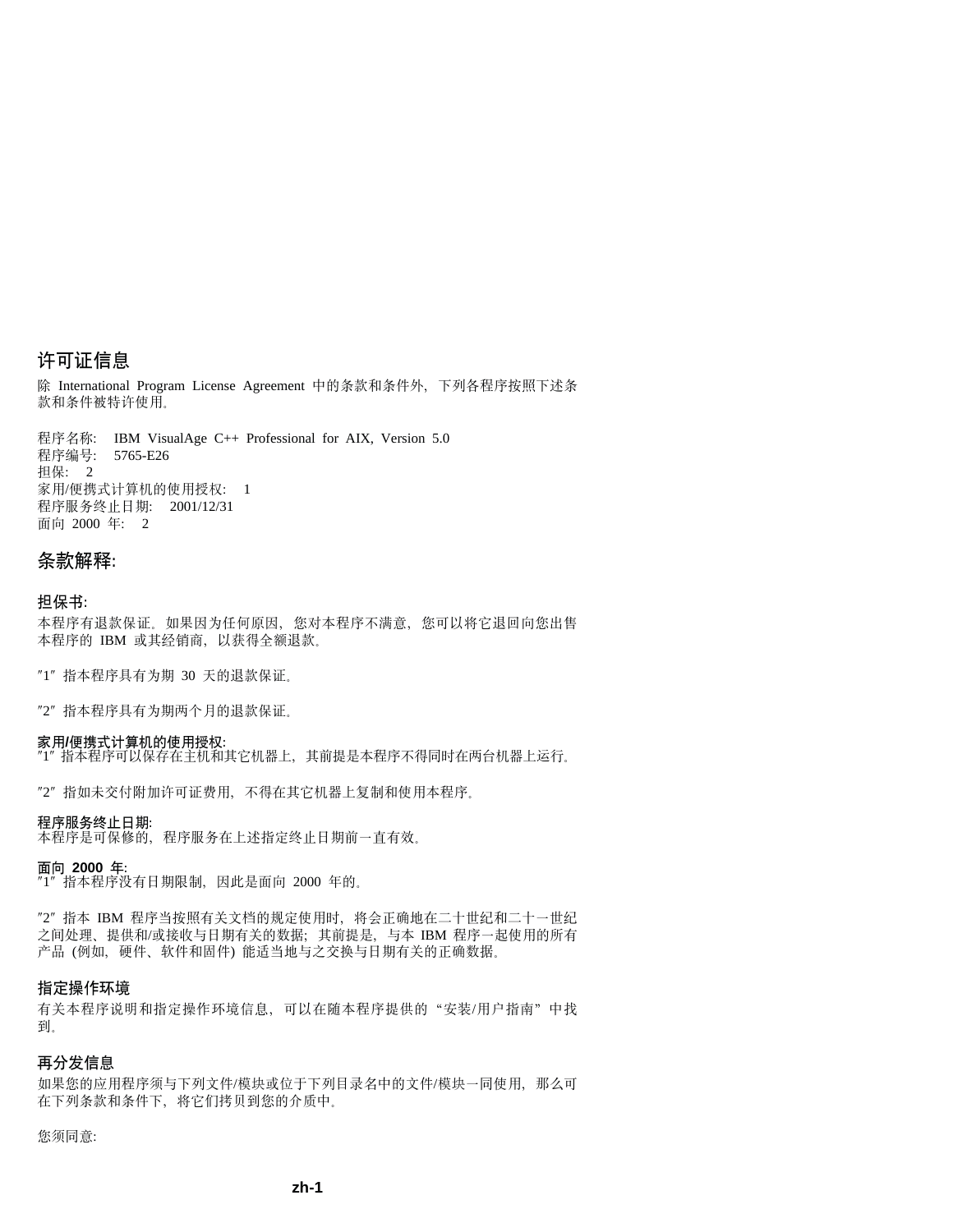- 1. 以"仅此状态"的基础提供这些模块的拷贝。您自行负责您的应用程序的全部技术支 持:
- 2. 赔偿因使用或分发您的应用程序引起任何第三方的索赔而造成的 IBM 的损失;
- 3. 未经 IBM 事先书面许可, 不得将 IBM 的名称, 标志或商标用于您的应用程序的市场 **工作:**
- 4. 禁止接受者复制 (除用于备份外)、反汇编、反编译或用其他方式转换应用程序; 并且
- 5. 不伸用与原文件/模块相同的路径名称
- ipfx.\*.rte
- vacpp.\*.rte
- xlC.rte
- $-xIC.*$ rte
- xlsmp.rte

您的句含上述引用的文件/模块拷贝的应用程序必须作如下标记:

"句括

IBM VisualAge C++ Professional for AIX, Version 5.0

Runtime Modules (c) Copyright IBM Corporation 1989-2000 All Rights Reserved"

#### 程序特别条款

随本程序一起提供的某些组件不受本 IBM 许可证协议的管辖, 而是由其他的许可证条款 和条件管辖。在安装或启动这些组件时、将提供管辖这些组件的条款和条件、也可以在 含有这些组件的目录中找到这些条款和条件。使用、安装或启动这些组件、即表明您同 意适用该组件的条款和条件。本程序的组件和功能部件 (包括 IBM Open Class Library) 仅可用于使用本程序的应用程序的开发。您不可将本程序的组件或功能部件与任何其它 程序一起使用。 务必为本地或远程访问本程序或本程序一部分的每个用户单独授权。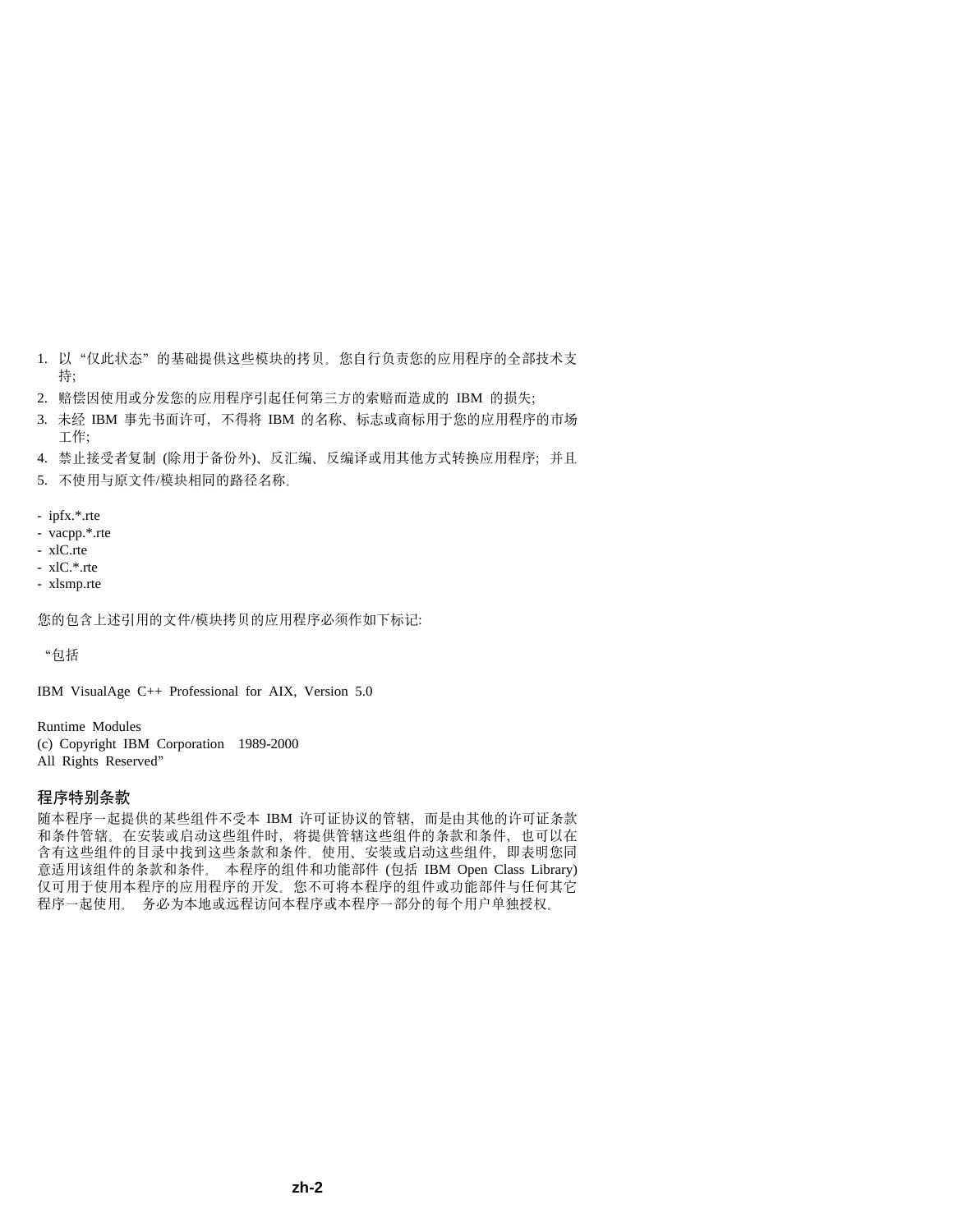## 授權手冊

除 International Program License Agreement 外,以下條款亦適用於下列程式。

程式名稱: IBM VisualAge C++ Professional for AIX, Version 5.0 程式編號: 5765-E26 保證: 2 家用/手提電腦授權: 1 程式服務期限: 2001/12/31 Y2K Readiness: 2

#### **條款說明:**

#### 保證:

本「程式」有退款保證。不管任何原因,若本「程式」無法滿足您的需求時,請即將本 「程式」退回銷售予您之廠商 (IBM 或其轉銷商),並要求退還已付款項。

"1" 本「程式」有 30 天的試用期,30 天內如不滿意保證退回貨款。

"2" 本 「程式」有 2 個月的試用期,2 個月內如不滿意保證退回貨款。

#### 家用/手提雷腦授權:

"1" 本「程式」得儲存於主要機器及另一部機器中,唯不得於該兩部機器上同時使用。

"2" 未支付額外的授權費用前,您不得複製或使用本「程式」於其他電腦上。

#### 程式服務期限:

本「程式」享有保固服務,且程式服務期間到以上所列日期為止。

#### **Year 2000 Readiness:**

 $"1"$  本「程式」與日期無關,故為 Year 2000 ready。

"2" 依照與本「程式」相關的文件使用本「程式」時,若與本 IBM 程式一起使用的所有 產品 (例如,硬體、軟體及韌體) 均能與本 IBM 程式正確地交換準確的日期資料時,本 IBM 程式可正確地處理、提供及 (或) 收受跨二十一世紀的日期資料。

### 特定運作環境

「程式規格」與「特定運作環境」之資訊可能在隋本「程式」提供之「安裝/使用者手 冊」中提及。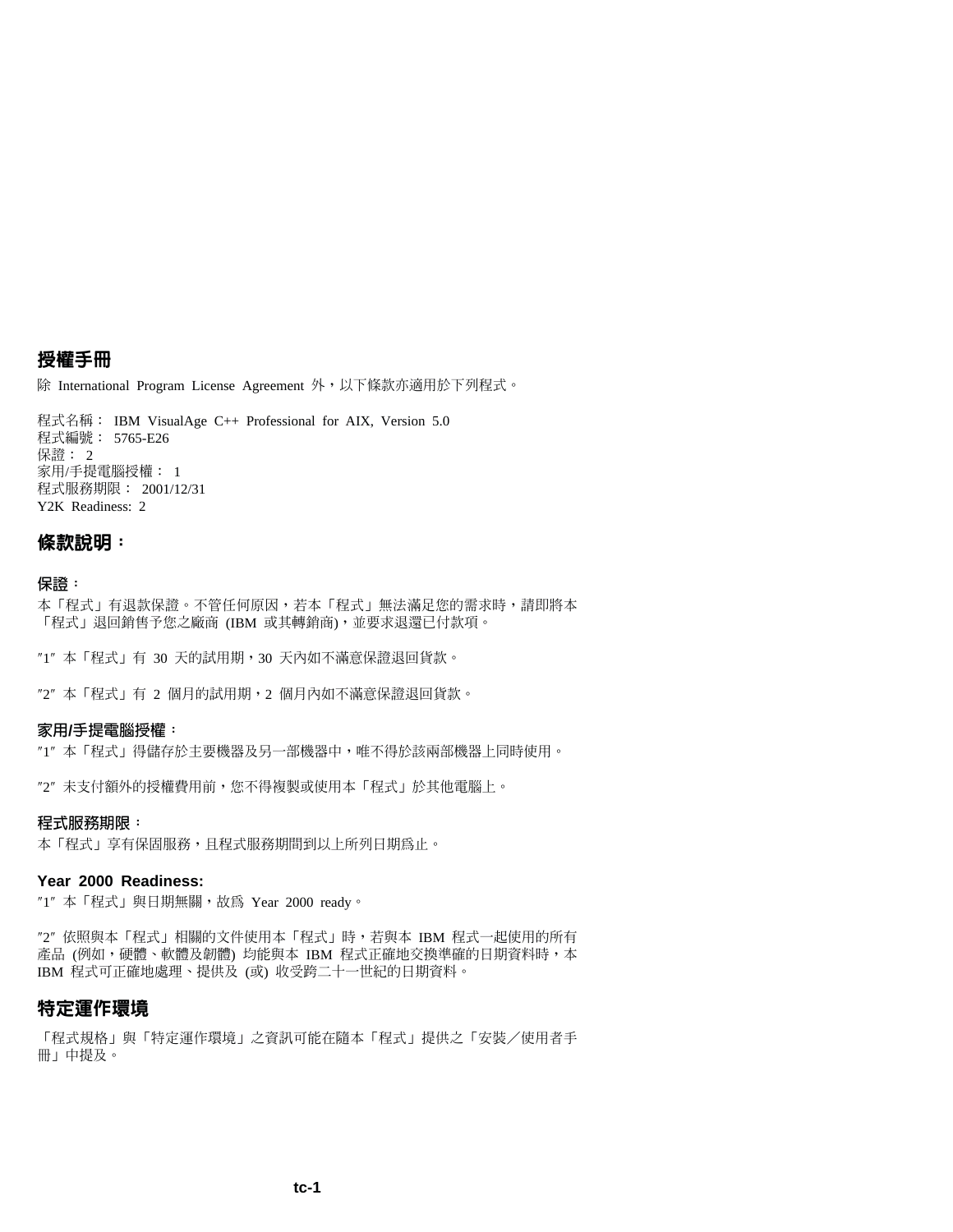## 再散佈資訊

當您的應用程式須倚賴以下所列或位於以下指名的目錄中之檔案/模組時,您得複製該檔 案或模組至您的媒體中,惟須遵守下列條款。

您同意:

- 1. 該模組係按現狀供應。您的應用程式的所有技術協助,需由您自行負責;
- 2. 倘因使用或散佈您的應用程式致第三人提出任何主張時,賠償 IBM;
- 3. 未事先經 IBM 書面同意,您不得使用 IBM 的名稱或商標來銷售您的應用程式;
- 4. 禁止接受者拷目 (備份目的除外)、逆向組合、逆向編纂,或以其他方法解譯本應用程 式;且
- 5. 不得使用與原始檔案/模組相同路徑名稱。
- $-$  infx.\*.rte
- vacpp.\*.rte
- xlC.rte
- $-xIC.*$ rte
- xlsmp.rte

當您的應用程式中含有上述參考檔案/模組之拷貝時,必須為如下之權利標示:

"CONTAINS

IBM VisualAge C++ Professional for AIX, Version 5.0

**Runtime Modules** (c) Copyright IBM Corporation 1989-2000 All Rights Reserved"

### 程式專屬條款

某些隨本「程式」所提供的元件不受本 IBM 授權合約之限制,但須遵守其他授權條款。 這些元件之授權條款將於安裝或啓動該特定元件時提供,或可在包含這些元件的目錄中 找到。一旦使用、安裝或啓動該元件,即表示 貴客戶同意接受該元件的條款。 本「程 式」的元件及特性,包括 IBM Open Class Library,僅供開發使用本「程式」之應用程式 而用。 貴客戶不可將「程式」的任何元件或特性與任何其它的程式一起使用。 每一個特 定的使用者均需個別的授權才能進行本端或遠端存取「程式」或「程式」的任何部份。